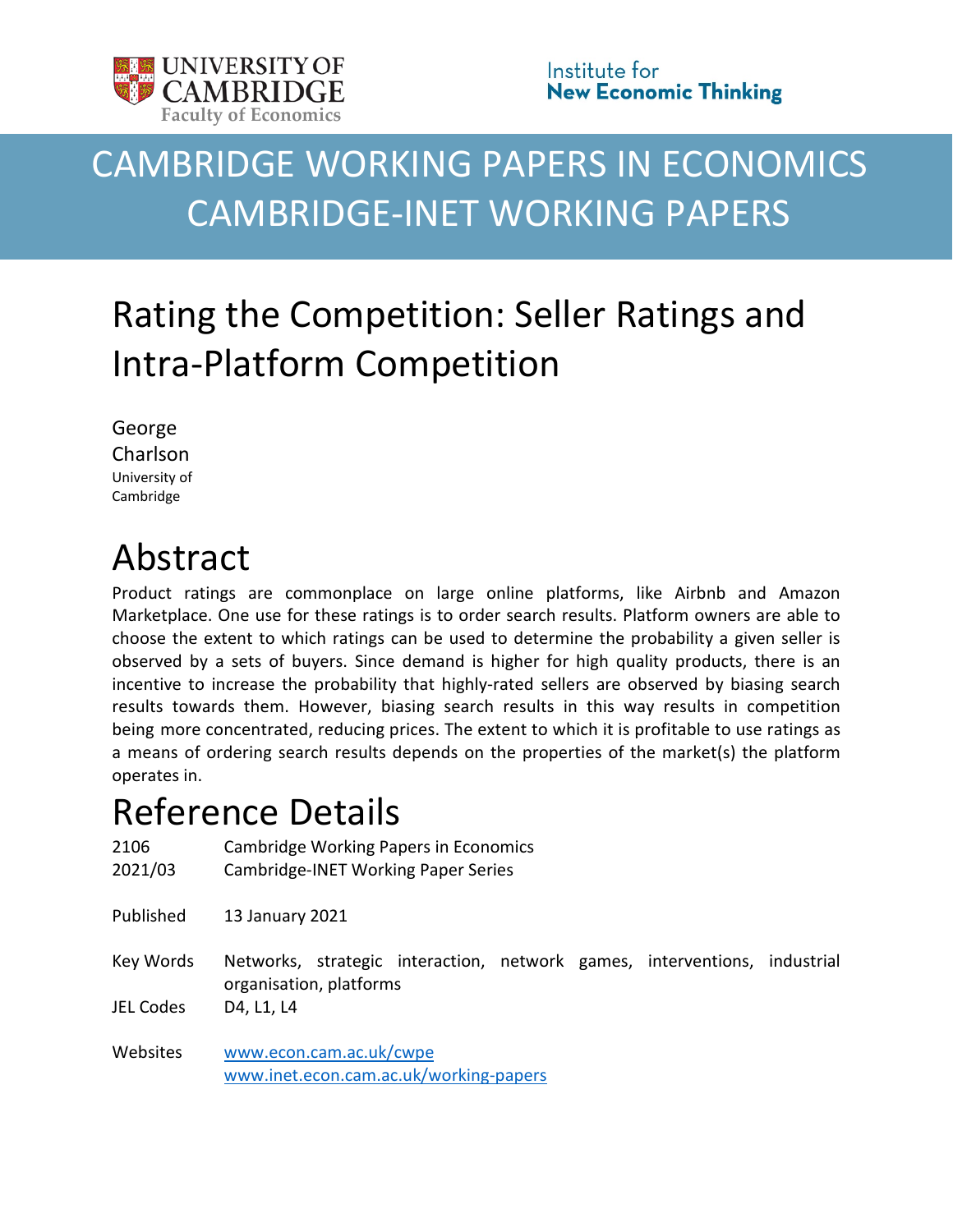# Rating the Competition: Seller Ratings and Intra-Platform Competition

George Charlson\*

January 13, 2021

#### Abstract

Product ratings are commonplace on large online platforms, like Airbnb and Amazon Marketplace. One use for these ratings is to order search results. Platform owners are able to choose the extent to which ratings can be used to determine the probability a given seller is observed by a sets of buyers. Since demand is higher for high quality products, there is an incentive to increase the probability that highly-rated sellers are observed by biasing search results towards them. However, biasing search results in this way results in competition being more concentrated, reducing prices. The extent to which it is profitable to use ratings as a means of ordering search results depends on the properties of the market(s) the platform operates in.

KEYWORDS: Networks, strategic interaction, network games, interventions, industrial organisation, platforms. JEL classification: D4, L1, L4.

<sup>\*</sup>Cambridge INET, Austin Robinson Building, Sidgwick Ave, Cambridge CB3 9DD, gc556@cam.ac.uk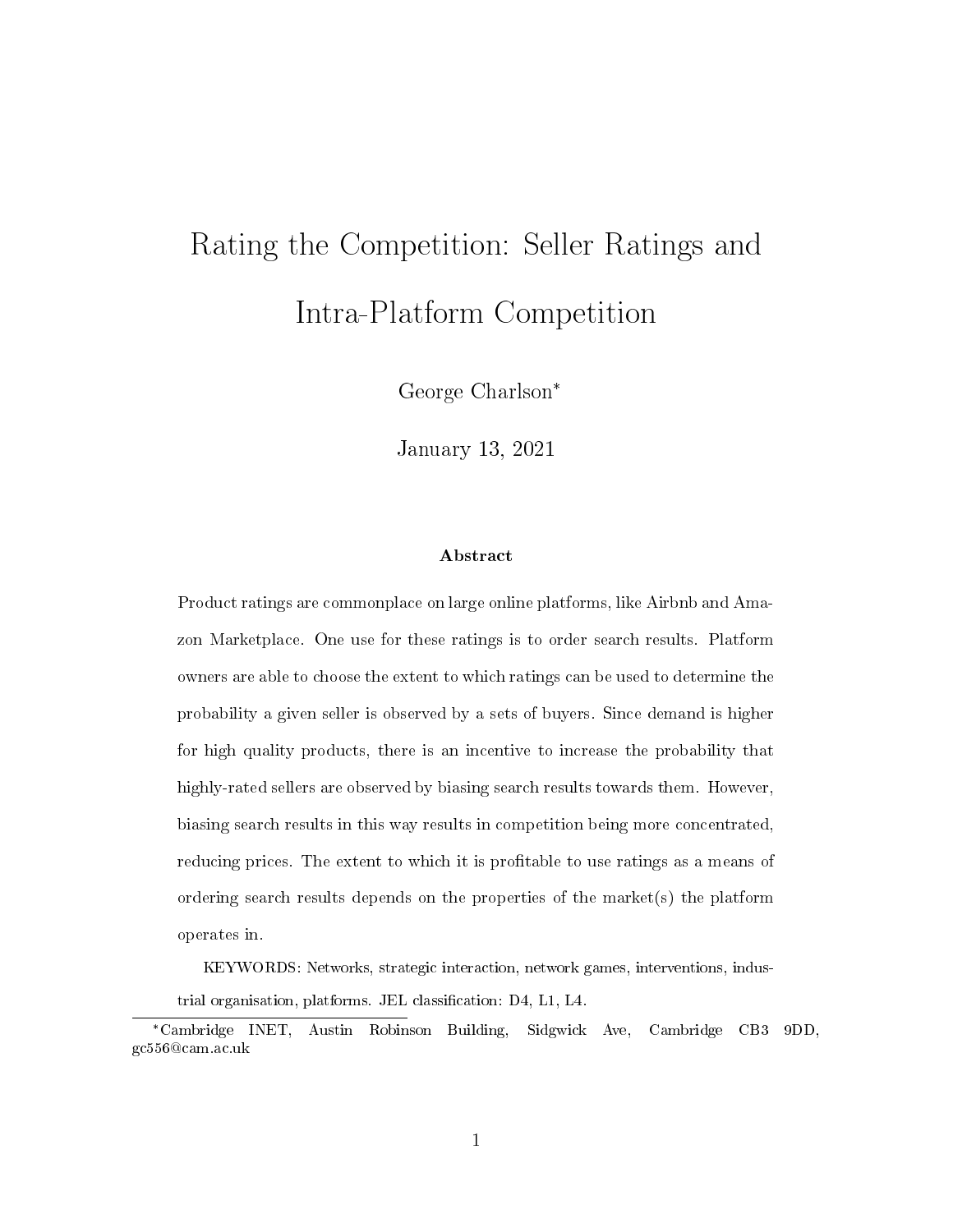# 1 Introduction

Many online platforms allow users to rate products on their platform. These ratings have many potential uses, including revealing to buyers their own valuation for products on offer. Another way in which product ratings are used is to determine the likelihood that sellers are observed by buyers. Given that buyers do not tend to observe every seller on a platform (see, for example, Ringer and Skiera, 2016 and Kim, Albuquerque and Bronnenberg,  $2010$ , the choice of which sellers buyers observe will affect platform prots. Many online platforms use ratings as one of the inputs that determine how search results are ordered (Dinerstein et al,  $2018$ ).<sup>1</sup> We analyse the incentive of a profitmaximising, monopolistic platform owner to use ratings as a means of determining the prominence of a seller on a platform.

To give an example of the problem under consideration, suppose there is a market with three products,  $X$ , Y and Z. Prior to the ratings of these products being realised. the platform owner chooses the relative likelihood that products are observed given their quality by choosing a observation function that maps quality into observation probabilities. If X is more highly-rated than Y and Y is more highly-rated than Z, then the platform's choice of observation function will determine how much more prominent  $X$  is than Y and  $Z<sup>2</sup>$ 

To keep track of the price-setting behaviour of an arbitrarily large number of sellers in which buyers observe sellers with some observation probability and the matrix of

 $1$ For an empirical assessment of the effect of ratings on consumer demand, see Chevalier and Mayzlin (2006), Vana and Lambrecht (2020), Fradkin, Grewal and Holtz (2017) Luca (2016) and Ögut and Tas (2009)

<sup>&</sup>lt;sup>2</sup> Prominence here refers to the probability that buyers observe a given seller. This approach contrasts with Armstrong, Vickers and Zhou (2009) and Armstrong and Zhou (2011), where prominent sellers are observed first and either accepted or rejected in a search framework.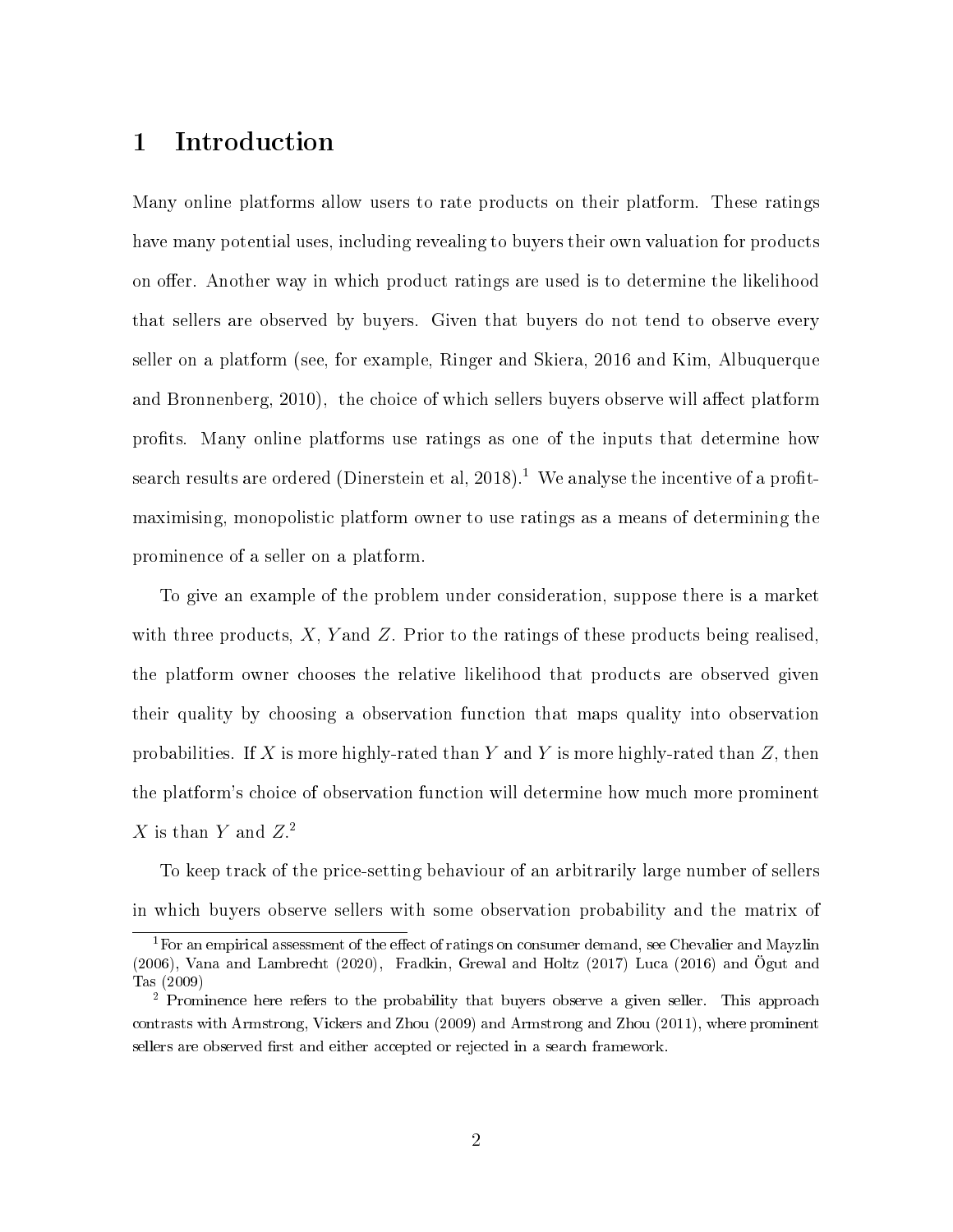such observation probabilities generates a network which in turn determines prices. Our analysis therefore utilises results from the games on networks literature Ballester, Calvò-Armengol and Zenou, 2006, and Bramoullé, Kranton and D'Amours, 2014) in a setting where a platform can influence (but not directly set) the links between sellers.<sup>3</sup> Hence, this study fits into the growing interventions in networks literature.<sup>4</sup>

Using our framework, we find that there is a high-level trade-off inherent with choosing to positively weight the observation probabilities according to a product's rating. On the one hand, there is an incentive to bias the search process towards highly-rated sellers because doing so increases the probability that buyers observe high quality sellers. Buyers also demand more of the products sold by highly-rated sellers for a given set of prices, which implies that matching buyers to these sellers increases expected prots, if prices were independent of the search process chosen by the platform owner.

However, making it more likely that highly-rated sellers are observed causes competition to become more concentrated across the network, in the sense that highly-rated sellers are more likely to compete with each other than in the case where matches are random. Fierce competition between a subset of the sellers in the network more than offsets the fact that sellers with a low rating are less likely to compete with one another. Highly-rated sellers have a lower price than is the case where matching is random, and all sellers on platform, including those with low ratings, respond by reducing their prices as well.

<sup>3</sup>See Bimpikis, Ehsani and Ilkiliç, 2018 and Elliott and Galeotti, 2019 for applications of this literature to an IO context.

<sup>4</sup> Contributions to the wider intervention in economic networks literature include: Galeotti and Goyal (2009), Candogan, Bimpikis, and Ozdaglar (2012), Banerjee, Chandrasekhar, Duflo, and Duflo (2013), Bloch and Querou (2013), Leduc, Jackson, and Johari (2017), Li (2019), Belhaj, Deroïan and Safi (2020), Galeotti, Golub and Goyal (2020) and Akbarpour, Malladi, and Saberi (2020).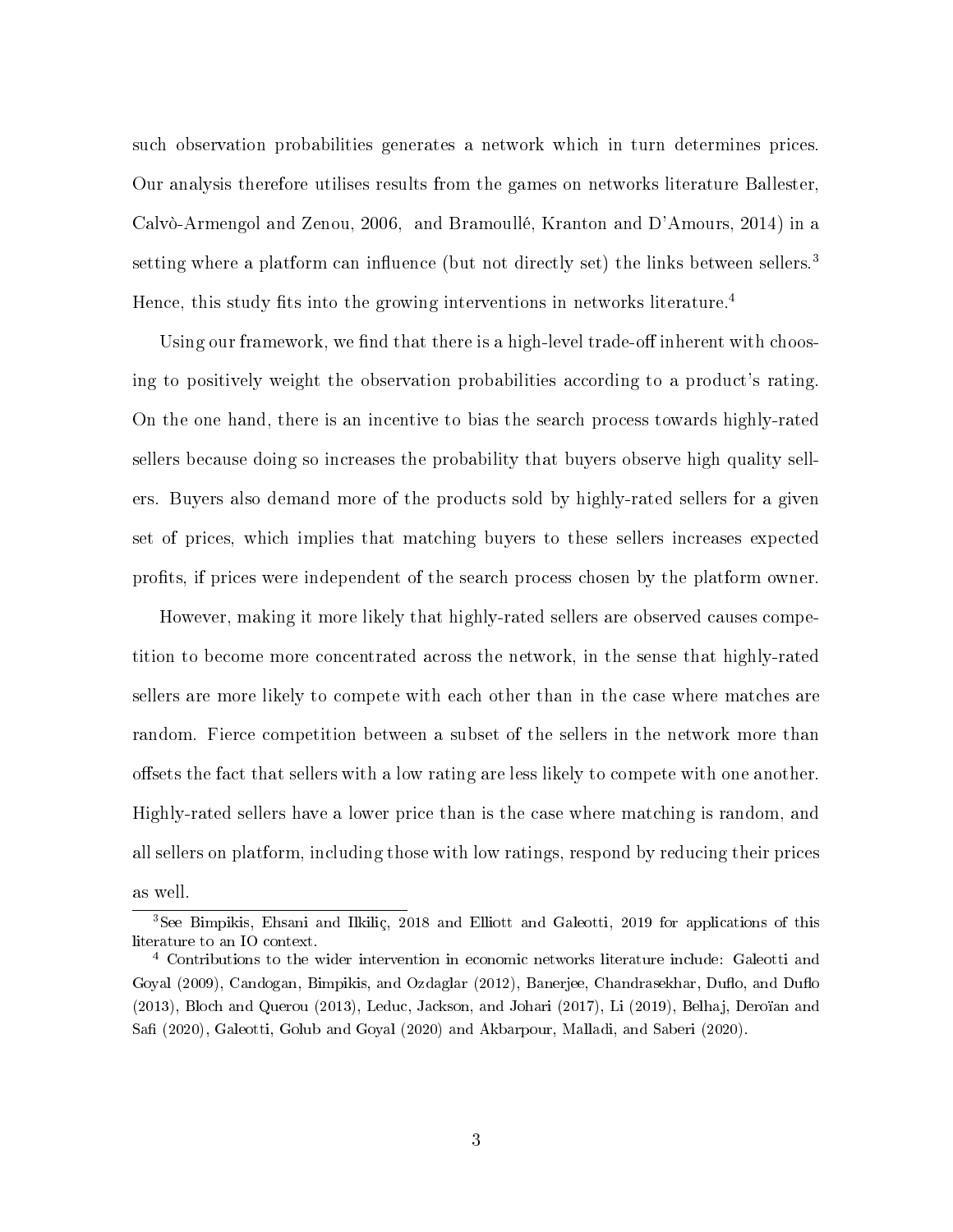Our setting also makes it possible to characterise the type of markets in which biasing search results more towards high quality products is beneficial. In markets where product substitutability is relatively low or where product quality is relatively important, the concentration of competition effect described above becomes less important, driving up the optimal prominence of high quality

Similarly, as the variance of the component of the buyers' valuation that is idiosyncratic increases, the less the platform owner has the incentive to bias search results. Making high quality sellers prominent increases the probability that buyers miss out on high quality matches with a surplus largely composed of the buyer's idiosyncratic preference towards the product. Our analysis therefore suggests that the nature of the market or markets that the platform hosts is crucial for determining the extent to which ratings are used to rank products.

Our result that there are potential ex-ante gains for the platform owner generated by consumers observing high quality products shares features with the results found in work analysing the incentive of monopolists to reveal information relating to consumer valuations, like Lewis and Sappington (1994) and Myatt and Johnson (2006).

By focusing on a monopolistic platform, we identify a trade-off that becomes increasingly important as individual platforms become dominant. As such platforms gain signicant market share, their ability to shape intra-platform competition becomes more important, something in which regulators are increasingly taking an interest.<sup>5</sup>Our focus on intra-platform competition then differs from the more common approach of examining inter-platform competition, leading to a more thorough consideration of the fact

 ${}^{5}$ See, for example, the European Commission's recent preliminary finding that Amazon breached EU antitrust rules by distorting competition on its own platform by using privately held data to the benefit of its own retail offering and its investigation in to Amazon's "buy box" (European Commission, 2020)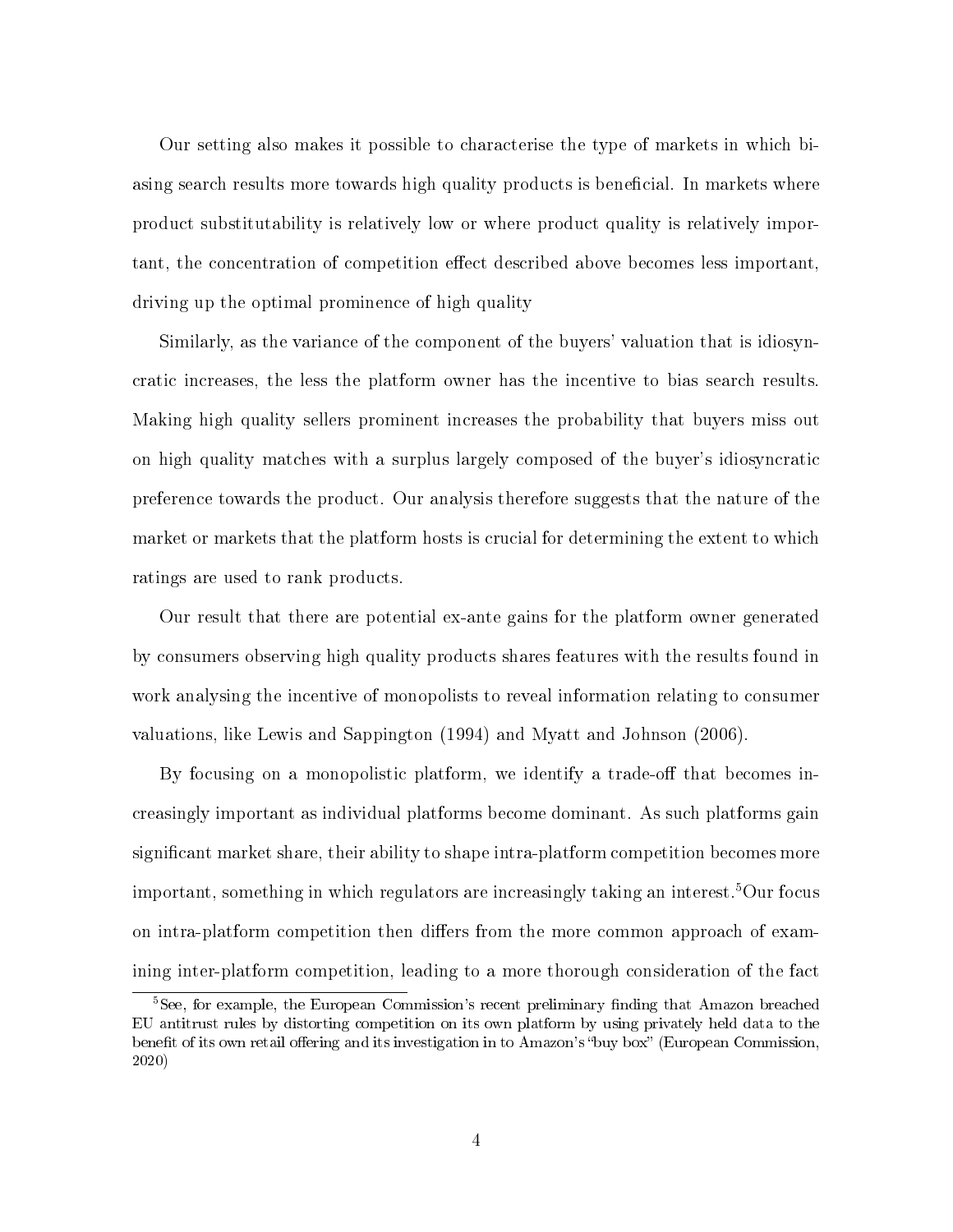that modern platforms are hosts to a market which they can influence. While there have been some recent analyses to intra-platform competition from a management perspective (Zhu and Liu (2018 and Nambisan and Baron, 2019), there has been less focus on this aspect of platforms in economics. An exception to this is Choi, Dai and Kim (2018), who analyse the case in which oligopolists compete on prices when prices partly determine the probability of being observed, but do not explicitly examine the question of platform design.<sup>6</sup>

Charlson (2020) also examines internal competition on platforms, but examines the case where the platform owner has full control over which buyers observe which sellers, and seller ratings do not play an explicit role. Here, we examine the case where ratings are the only means of the platform being able to determine relative observability, identifying a trade-off between profitable matches and competition that real-life platforms face.

Recent work by Armstrong and Zhou (2020) and Elliott, Galleotti and Koh (2020) has examined how platform owners can increase profits by segmenting the market via limiting the information sellers have about consumer valuations.<sup>7</sup> Our framework analyses an alternative method of segmentation achieved via changing the probability that buyers observe sellers.

Due to the concentration of competition effect described above, the platform prefers to show consumers high quality sellers less than a consumer surplus maximising central planner. Competition authorities should pay close attention what determines prominence in search on online platforms. In cases where they are concerns of monopolistic

<sup>&</sup>lt;sup>6</sup>For canonical approaches to inter-platform competition, see Tirole and Rochet (2003) Armstrong (2006) and Tan and Zhou (2019).

<sup>7</sup>These approaches our part of a wider literature on Bayesian persuasion Kamenica and Gentzkow (2011), which has been applied to IO contexts in e.g. Bergemann, Brooks, and Morris (2015) and Chen and Zhang (2020)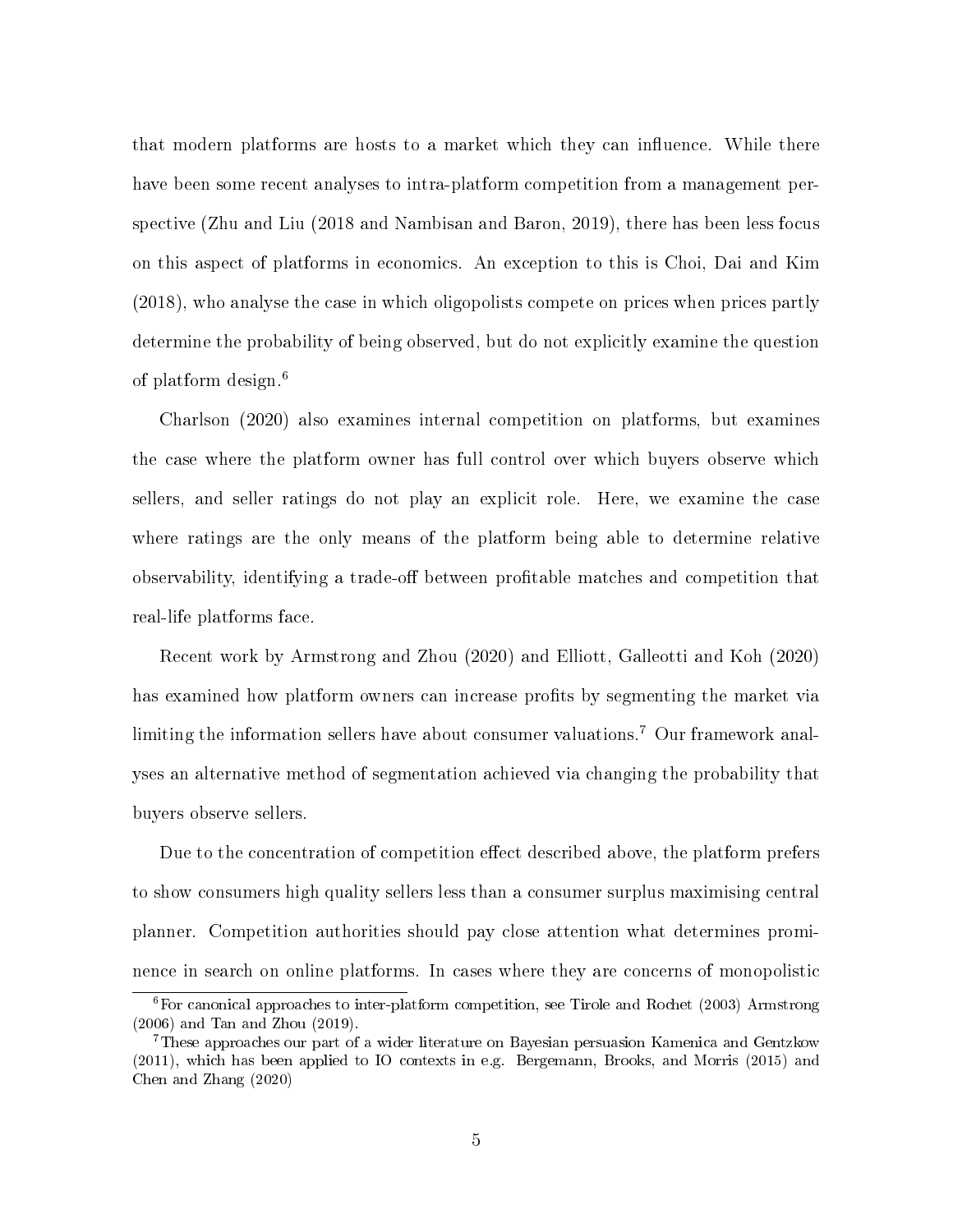behaviour, requiring transparency regarding the inputs of the algorithm used to determine the results of internal search may be required.

## 2 The model

Suppose that there are a finite number of consumer segments, each composed of potentially a large but finite number of buyers. Each buyer within a consumer segment shares some trait, such as geographical location, age demographic, occupation etc. Call the set of these consumer segments B and suppose that  $|B| = n$ . Let S be a finite set of sellers and where  $|S| = m$ . Sellers each sell a single type of completely divisible good, and each seller's good is an imperfect substitute for each of the goods.

Sellers and consumer segments interact on a platform. A consumer segment,  $i$ , observes a seller j with probability  $w_{ij}$ , which is generated by an observation function discussed below. The observation process generates a weighted network  $G = (B \cup S, E)$ , where  $E$  is the set of weighted edges from  $S$  to  $B$ , where each consumer segment can be thought of as a node in the graph  $G$ . G has an adjacency matrix,  $\mathbf{R}$ , which is a zero-diagonal matrix with components  $w_{ij}$ .

Let **p** denote a  $m \times 1$  vector whose jth entry is  $p_j \in \mathbb{R}_+$ , the price of j's good. We will assume that the ex-post demand function,  $x_{ij}(\boldsymbol{p}) : \mathbb{R}^m \to \mathbb{R}_+$ , captures the demand of a group of buyers i for a product j condition on i observing j:

$$
x_{ij}(\boldsymbol{p})=b(\gamma_{ij}-p_j)+\sum_{k\neq j}\mu_{ik}c(p_k-\gamma_{ik}).
$$

where  $b, c \in \mathbb{R}_+$  and  $\mu_{ik} = 1$  if i observes k and 0 otherwise. We will suppose throughout that each  $\gamma_{ij}$  is stochastic. More specifically, assume that: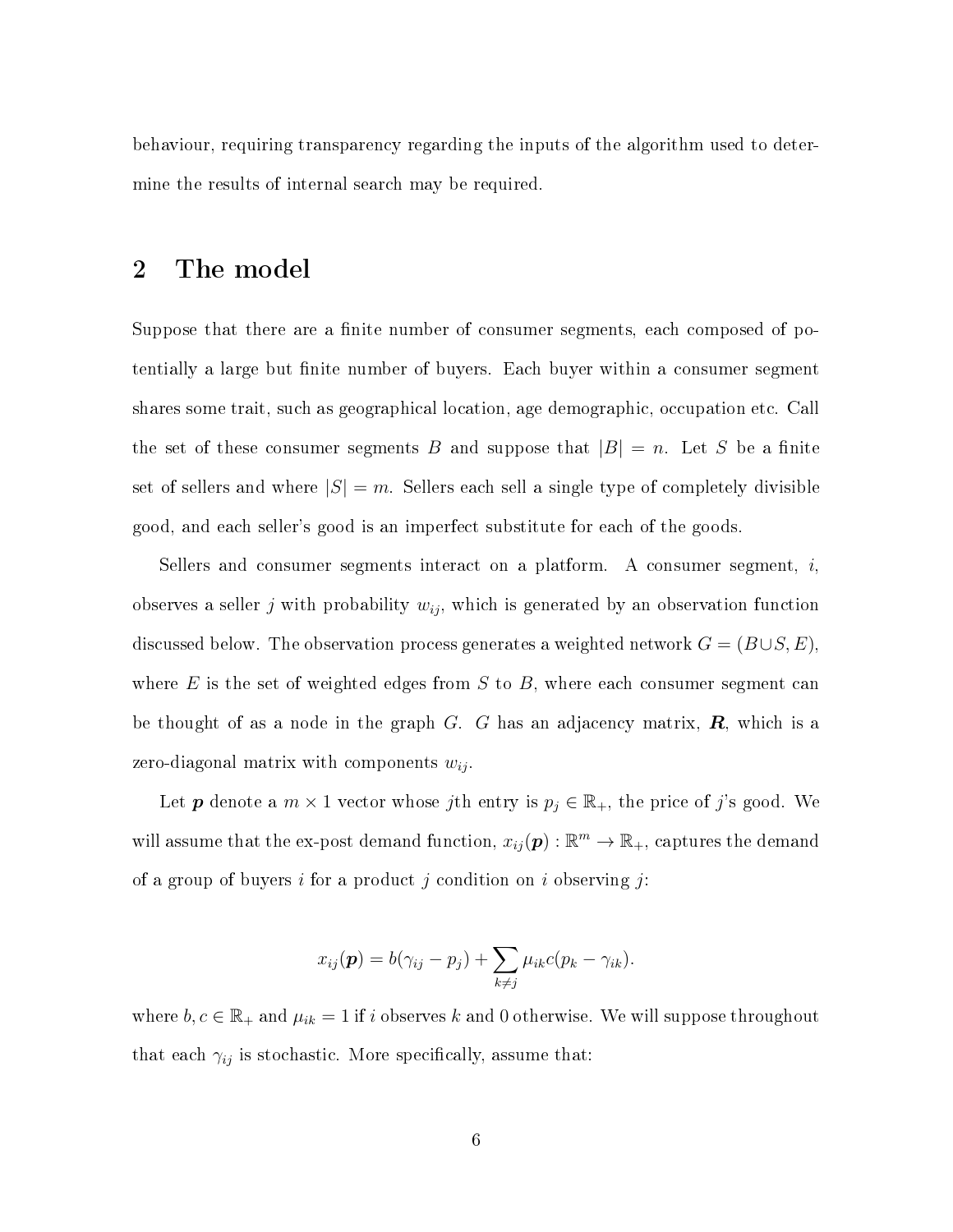$$
\gamma_{ij} = \theta \gamma_j + \epsilon_{ij},
$$

where both  $\gamma_j$  and  $\epsilon_{ij}$  are random iid variables with continuous and symmetric distribution supported on bounded intervals  $[\gamma_L, \gamma_H]$  and  $[\epsilon_L, \epsilon_H]$ , with means  $\bar{\gamma}$  and 0 and variances  $\sigma_{\gamma}^2 > 0$  and  $\sigma_{\epsilon}^2 \geq 0$  respectively. The first of these terms can be thought of capturing the quality of product  $j$ , whereas the second captures the idiosyncratic value consumer  $i$  derives from  $j$ .

The parameter  $\theta \in \mathbb{R}_+$  then captures the extent to which consumer segments value quality relative to their idiosyncratic assessment of the good. We will assume that all of the elements of the buyer's demand function, which are non-stochastic, including  $\theta$ . are common knowledge. We also assume that  $x_{ij} > 0$ , which is guaranteed when b is sufficiently large, the conditions for which we discuss in more detail below.

Once the value of each  $\gamma_{ij}$  is realised, consumer segment i's ex-ante expected demand function for a good j can be represented by  $E[x_{ij}(\boldsymbol{p}, \gamma_{ij})]: \mathbb{R}^{m+1} \to \mathbb{R}$ :

$$
E[x_{ij}(\boldsymbol{p},\gamma_{ij},\gamma_{ik})] = w_{ij}(b(\gamma_{ij}-p_j) + \sum_{k\neq j}c(p_k-\gamma_{ik})).
$$

Define as  $j$ 's expected demand function,  $\mathrm{E}[x_j(\boldsymbol{p})]:\mathbb{R}^m\to\mathbb{R}_+$  as  $\mathrm{E}[x_j(\boldsymbol{p})]=\sum_{i=1}^n\mathrm{E}[x_{ij}(\boldsymbol{p})].$ Then, assuming the marginal cost of each seller is zero, the profit function for seller  $j$ is  $E[\pi_j(\boldsymbol{p})] = p_j E[x_j(\boldsymbol{p})].$ 

Sellers are assumed to observe the entire graph G: they observe the matrix of observation probabilities. On the basis of this observation, sellers choose their prices. A seller,  $j$ , is assumed not to be able to price discriminate across buyers, and hence each sets a single price  $p_j \in \mathbb{R}_+$ . Sellers compete with one another on price, and set prices simultaneously. Therefore each seller's maximisation problem can be expressed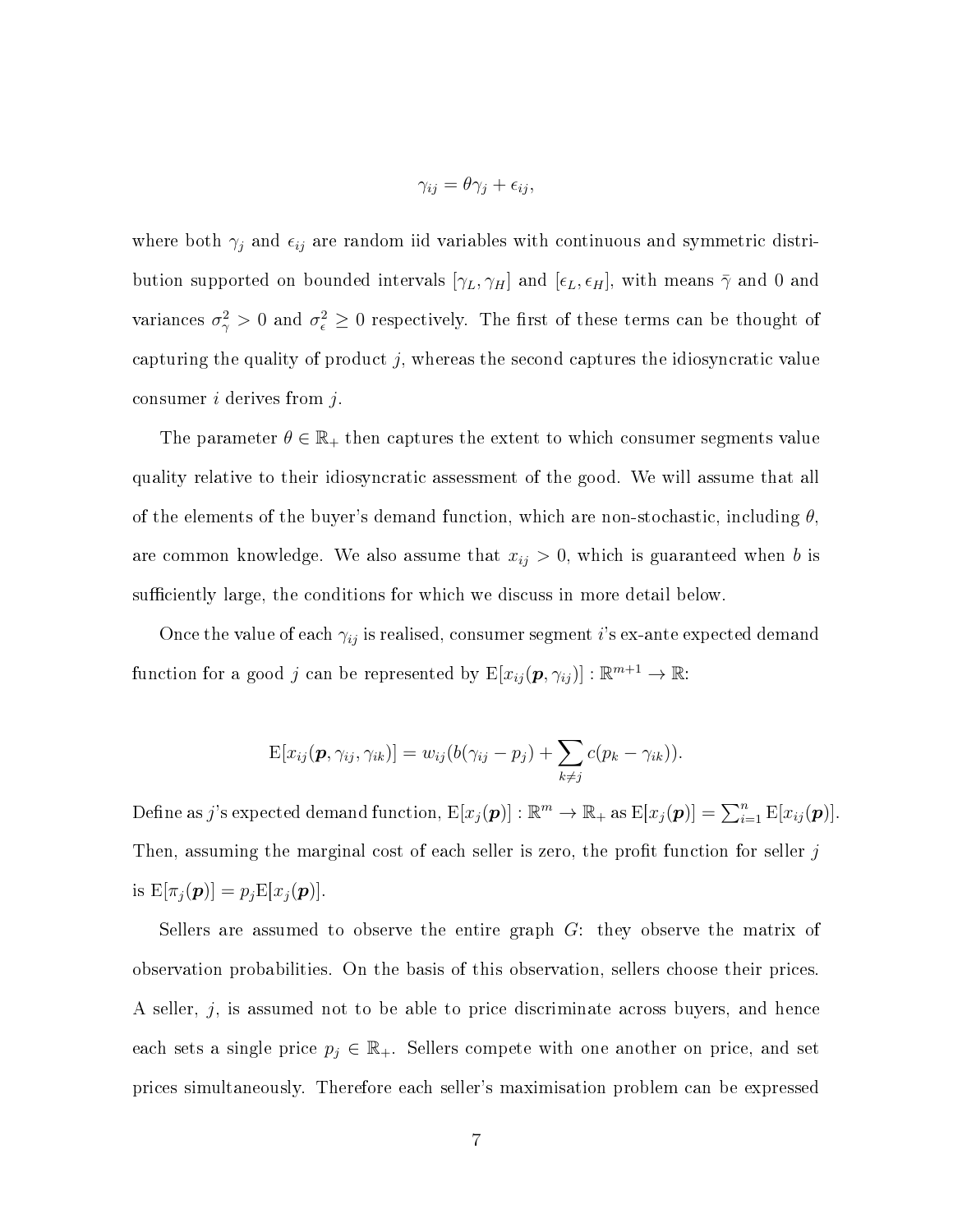$$
\max_{p_j} \pi_j(p_j, \; \boldsymbol{p_{-j}}; \; \boldsymbol{G}).
$$

Having characterised the game played by the sellers given the graph  $G$ , it is necessary to set out how G is determined. Define the rating of a product  $j$  as follows:

$$
\hat{\gamma}_j := \frac{\sum_i \gamma_{ij}}{\theta n}.
$$

We assume that the rating of a product is determined by previous buyers of that product truthfully revealing their intercept parameters. By the law of large numbers, as  $n \to \infty$ ,  $\hat{\gamma}_j \to^p \gamma_j$ . We will assume throughout that n is sufficiently large such that  $\hat{\gamma}_j$  is arbitrarily close to  $\gamma_j$ .

#### The platform and the observation function

Having set out the demand function of the buyers, it is necessary to outline the observation process. Let  $\hat{\gamma}_{-j}$  be a  $(m-1) \times 1$  vector that contains every seller rating except for j. We will assume that the probability that a buyer i observes a seller j,  $w_{ij}$ , is determined as follows:

$$
w_{ij}(\hat{\boldsymbol{\gamma}}) = \phi(\hat{\gamma}_j, \hat{\boldsymbol{\gamma}}_{-j}) \,\forall i, j \tag{1}
$$

where  $\phi(\hat{\gamma}_j, \hat{\gamma}_{-j}) : \mathbb{R}^m \to [0, 1]$  is a observation function that maps the rating of each seller to an observation probability for the seller  $j$ . Given the equilibrium price setting behaviour and a set of conditions which we outline below the platform owner is assumed to choose a observation function  $\phi(.) \in \Phi$ , where  $\Phi$  is the set of all feasible observation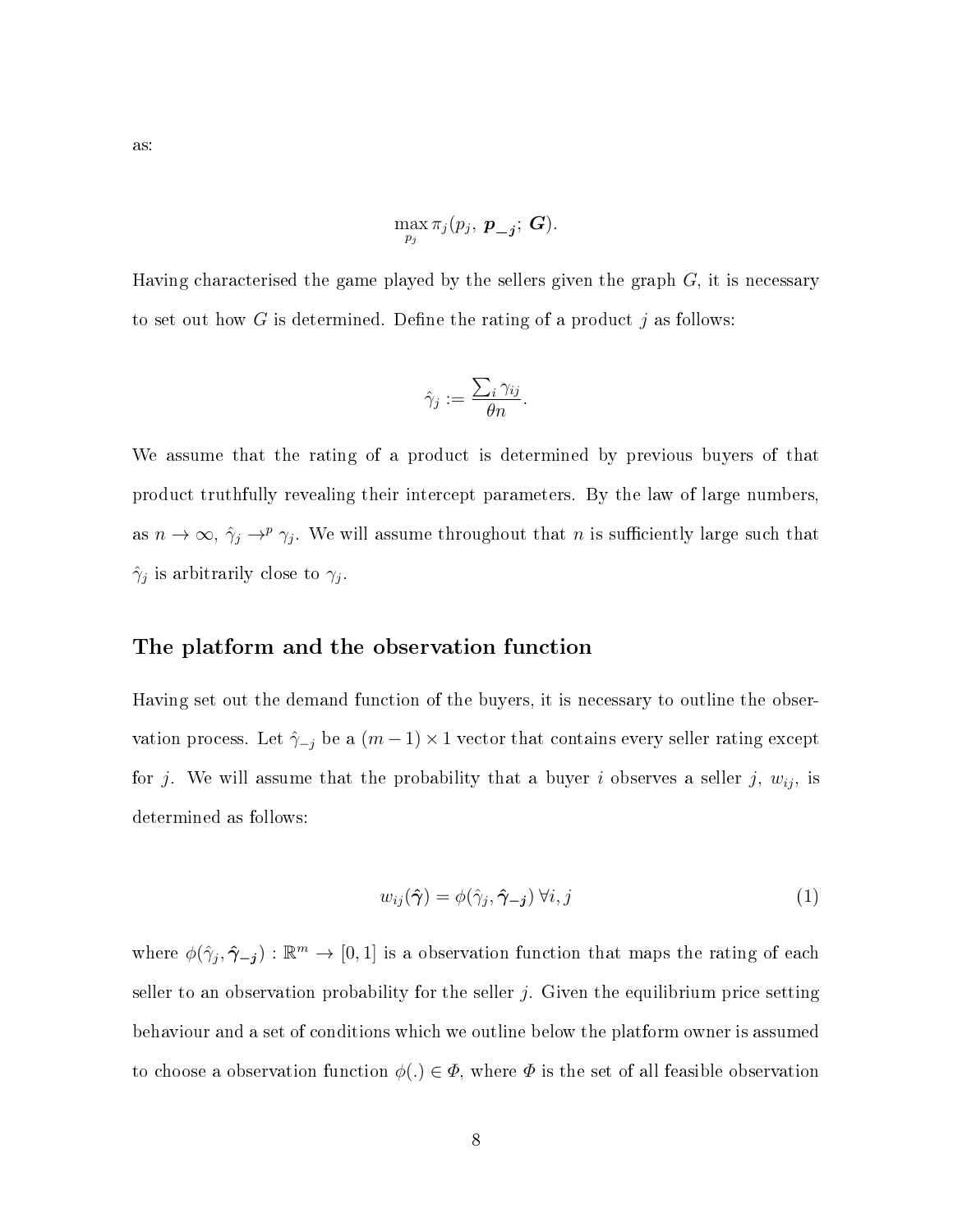functions,  $\phi(.,.)$  to solve the following problem:<sup>8</sup>

$$
\mathrm{max}_{\phi(.)\in\Phi}\{\mathrm{E}_{\phi}[\pi^*_{P}(\boldsymbol{p})]\}=\mathrm{max}_{\phi(.)\in\Phi}\{\chi\sum_{j=1}^{m}\mathrm{E}_{\phi}[\pi^*_{j}(\boldsymbol{p})]\},
$$

where  $E_{\phi}[\pi_P^*(p)]$  is the expected platform profit when the observation function is  $\phi(.)$ and  $0 \leq \chi \leq 1$ . We will assume throughout that the platform chooses  $\phi(\hat{\gamma}_j, \hat{\gamma}_{-j})$ prior to the realisation of the ratings vector. Hence, the timing of the model can be summarised as follows: the platform owner chooses  $\phi(.)$ ; the ratings vector  $\hat{\gamma}$  is realised. generating a graph  $G$ ; sellers set  $p^*$ ; and finally the observation graph is realised and consumer segments purchase products according to their ex-post demand function.

# 3 Determining observation probabilities

Equation  $(1)$  defines an observation function that determines the probability that each consumer segment observes each seller. Let  $\Phi$  represent the set of all feasible observation functions. Throughout, we will assume that any  $\phi(.) \in \Phi$  obeys the following conditions:

(C1) Competitor symmetry. For any  $i, j, k$ , with  $j \neq i, k, \hat{\gamma}_i$  and  $\hat{\gamma}_k$  enter  $\phi(\hat{\gamma}_j, \hat{\gamma}_{-j})$ identically for all  $j$ .

(C2) Distributional symmetry. Suppose  $\hat{\gamma}_b = \bar{\gamma} + z$  and  $\hat{\gamma}_s = \bar{\gamma} - z$ . For any  $\phi(\hat{\gamma}_j, \hat{\gamma}_{-j}) \in \Phi$ , it must be the case that if  $|\phi(\hat{\gamma}_b, \hat{\gamma}_{-j}) - \phi(\bar{\gamma}, \hat{\gamma}_{-j})|$  $|\phi(\hat{\gamma}_s, \hat{\boldsymbol{\gamma}}_{-j}) - \phi(\bar{\gamma}, \hat{\boldsymbol{\gamma}}_{-j})|.$ 

<sup>&</sup>lt;sup>8</sup>Throughout, we use  $E_{\phi}$ ] to refer to the expectation of some function when the observation function is  $\phi(.)$ . Any expectations without this notation refer to the expectation of some variable or function after the realisation of the ratings vector but prior to the realisation of the observation graph.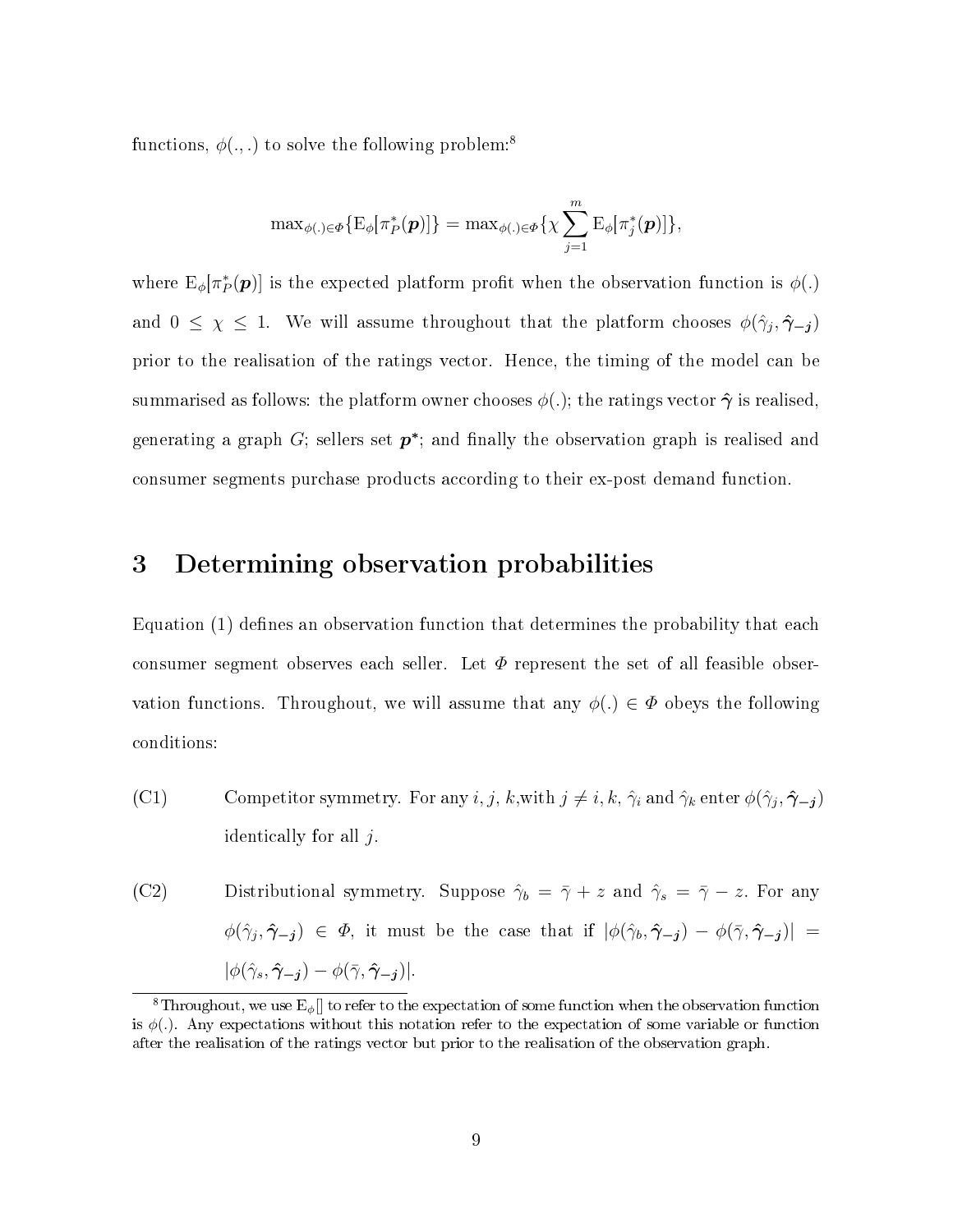(C3) Continuity and differentibility.  $\phi(\hat{\gamma}_j, \hat{\gamma}_{-j})$  is continuous and differentiable on its entire domain.

Of these three conditions, (C2) is the most restrictive. Intuitively, this condition reduces the platform owner's ability to exclude products with low ratings from being observed at all. While such a condition likely does meaningfully bind the platform owner's decision, it is a simplification that allows us to understand the key trade-offs between competition and matching concerns.

When (C1)-(C3) hold, noting that each  $\gamma_j$  is distributed symmetrically, any  $\phi(.) \in \Phi$ generates a set of random variables  $\tilde{w}_{ij}$  as follows:

$$
\tilde{w}_{ij} =_d v + \varepsilon_j,
$$

where  $v \in [0,1]$  and each  $\varepsilon_j$  is identically and independently distributed according to some bounded, symmetric and continuous distribution with mean 0. The scalar  $v$  can be thought of as the "baseline" probability with which each segment observes each seller, which is adjusted up or downwards depending on a segment's quality.

Loosely, the extent to which ratings are used to determine observation probabilities can be used to categorise different functions within the set  $\Phi$  as generating "ratingsbased" matching environments, where the probability that high-quality sellers are observed with a higher probability, or "random match" environments, where the matching probabilities are even or near even. These two environments generate different structures for a given realisation of the rankings vector  $\hat{\gamma}$ , as Figure 1 shows.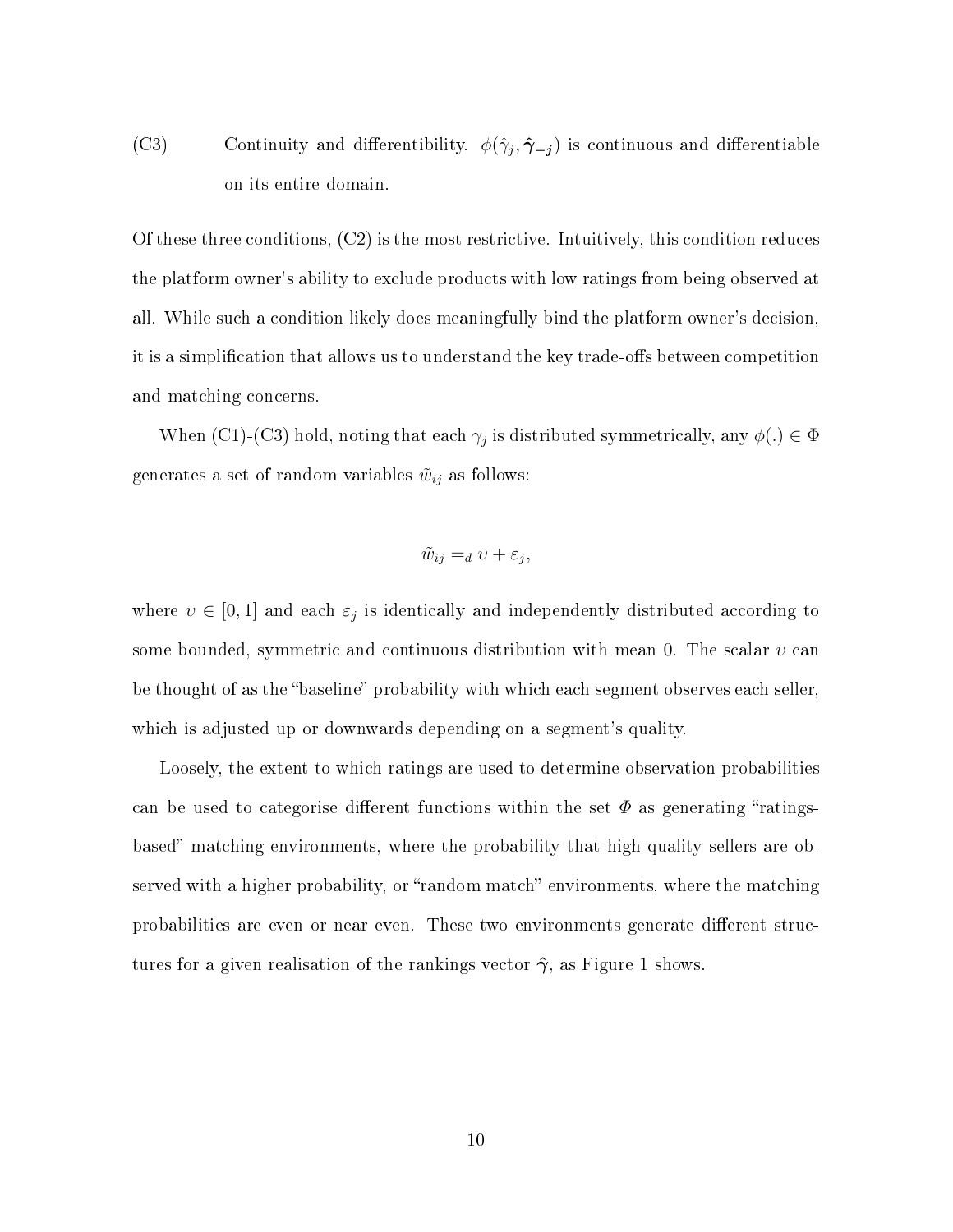

Buyers, set B

Figure 1: Ratings-based and random match environments where the product quality parameters are as follows:  $\hat{\gamma}_A > \hat{\gamma}_B > \hat{\gamma}_C$ . The thicker a line, the higher the probability of observation.

# 4 The price setting equilibrium

### The competition graph

To characterise the equilibrium price vector of the sellers competing in  $G$ , it should be noted that buyers are not strategic agents in the game, and therefore it is possible to define a network which is strategically equivalent to an original network  $G$ , but only includes seller nodes. Such a network can be used to characterise the equilibrium of the pricing game. Define: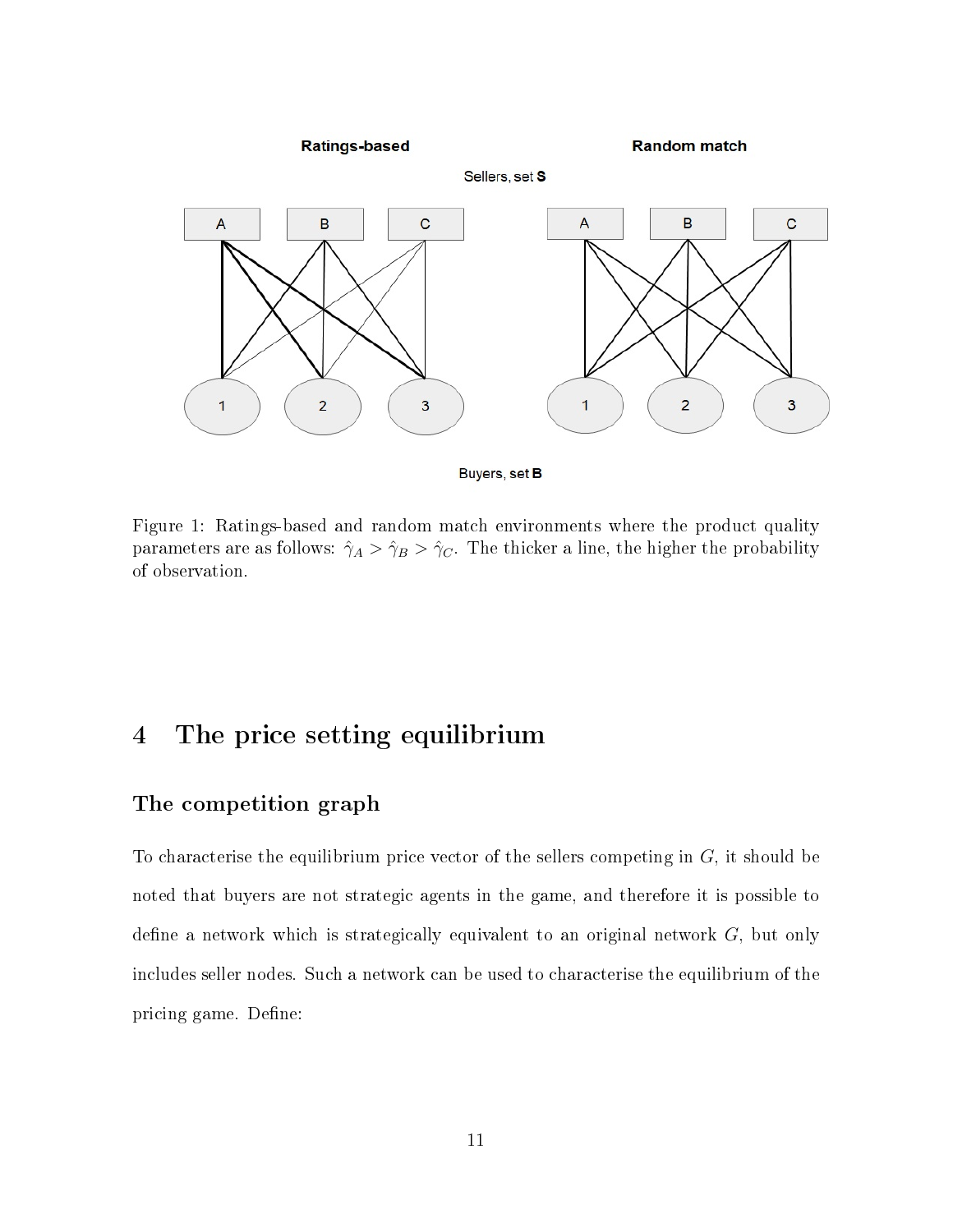$$
\alpha_j := \beta_j \gamma_{ij} - \sum_{k \neq j}^m \hat{c}_{jk},
$$

where  $\hat{c}_{jk} := c \sum_{k=1}^n \sum_{i=1}^n [w_{ij}w_{ik}] \gamma_{ik}$  and  $\beta_j := b \sum_{i=1}^n w_{ij}$ .

Transforming the above profit function to put it in terms of a seller-only network yields the following payoff function for seller  $j$ :

$$
\pi_j(\boldsymbol{p}) = p_j(\alpha_j - \beta_j p_j + \sum_{k \neq j} \hat{c}_{jk} p_k),
$$

Rescaling (6) by  $1/\beta_i$  and multiplying by  $\frac{1}{2}$  generates  $\tilde{\pi}_j(\bm{p}) = p_j \tilde{\alpha}_j - \frac{1}{2}$  $\frac{1}{2}p_j^2 + \sum_{k \neq j} \tilde{c}_{jk}p_jp_k,$ where  $\tilde{\alpha}_j = \frac{\frac{1}{2} \alpha_j}{\beta_i}$  $\frac{\frac{1}{2}\alpha_j}{\beta_j}$  and  $\tilde{c}_{jk} = \frac{\frac{1}{2}\hat{c}_{jk}}{\beta_j}$  $\frac{\partial c_{jk}}{\partial j}$ . The maximisation problem  $\max_{p_i} \tilde{\pi}_i(p_i)$  has the same first-order condition as  $\max_{p_i} \pi_i(p_i)$ . Define  $R_S$  as a symmetric zero diagonal matrix of a network  $G_S$  with entries  $\tilde{c}_{jk}$ . This transformation yields a competition network,  $G_S$ , which is a projection of  $G$ .<sup>9</sup>

The links in  $G<sub>S</sub>$  represent the relative importance of the connection between two sellers. Hence, this representation allows us to track the competition faced by each seller tractably, even if the number of sellers is arbitrarily large.

The structure of the competition network is of course shaped by the observation function. When the observation function is relatively insensitive to ratings, the competition graph generated is such that the links between each seller are of near-equal value.

When the observation function is relatively sensitive to rating,  $G_S$  is such that the links between highly-rated sellers are larger than the links between lowly-rated sellers. Furthermore, the directed link from a highly-rated seller to a lowly-rated seller is smaller

<sup>9</sup>Charlson (2020) also relies on the transformation between a bipartite buyer-seller graph and a competition network. However, here the competition network is determined by an observation, rather than directly by the platform owner.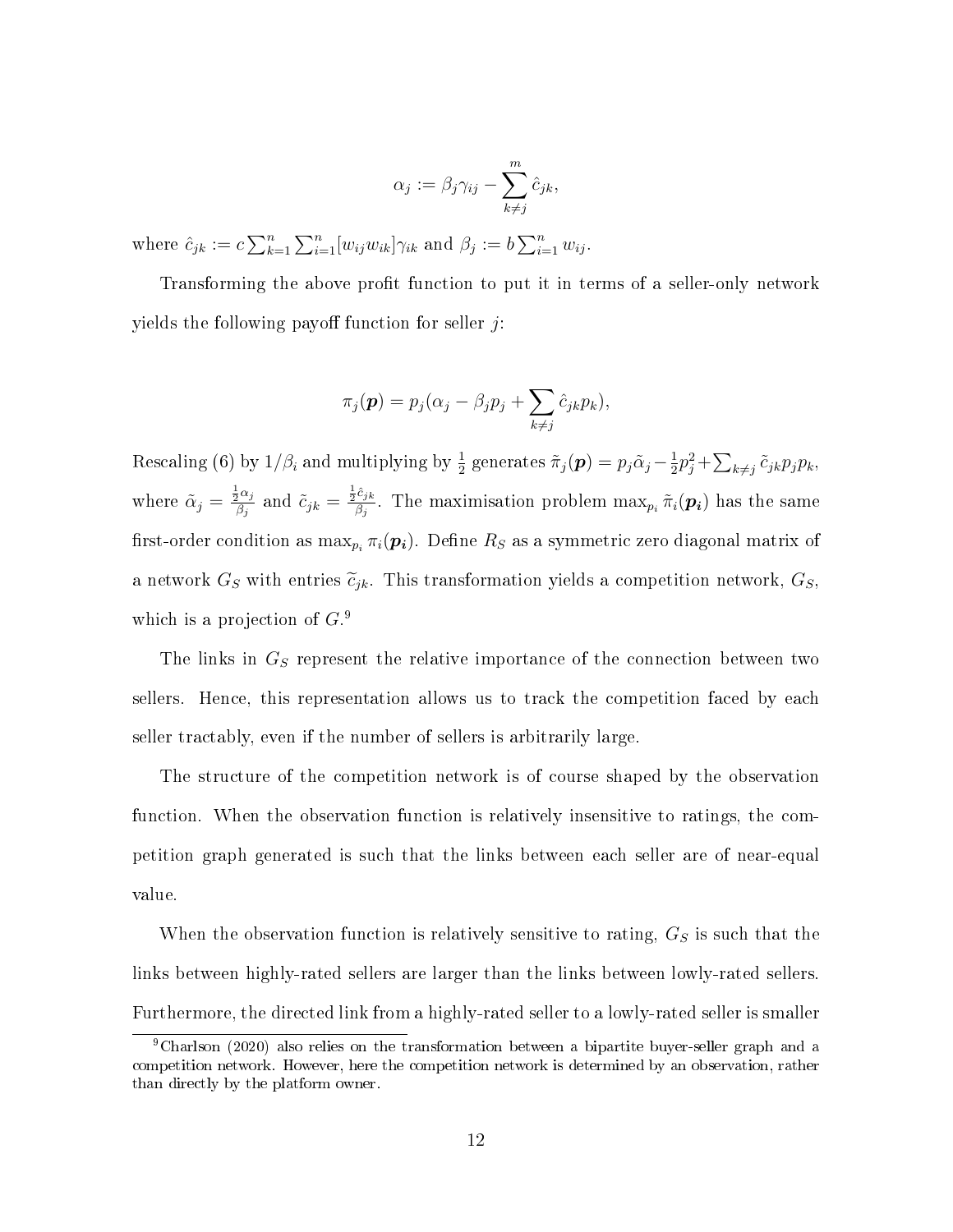than the equivalent link in the other direction. Highly-rated sellers face relatively less competition from lowly-rated sellers than the reverse, because lowly-rated sellers are less likely to have captive or near-captive buyers.

Figure 2 shows the competition graphs generated in these two cases.



Figure 2: The effect on the competition graph when the observation function is insensitive (left) and sensitive (right) to ratings, where the product quality parameters are as follows:  $\hat{\gamma}_X = \hat{\gamma}_Y > \hat{\gamma}_Z$ . The thicker a line, the higher the competitive overlap between the two sellers.

#### Equilibrium

Let  $\gamma_l := \theta \gamma_L + \epsilon_L$  and  $\gamma_h := \theta \gamma_H + \epsilon_H$ . To ensure that there exists a unique equilibrium in this setting, we assume the following throughout:

$$
(A1): b > c \frac{(m-1)\gamma_h}{\gamma_l}.
$$

 $(A1)$  guarantees both that the substitutability parameter c is not too large relative to the own-price elasticity parameter b and that  $x_{ij} > 0$  for any realisation of the quality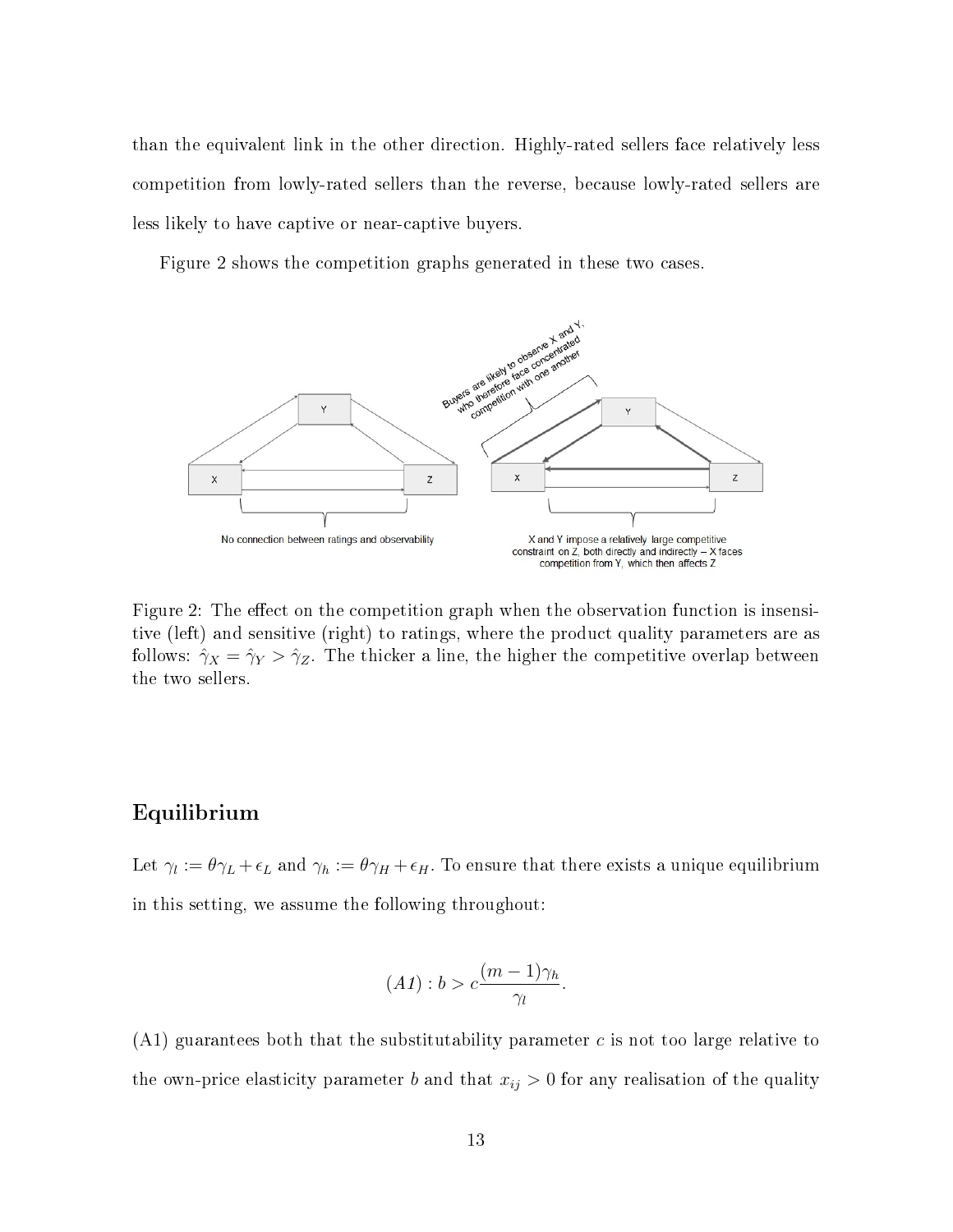parameter vector  $\gamma$  and the random bipartite graph G.

Let  $\tilde{\boldsymbol{\alpha}}$  represent a  $m \times 1$  vector with element j equal to  $\tilde{\alpha}_j$  and, abusing notation slightly, let  $\bm{C} = \bm{C}(\bm{R_S},1),$ where  $\bm{C}(\bm{R_S},1) = [\bm{I}-R_S]^{-1}$  is the Bonacich centrality of  $G_S$  with a decay factor of 1. The following result holds:<sup>10</sup>

**Proposition 1.** If  $(A1)$  holds, then the above pricing game has a unique Nash equilibrium in pure strategies, which is the equilibrium price vector:

$$
E_{\boldsymbol{\phi}}[\boldsymbol{p}^*] = \theta(E[\boldsymbol{\gamma}] - \frac{1}{2}E_{\boldsymbol{\phi}}[\boldsymbol{C}\boldsymbol{\gamma}]).
$$

As  $E[\mathbf{C}\boldsymbol{\gamma}] = \text{cov}_{\phi}(\mathbf{C}, \boldsymbol{\gamma}) + E_{\phi}[\mathbf{C}]E[\boldsymbol{\gamma}],$  and  $\text{cov}_{\phi}(\mathbf{C}, \boldsymbol{\gamma}) \geq 0$  when  $\hat{\gamma}_j > \hat{\gamma}_k$  then  $w_{ij} \geq w_{ik}$ (which, as we will see, is optimal for the platform), seller  $j$ 's expected price is decreasing in their weighted expected Bonacich centrality for all  $i$ .

#### Network structure and concentrated competition

The equilibrium behaviour of sellers implied by Proposition 1 implies that the structure of the network affects profits. The observation probabilities can be thought of as a measure of "prominence" in the sense that they capture the likelihood that the seller is observed by a given buyer. Increasing a seller  $\hat{j}$ 's prominence in the network potentially increases profits as a result of increasing the probability of sales, but at the same time it imposes a cost on the rest of the network by increasing competition, reducing prices of every seller, including for the more prominent seller.

<sup>10</sup>All proofs can be found in the appendix.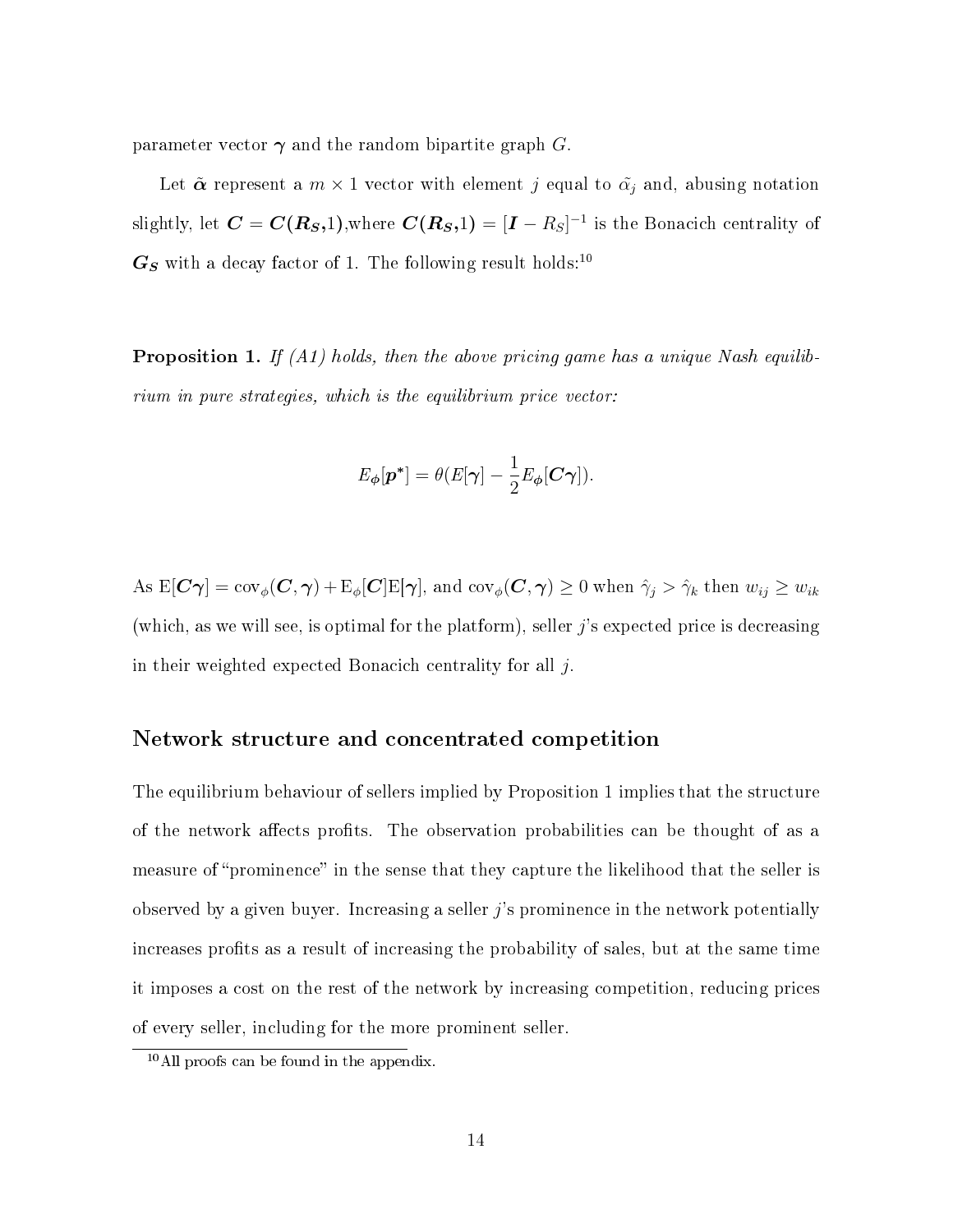As the number of sellers and the centrality of those sellers in the in the network  $G_S$ increases,  $w_{ij} > w_{ik}$  has an increasingly large effect on prices. The centrality vector in  $G_S$  can be expressed:

$$
C(R_S, 1)\mathbf{1} = \sum_{k=0}^{\infty} R_S^k \mathbf{1}.
$$

It follows that  $\frac{\partial^2 C_k}{\partial^2 w}$  $\frac{\partial^2 C_k}{\partial^2 w_{ij}} > 0$ . Recall that seller prices are falling in the centrality of the sellers in this setting. Hence, setting  $w_{ij} > w_{ik}$  imposes a cost upon the platform owner because the centrality measure has a feedback effect such that increasing an observation probability  $w_{ij}$  (weakly) reduces j's price, which reduces k's price which then reduces  $j$ 's price and so on. This feedback effect, which is a feature of the Bonacich centrality measure, is increasing as the centralities of the sellers in  $G<sub>S</sub>$  become larger.

Furthermore, the fact that the second derivative of the centrality vector is positive implies that two or more sellers also has a disproportionately large effect on competition. As the prominence of seller  $X$  and a seller Y increase, then the size of paths of length  $l \geq 2$  that run from X to Y and then Y to X (or vice versa) increases more than linearly. The increase in the size of these paths then increases the centrality of every other seller in the network, decreasing prices.

The above analysis indicates that two or more sellers being in relatively intense competition with one another is disproportionately costly for the platform owner. We refer to the case where there is relatively intense competition between a subset of the sellers on the network as one in which competition is concentrated. There being a larger probability that high quality sellers compete with one another drives the prices of those sellers down, which propagates across the entire network.

In terms of the observation function, as  $\frac{\partial \phi_j(.)}{\partial \hat{\gamma}_j}$  increases, the concentration of compe-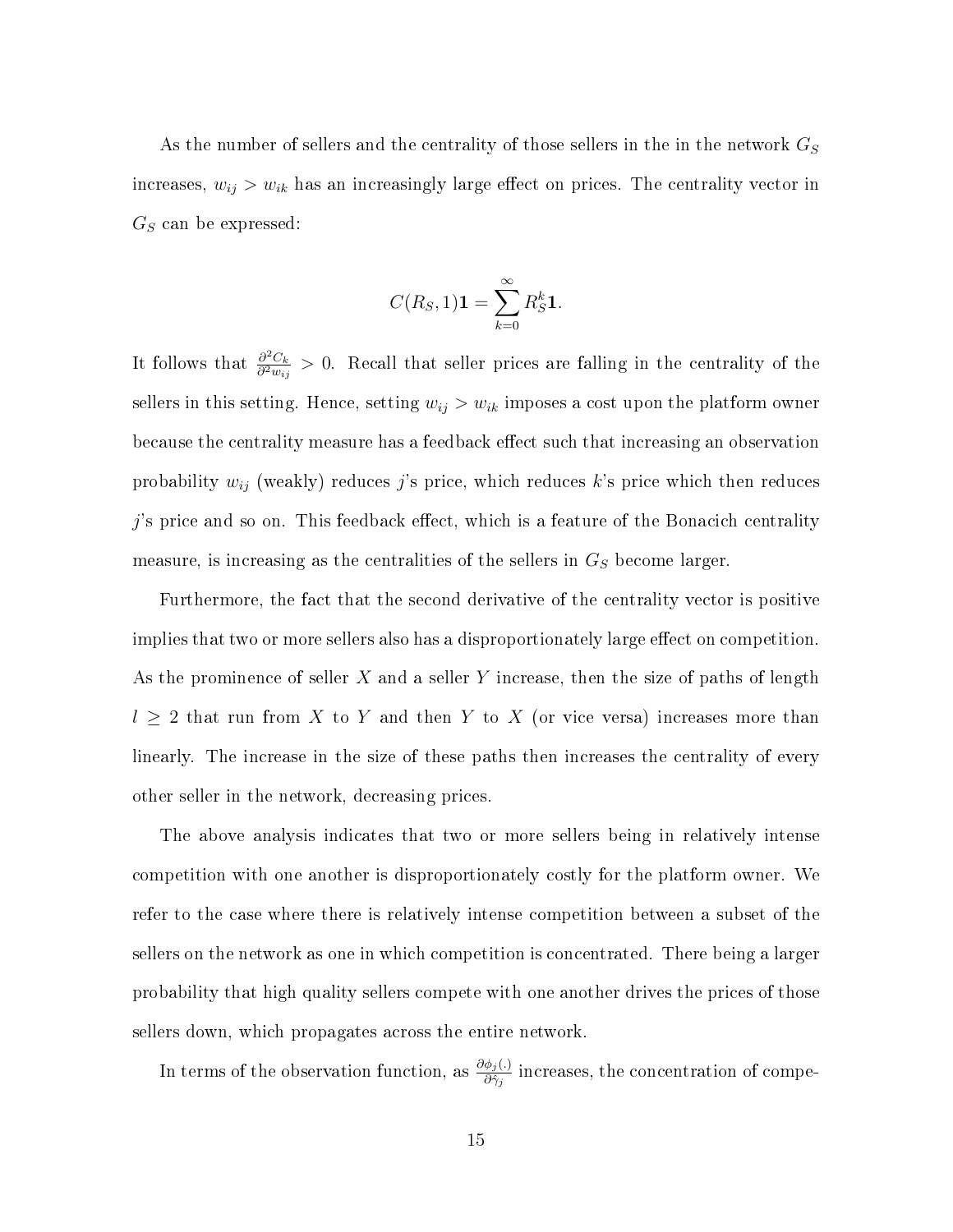tition also increases, as the probability that two highly-rated sellers compete with one another increases. This has implications for the seller in terms of profit, which in turn shapes the optimal observation function  $\phi(.)$  from the platform owner's perspective.

# 5 Weighting ratings

We will consider the case where the platform owner is chooses optimal observation function from a set of such functions that all adhere to  $(C1)-(C3)$ . Notice that under the specified observation probability formation process,  $w_{ij} = w_{lj}$  for all i, l pairs, and it is therefore not possible for the platform to differentiate between different buyers.

To understand some of the trade-offs inherent in the platform owner's maximisation problem, it is useful to suppose at first that the platform owner can only choose  $v$ , such that  $\varepsilon_j = 0$  for all j with probability 1. The platform owner's problem can then be re-stated as follows:

$$
\text{max}_v \text{E}_v[\pi_P(\bm{p})],
$$

where  $E_v$ [.] is the expectation function when the baseline probability is v and  $\varepsilon_j = 0$ for all j with probability 1. An increase in v has two effects on profits. Increasing v increases the probability that a given buyer is observed increases expected sales, which increases profits. However, there is a cost to increasing  $v$ : it results in there being a higher probability that buyers observe more sellers, which creates more competition across the network. More competition reduces demand for any one good and reduces prices, decreasing profits as well.

To see the trade-off the platform owner faces more formally, we will split the marginal effect of v into two parts. At the equilibrium value of v, the marginal increase in profits associated with an increase in the probability that each buyer observes each seller can,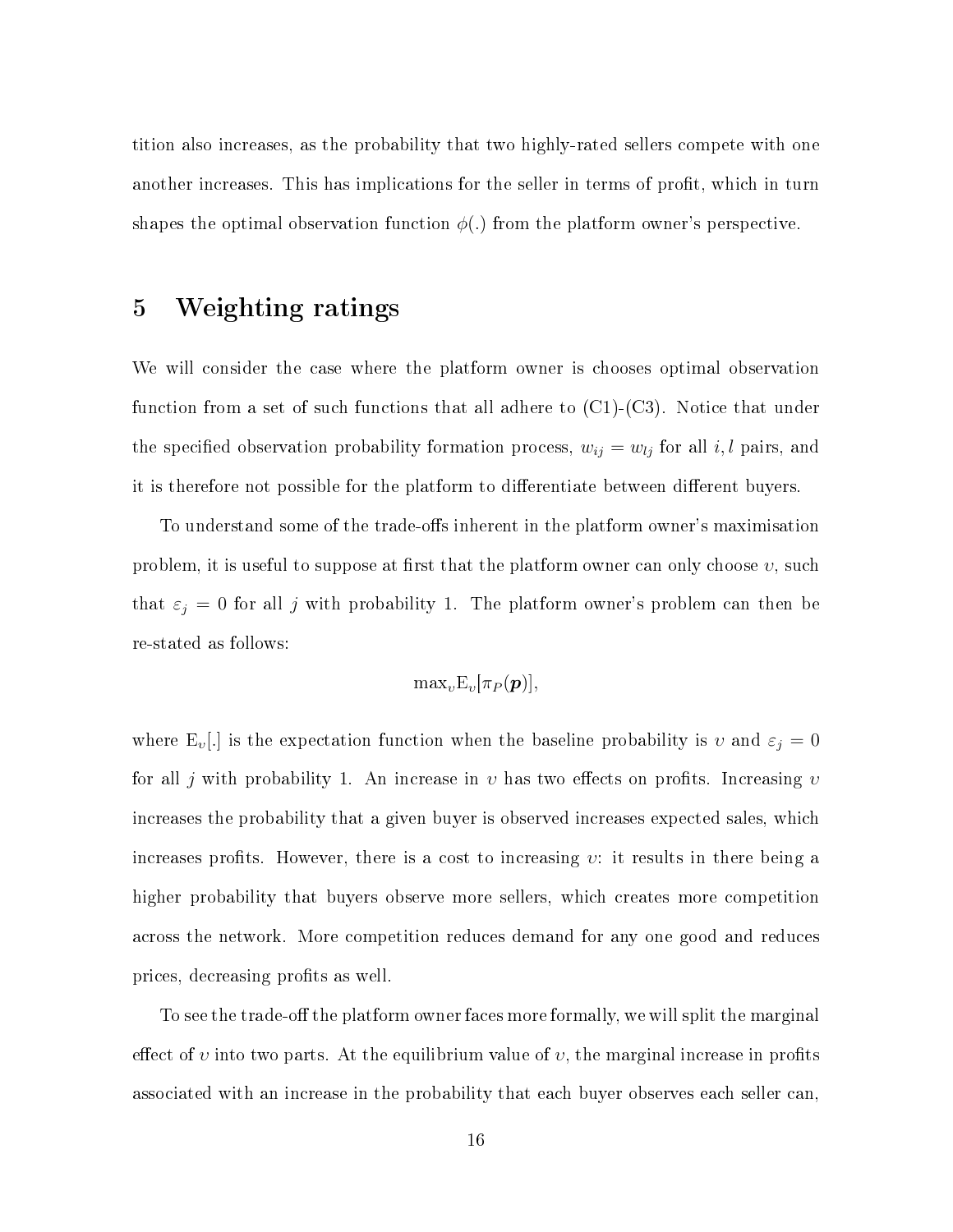by the envelope theorem (Milgrom and Segal, 2002) be expressed as follows:

$$
MB_v = n\chi E_v \left[\sum_j bp_j^*(\theta \gamma_j - p_j^*)\right].
$$

The expected marginal cost in terms of increased competition can similarly be defined:

$$
MC_v = \chi E_v \left[\sum_j \sum_{k \neq j} 2vncp_j^*(p_k^* - \theta \gamma_k) + \sum_l \sum_k \hat{c}_{kl} \frac{\partial p_k^*}{\partial v} p_l^*\right].
$$

When the solution is interior, the platform owner's profit is maximised when the marginal benefit and marginal cost sum to zero. Letting  $\bar{v}$  denote a solution to the optimisation problem above, Proposition 2 sets out the solution to that problem:

**Proposition 2.** There exists a unique solution to  $max_v E_v[\pi_P(\boldsymbol{p})], 0 < \bar{v} \leq 1$ . Furthermore,  $\bar{v}$  is decreasing in c, and hence there exists  $a \bar{c} \in \mathbb{R}_+$  such that if  $c > \bar{c}$ , then  $\bar{v} < 1$ .

Seller,  $j$ 's equilibrium price is decreasing in their Bonacich centrality, which is convex in *v*. Hence, the marginal cost associated with increasing *v* is convex, while the equivalent marginal benefit is linear. Hence, either the two meet at some  $\bar{v} < 1$  or there is a corner solution such that  $\bar{v} = 1$ ; either way, there exists is a unique solution to the seller's problem.

Increasing  $v$  increases the level of competition in the network. If  $c$  is sufficiently high, then products are so substitutable that the platform owner is willing to forgo some of the profit associated with buyers observing sellers for certain in order to increase prices. The platform owner faces a trade-off between expected sales on the one hand and competition and lower prices on the other.

Now, consider the case where the platform owner maximises their profit by choosing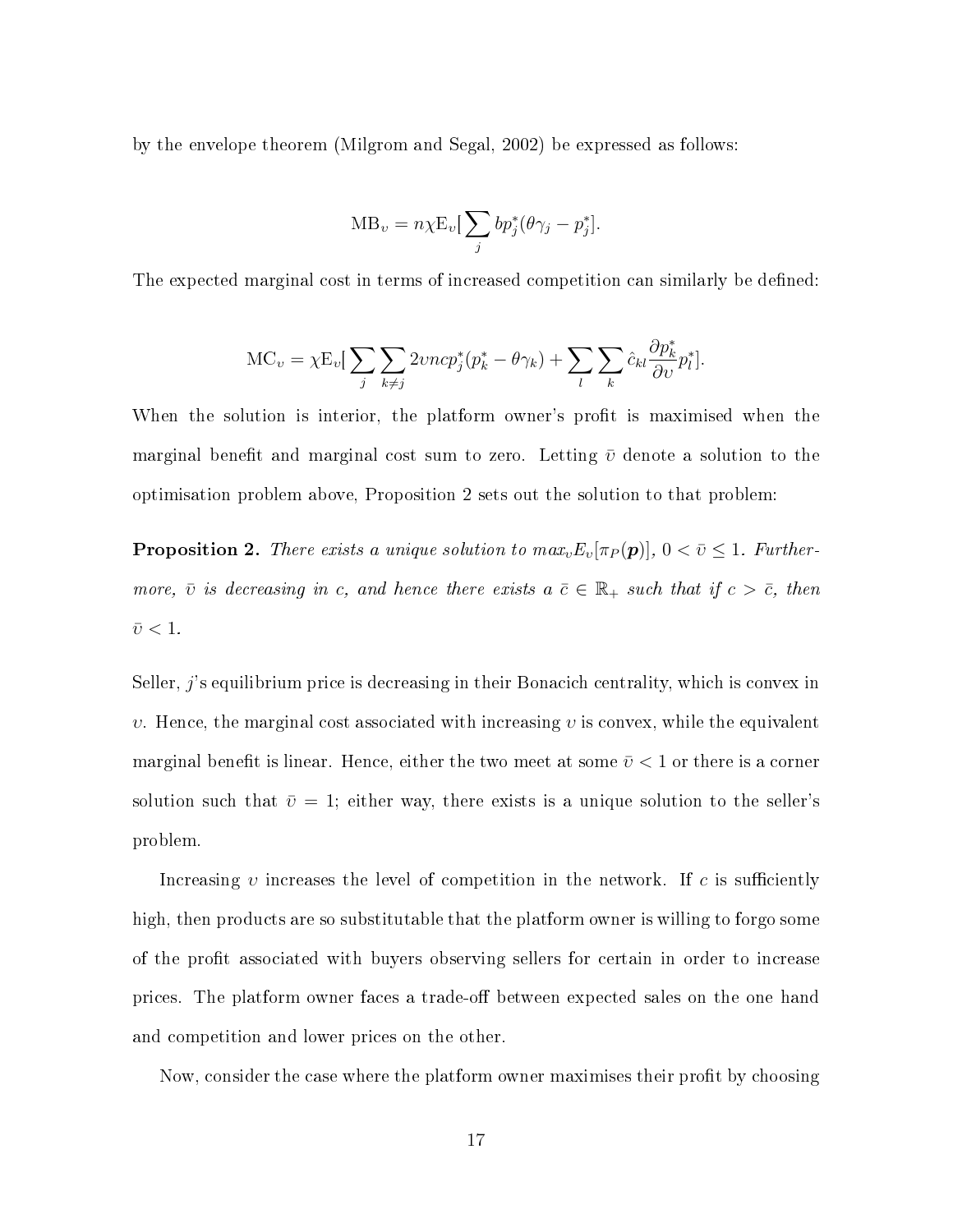an element of the set Φ. As discussed above, doing so involves generating a distribution of observation weights centered around a mean,  $v$ . It is useful to compare the mean,  $v$ , of a solution to the platform owner's optimisation problem in the case where they can choose any element of the set  $\Phi$  and  $\bar{v}$ :

**Theorem 1.** Suppose  $c > \bar{c}$  and hence  $\bar{v} < 1$ , and that every element in  $\Phi$  satisfies (C1)-(C3). Then, for any optimal observation function,  $\phi^*(.)$ , it must be the case that: (i) if  $\hat{\gamma}_j > \hat{\gamma}_k$  then  $w_{ij} \ge w_{ik}$  for all i, j, k with the inequality strict for some  $\hat{\gamma}_j$  and  $\hat{\gamma}_k$ and (ii)  $v^* < \bar{v}$ .

The platform owner has an incentive to ensure that there is a greater probability that highly-rated products are observed for a given level of  $v$  and  $\hat{\gamma}_{-j}$ . Buyers demand more high quality products for a given price level. Hence, if they are also more likely to observe those products, then the platform owner's profit is increasing in the variance of the quality parameter, holding prices constant.

At the same time, setting  $w_{ij} \geq w_{ik}$  has implications for the structure of competition on the network. As discussed above, making a seller more prominent concentrates competition. Highly-rated sellers are more likely to compete with one another, as a result of the fact that they are more likely to be observed. Concentrated competition decreases expected prices and therefore expected profit.

Hence, the platform owner faces a trade-off between the increased revenue (holding prices constant) resulting from buyers observing high quality sellers and the fact that increasing the probability highly-rated sellers are observed increases competition. Assuming the optimal network structure when observation probabilities are equal is not just the complete graph (i.e. assuming  $\bar{v}$  < 1), then this trade-off is resolved such that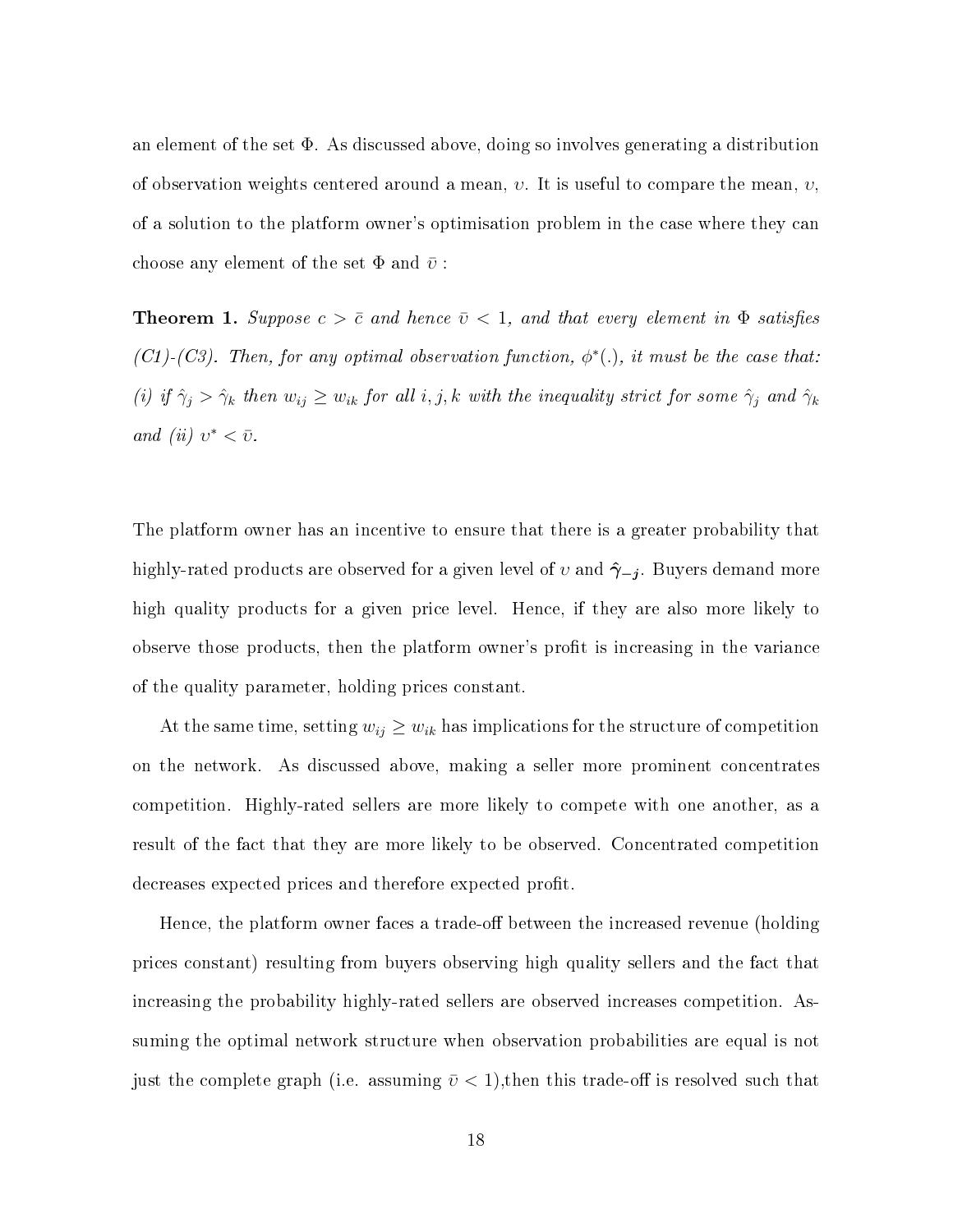at least some more highly-rated sellers are more likely to be observed than relatively low quality sellers.

In order to alleviate some of the decrease in price associated with making some sellers more prominent than others, the platform owner has an incentive to decrease the probability that every seller is observed by reducing v. Hence,  $v^* < \bar{v}$ . The platform reduces the baseline probability that a given product is observed in order to reduce the price effects of biasing search towards high quality products.

#### Prices and comparative statics

The above analysis raises the question: what is the effect of biasing search results towards high quality sellers on prices? Let  $\bar{\phi}$  represent the optimal observation function where  $\varepsilon_j = 0$  for all j with probability 1, and hence  $v = \bar{v}$ . The following proposition holds:

**Proposition 3.** Suppose every element in  $\Phi$  satisfies (C1)-(C3). If  $\bar{v}$  < 1, then there exists  $a \tilde{c} \in \mathbb{R}_+$  such that if  $c < \tilde{c}$ , then for an optimal vector of observation functions  $\boldsymbol{\phi}^*$ , then  $E_{\boldsymbol{\phi}^*}[\boldsymbol{p}] < E_{\bar{\boldsymbol{\phi}}}[\boldsymbol{p}]$ .

For a given baseline observation probability,  $v$ , making some sellers more prominent than others results in a reduction in prices, as discussed above.

In response to this distortion in competition, the platform owner reduces  $v$  such that it is below  $\bar{v}$ , which in turn increases expected prices. However, when substitutability between products is not too large, this effect is guaranteed not to fully compensate for the effect generated by the competition becoming more concentrated. Hence, prices fall in expectation; the platform owner is willing to lower expected prices in order to increase the probability of high-surplus matches.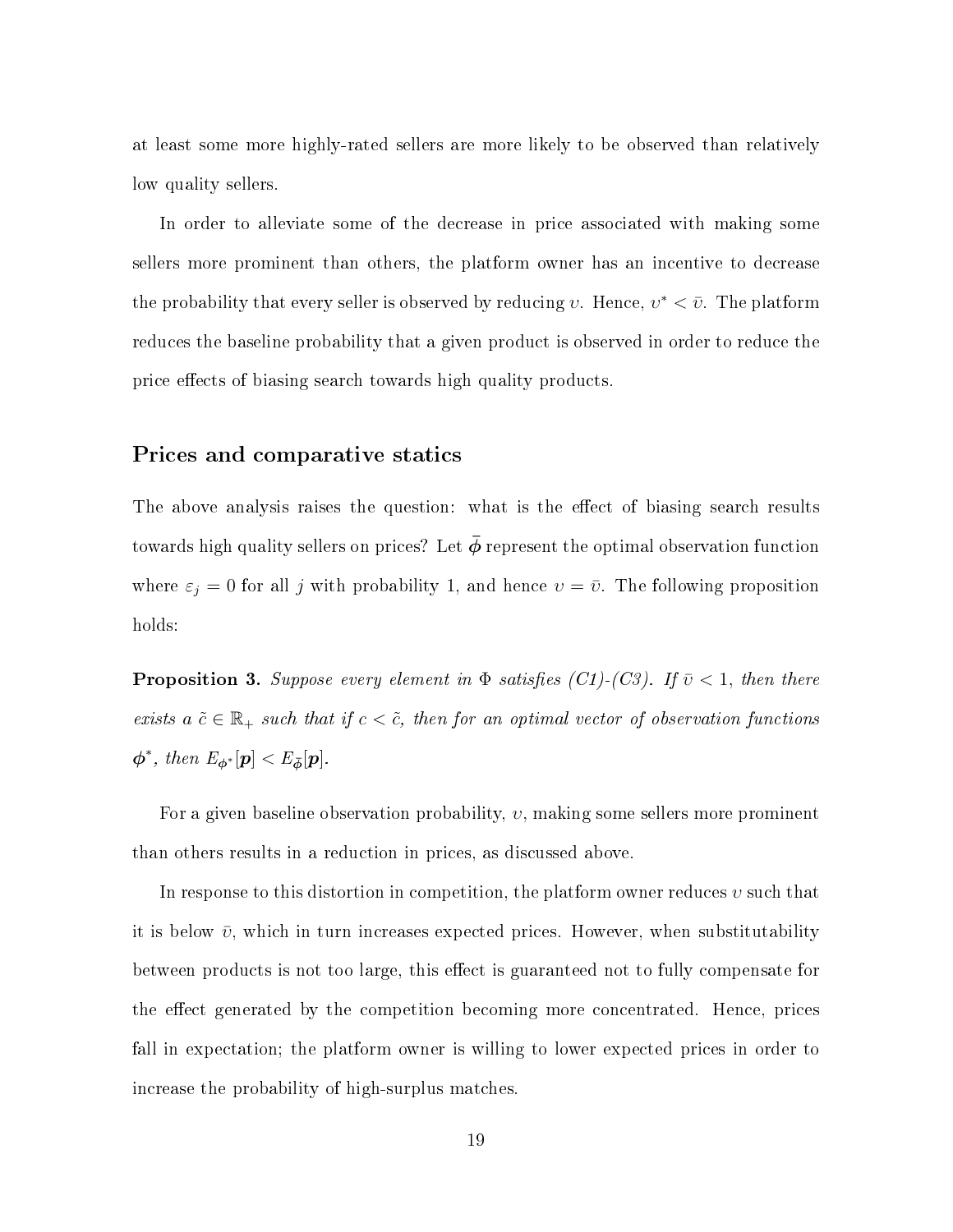It also useful to consider the effect of a change in c and  $\theta$  on the weight the platform owner places on ratings. For ease of the exposition, we will amend (C2) as follows:

(C2') 
$$
\frac{\partial \phi(\hat{\gamma}_j, \hat{\gamma}_{-j})}{\partial \hat{\gamma}_j} = \kappa \text{ for all } \hat{\gamma}_j \text{ and } \hat{\gamma}_{-j}.
$$

 $(C2')$  limits the platform owner to choosing linear observation functions. The previous analysis implies that  $\kappa > 0$  and as  $\kappa$  increases, the greater the weight the observation function places on ratings. Limiting the effect ratings have on the observation function to a single parameter allows us to make more intuitive claims about the effect of changes to other parameters in the model.

To this end, it is useful to write the largest  $\kappa$  associated with any element of the set of optimal observation functions,  $\Phi^*$ , as  $\kappa^* = \kappa^*(c, \theta, \sigma_{\epsilon})$ . The following comparative statics hold:

**Proposition 4.** Suppose every element in  $\Phi$  satisfies (C1), (C2) and (C3). If  $\bar{v} < 1$ , then: (i)  $\frac{\partial \kappa^*(c,\theta,\sigma_{\epsilon})}{\partial c} < 0$  and (ii)  $\frac{\partial \kappa^*(c,\theta,\sigma_{\epsilon})}{\partial \theta} > 0$ .

As the sellers' goods become more substitutable, the cost of a given level of competitive overlap between the sellers increases. Hence, as c increases, prices are lower for a given level of  $\kappa$ . An increase in c increases the effect of the concentration in competition implied by  $\frac{\partial \phi_j(.)}{\partial \hat{\gamma}_j} > 0$ . Highly-rated sellers compete with one another with higher probability when  $\kappa > 0$ , and the relative strength of this competition effect is increasing in product substitutability.

As  $\theta$  increases, the marginal benefit of increasing  $\kappa$  also increases. This follows because (a)  $\frac{\partial MB_{\kappa}}{\partial \theta} = \chi \sum_j (\hat{\gamma}_j - \bar{\gamma})(\gamma_j) > 0$  and (b)  $\frac{\partial p_j^*}{\partial \theta} > 0$ . Hence,  $\frac{\partial \kappa^*(c, \theta, \sigma_{\epsilon})}{\partial \theta} > 0$ . Intuitively, as the extent to which buyers value quality increases, the value of matching buyers with high quality products also increases, which implies that the optimal value of  $\kappa$  rises.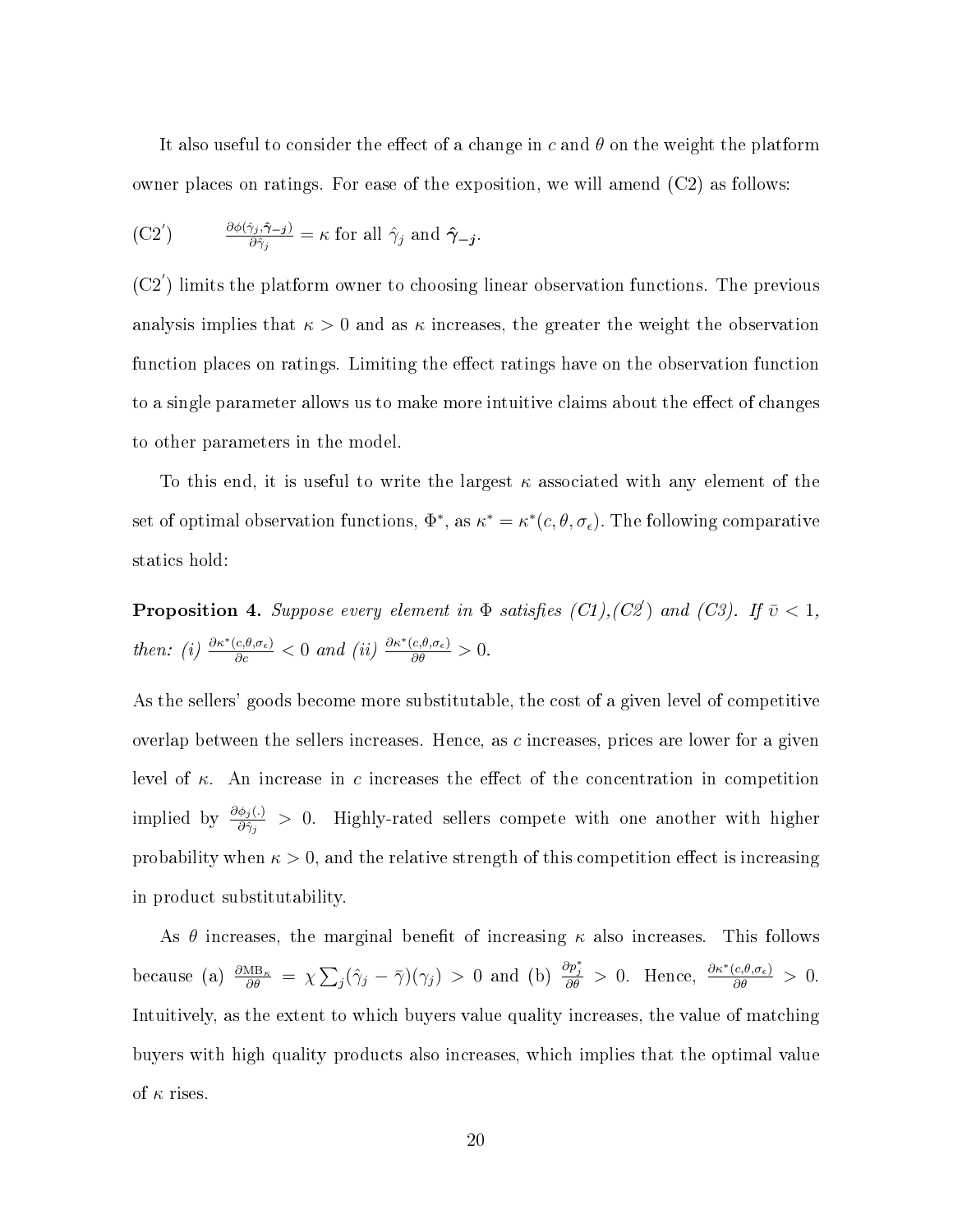We can also use our framework to analyse the effect of an increase in  $\sigma_{\epsilon}$ , the variance in idiosyncratic preferences. Theorem 2 sets this out:

**Theorem 2.** Suppose (C1), (C2') and (C3) hold. If  $\bar{v} < 1$  and  $\sigma_{\epsilon} > \sigma_{\epsilon}$ , then  $v^*(\sigma_{\epsilon}^{\prime})$  $\zeta_{\epsilon}^{'} ) >$  $v^*(\sigma_{\epsilon})$  and  $\kappa^*(\sigma'_{\epsilon})$  $\kappa_{\epsilon}'$ )  $\geq \kappa^*(\sigma_{\epsilon}).$ 

As j's price and i's demand is increasing in  $\epsilon_{ij}$ , j's expected profit is convex in  $\epsilon_{ij}$ , a result consistent with Myatt and Johnson (2006). Thus, when the additional profit generated from a positive realisation of  $\epsilon_{ij}$  is greater than the loss in profit associated with a negative realisation of  $\epsilon_{ij}$ .

The result of this feature of the platform owner's profit function means that as  $\sigma_{\epsilon}$  increases, so too does the platform owner's incentive to increase  $v$ . Increasing the baseline probability that consumer segments observe sellers results in an increase in expected profit as it reduces the probability that a consumer segment does not observe a high-surplus idiosyncratic match, which in turn is more profitable than a equivalently low-surplus match. This is akin to the platform owner expanding the expected size of the consumer segments' information sets in the Myatt and Johnson framework.

Increasing the baseline probability  $v$  is costly in terms of its effect on prices, and hence the platform owner is incentivised to reduce the extent to which observation is biased towards high quality sellers. Hence, as  $\sigma_\epsilon$  increases, sellers are on average observed with higher probability and the difference between how likely it is high and low quality products are observed gets smaller.

## 6 Consumer welfare

Thus far we have analysed the extent to which biasing the search process towards high quality sellers increases profits. We now consider consumer welfare by assessing the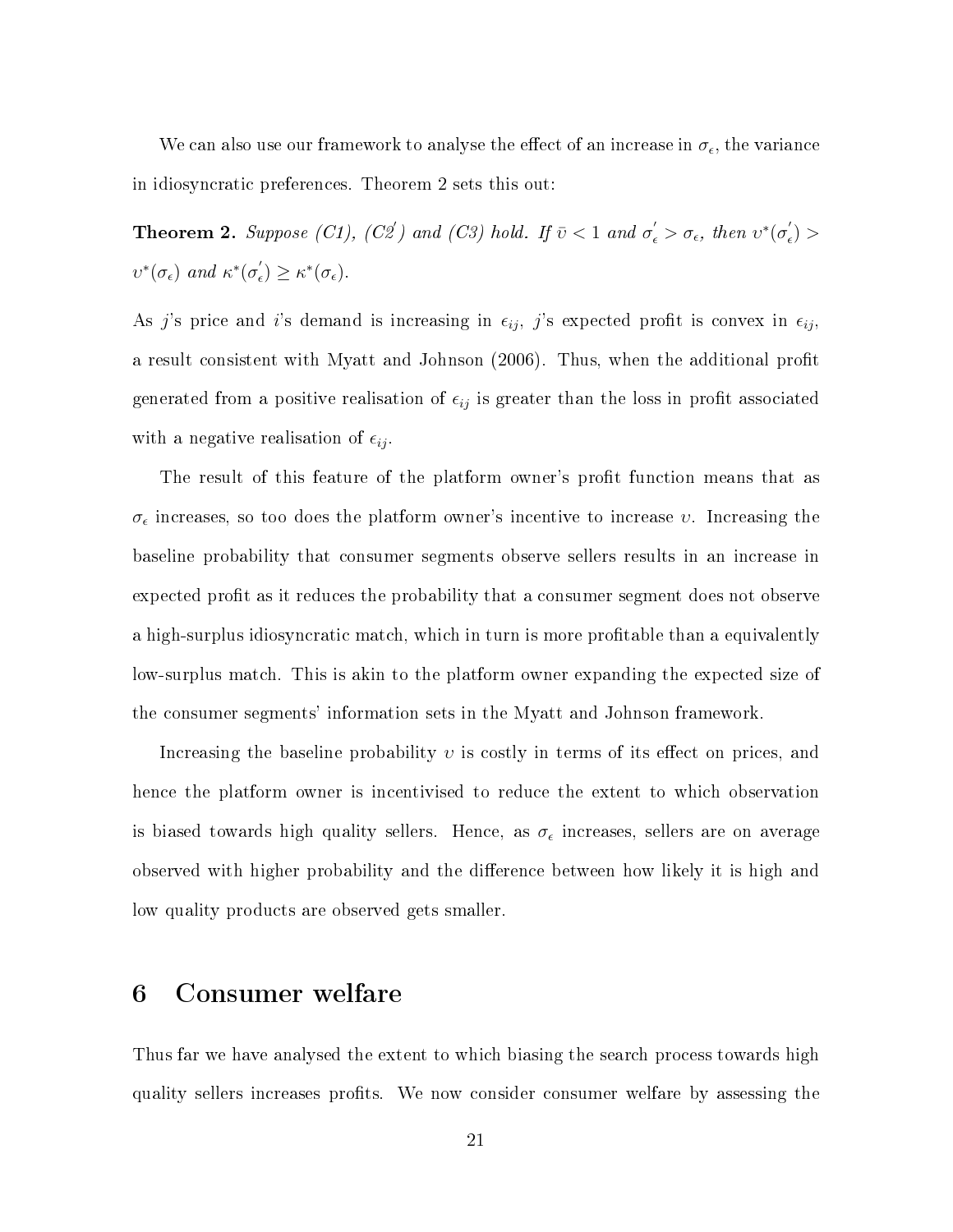effect of changes to the matching environment on consumer surplus. We define  $i$ 's expected consumer surplus as follows:

$$
\mathrm{E}_{\phi}[\mathrm{CS}_{i}(\bm{x}_{\bm{i}}^*,\bm{p}^*)] = \sum_{j=1}^{m} \frac{1}{2} \mathrm{E}_{\phi}[x_{ij}^*(\gamma_{ij} + \sum_{k=1}^{m} \frac{c}{b} w_{ik}(p_k^* - \gamma_{ik})] - p_j^*].
$$

Define  $\sum_i \text{CS}_i(\boldsymbol{x_i^*})$  $\bm{x}_i^*; \bm{p}^*) = \text{CS}(\bm{x}^*; \bm{p}^*),$  where  $\bm{x}^*$  is an  $n \times m$  matrix whose  $ij\text{th component}$ is  $x_{ij}^*$ . Suppose that the central planner solves the following maximisation problem:

$$
\text{max}_{\phi} \{ \text{E}_{\phi}[\text{CS}(\bm x^*, \bm p^*)] \}.
$$

Let  $\Phi_{CP}$  denote the set of solution to this maximisation problem. The following proposition holds:

**Proposition 5.** Suppose every element in  $\Phi$  satisfies (C1)-(C3). Any  $\phi(.) \in \Phi_{CP}$  is such that  $v = 1$  and hence  $E_{\phi}[w_{ij}] = 1$  for all i, j pairs.

Increasing an observation probability  $w_{ij}$  increases consumer surplus because it both increases the probability of surplus-increasing sales and reduces prices across the network. The platform owner therefore harms consumer surplus if they reduce  $\upsilon$  below 1, which they may have an incentive to do in order to increase prices.

Now, consider the case where the central planner and/or platform cannot choose the baseline probability v, supposing this is fixed by nature at  $\hat{v}$ . Under that condition, any element of the set  $\Phi$  must result in each  $\tilde{w}_{ij} =_d \hat{v} + \varepsilon_j$ , for some symmetrically distributed random variable  $\varepsilon_j$  with mean 0. We term the condition (C4), under which we can compare the platform owner and central planner's preferences for observation functions.

**Theorem 3.** Suppose every element in  $\Phi$  satisfies (C1)-(C4) for some v,  $\hat{v}$ . Take any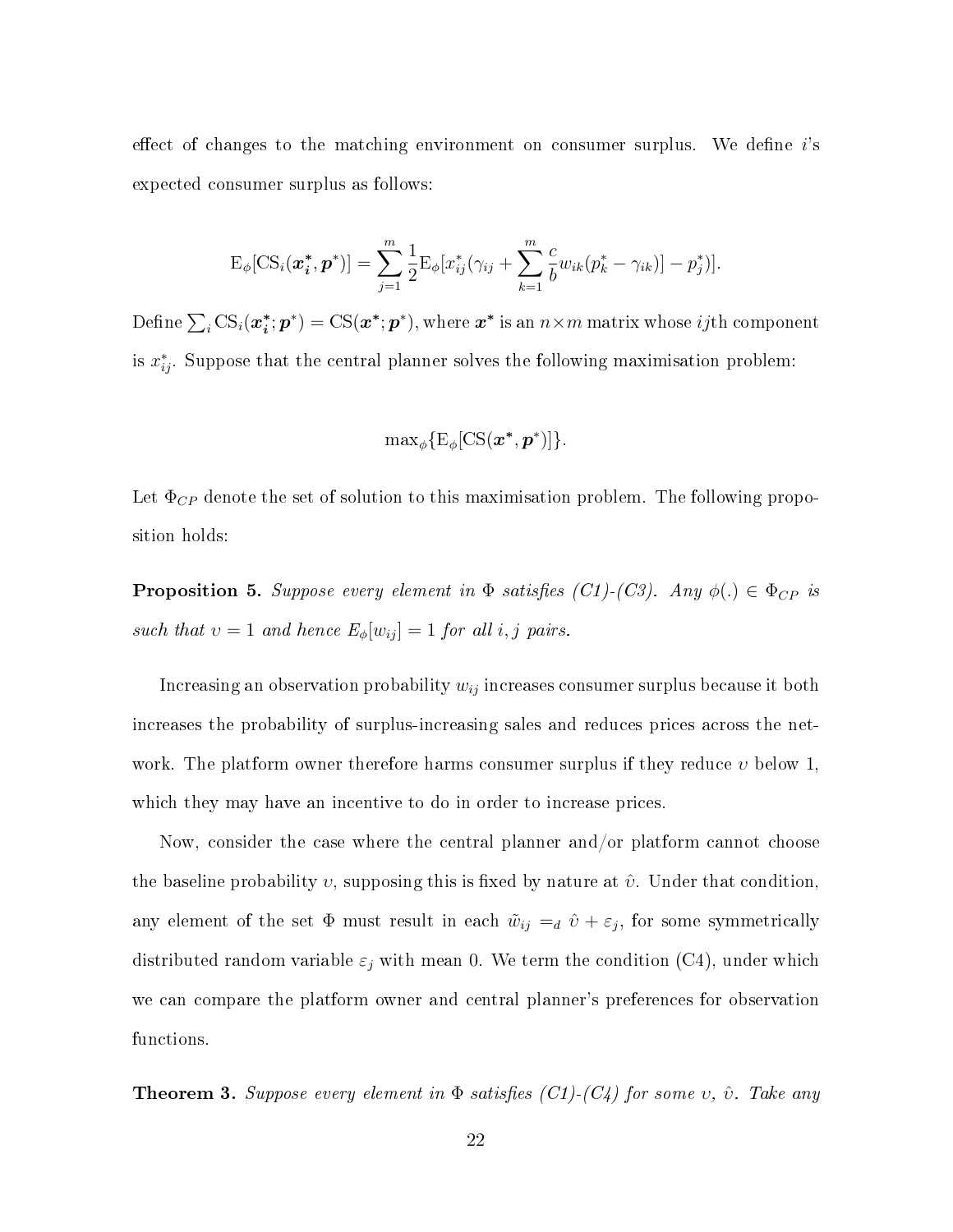$\phi(.) \in \Phi^*$ . If there exists  $a \phi(.) \in \Phi^*$  under which:  $(a) \hat{\gamma}_j > \hat{\gamma}_k$  implies that  $w_{ij} \geq w_{ik}$ for all  $i, j, k$  and (b) the distribution of  $\varepsilon_j$  is a mean preserving spread of the distribution of  $\varepsilon_j$  generated by  $\phi(.)$ , then:  $E_{\phi'}[CS(\boldsymbol{x^*, p^*})] > E_{\phi}[CS(\boldsymbol{x^*, p^*})]$ .

If there exists a feasible observation function where high quality sellers are more likely to be observed than low quality sellers and that produces a mean-preserving spread of some other observation function, the central planner will always prefer the first observation function. This is because, for that observation function, prices are in expectation lower, and demand higher, due to the concentration in competition effect.

For the platform owner, as has been discussed, increasing the extent to which searches are biased towards high quality sellers is costly to profits due to this same price effect. The platform owner at least weakly prefers distributions of observation probabilities which are mean preserving contractions of those distributions preferred by the central planner. Such a preference comes at the cost of consumer welfare.

# 7 Discussion

Our analysis explains why online platform use ratings differently to determine which sellers are more likely to be observed by buyers. In general, the platform owner faces a trade-off between increased competition and lower expected prices on the one hand and an increase in profits due to matching on the other. The extent to which the platform owner has an incentive to bias their search process towards highly-rated sellers depends on the nature of the goods being sold on the platform.

To expand on this point, we compare the importance of product quality and the variance of the idiosyncratic preferences of different goods commonly sold on online platforms in Figure 3.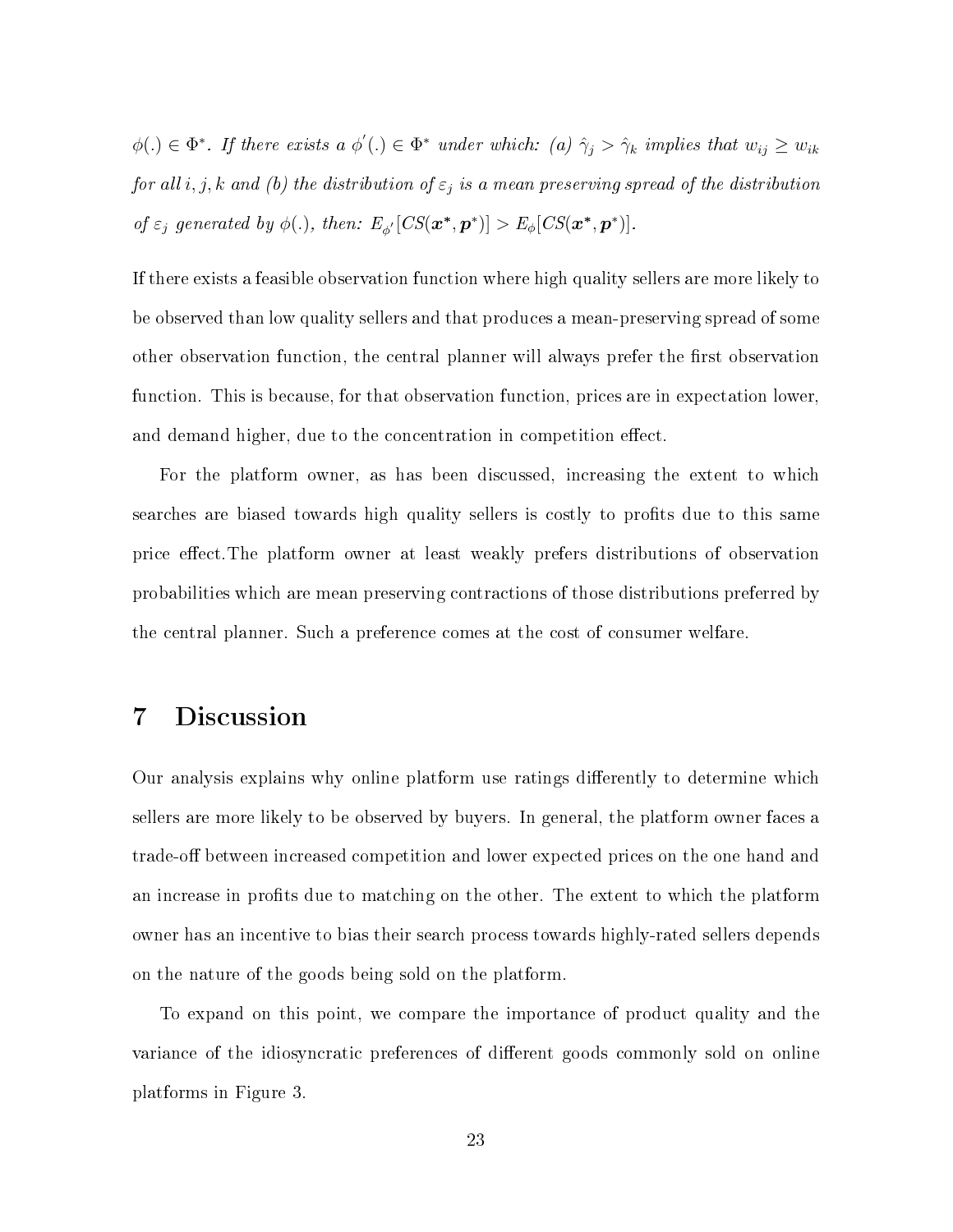

Variation in idiosyncratic preferences,  $\sigma_{\epsilon}$ 

Figure 3: A comparison of different types of markets according to their values of importance of quality and the variance in idiosyncratic preferences

When platforms offer (or predominately offer) products with low values of  $\theta$ , the concentrated competition effect identified in Section 6, whereby using ratings to determine observation probabilities increases the effective level of competition across the market, dominates. When the ex-post difference between the valuations of the sellers is low, the expected reduction in prices associated with biasing observation towards high-quality sellers outweighs any potential benefits associated with a ratings-based environment, which implies that it is relatively less profitable than a random match environment.

For products that have high idiosyncratic variance but relatively low expected differences in quality, a random match (or near random match) environment is relatively more profitable than the ratings-based environment. This is because there is an increasing probability of high-surplus matches driven by the convexity of the profit function. On the other hand, the relative profit associated with high-quality sellers being observed with a high probability increases as  $\theta$  increases, as a result of the same convexity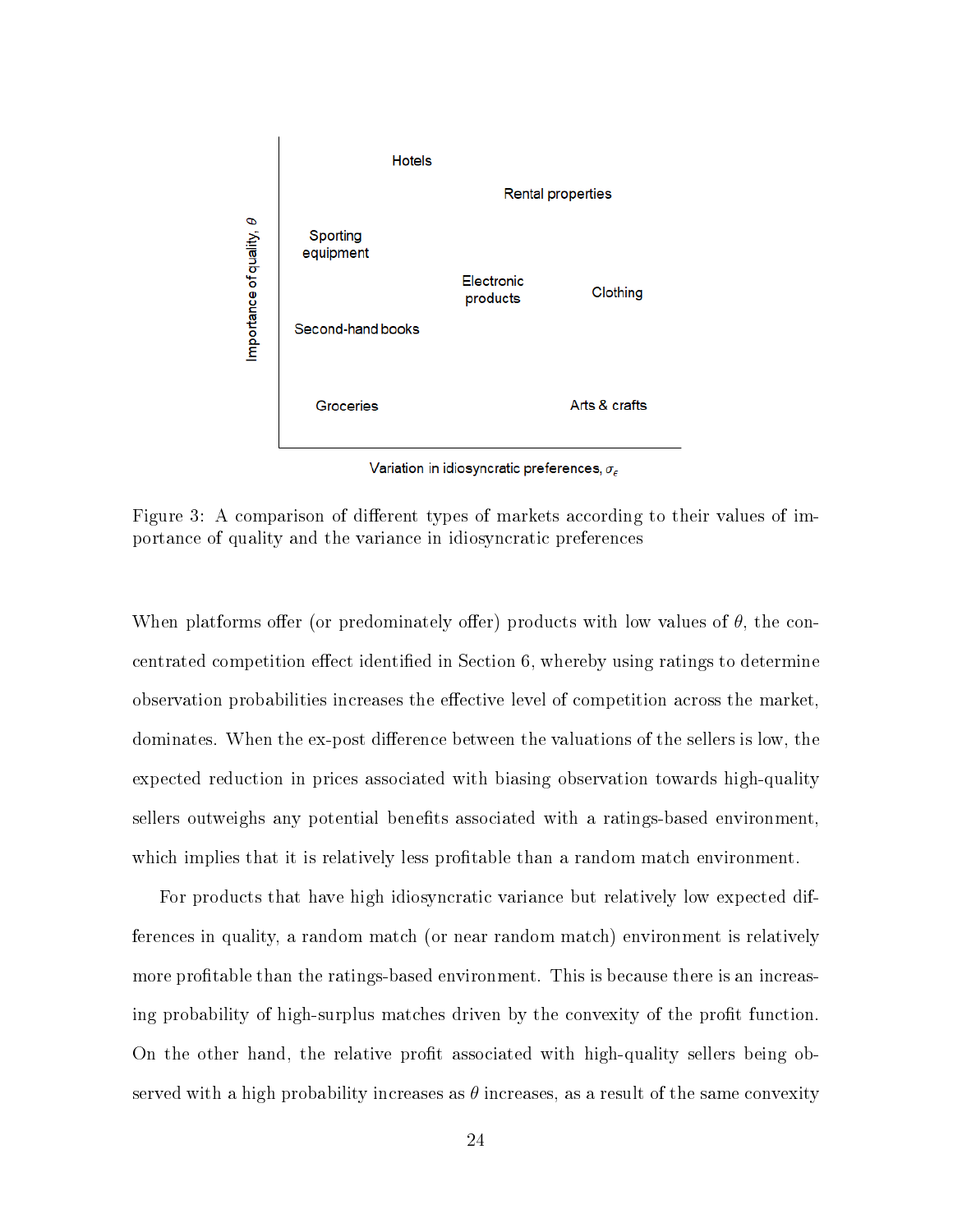in profit function. Hence, in such environments, the ratings-based environment would be more profitable.

To represent the above discussion graphically, suppose that  $(C2')$  holds. If  $\kappa > \bar{\kappa}$  for some arbitrary  $\bar{\kappa} \in \mathbb{R}_+$ , then we define the observation process as being "ratings based". If  $\kappa^* \leq \bar{\kappa}$ , let the search process be known as "random match". Figure 4 then depicts where ratings-based and random matching observation processes would be optimal in  $\theta - \sigma_{\epsilon}$  space:



Variation in idiosyncratic preferences,  $\sigma_\epsilon$ 

Figure 4: A comparison of the random match and ratings-based environments: in markets above the solid line, a ratings-based observation process is optimal, below it, random matching.

Figure 4 makes clear that platforms that (largely) host markets where product quality is less important to consumers should use an information environment that weights ratings less than platforms where product quality is more important to consumers. It is possible to approximate the positions of real-life platforms within the space shown in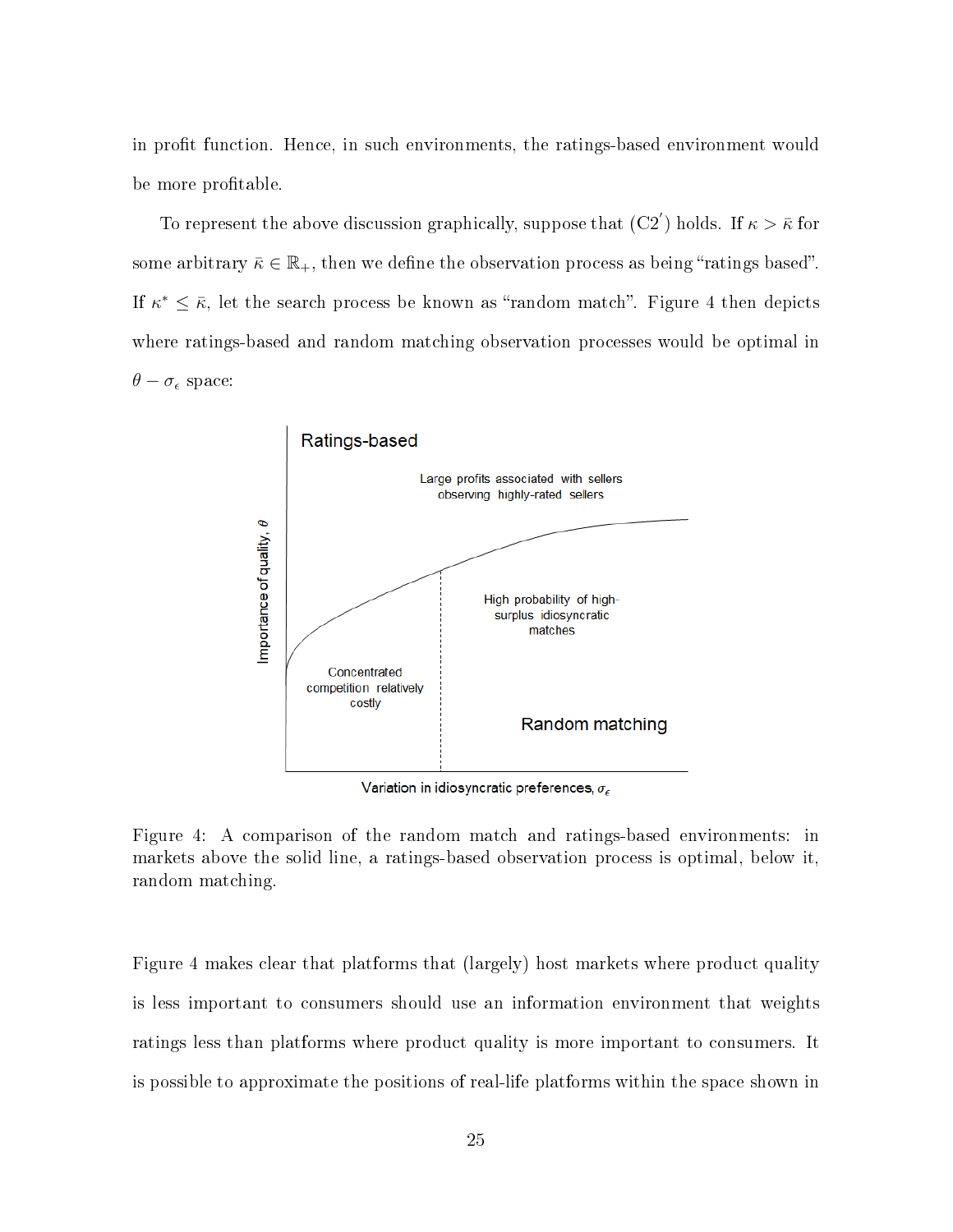Figure 4, which is shown in Figure 5.



Variation in idiosyncratic preferences,  $\sigma_\epsilon$ 

Figure 5: A comparison of the random match and ratings-based environments. For any market above the solid line, profits are higher in ratings-based environments.

Our analysis also makes it possible to assess some contemporary issues and debates within the regulation of platforms. For example, the European Commission has recently begun investigating the extent to which Amazon biases its search results towards its own products. Not only does this have clear implications for which sellers are successful on the platform, but it also has effect on competition more broadly.

In terms of the model here, if the platform sets probability that a preferred seller(s),  $j,$  is observed by all buyers to some higher than average value  $w_{ij} = \overline{v}^{\prime},$  then the platform has an incentive to lower the baseline probability that other sellers are observed **and** reduces the extent to which high quality sellers are observed. This not only arises because this decreases the competition faced by the preferred seller, but because there being an especially prominent seller increases the concentration of competition across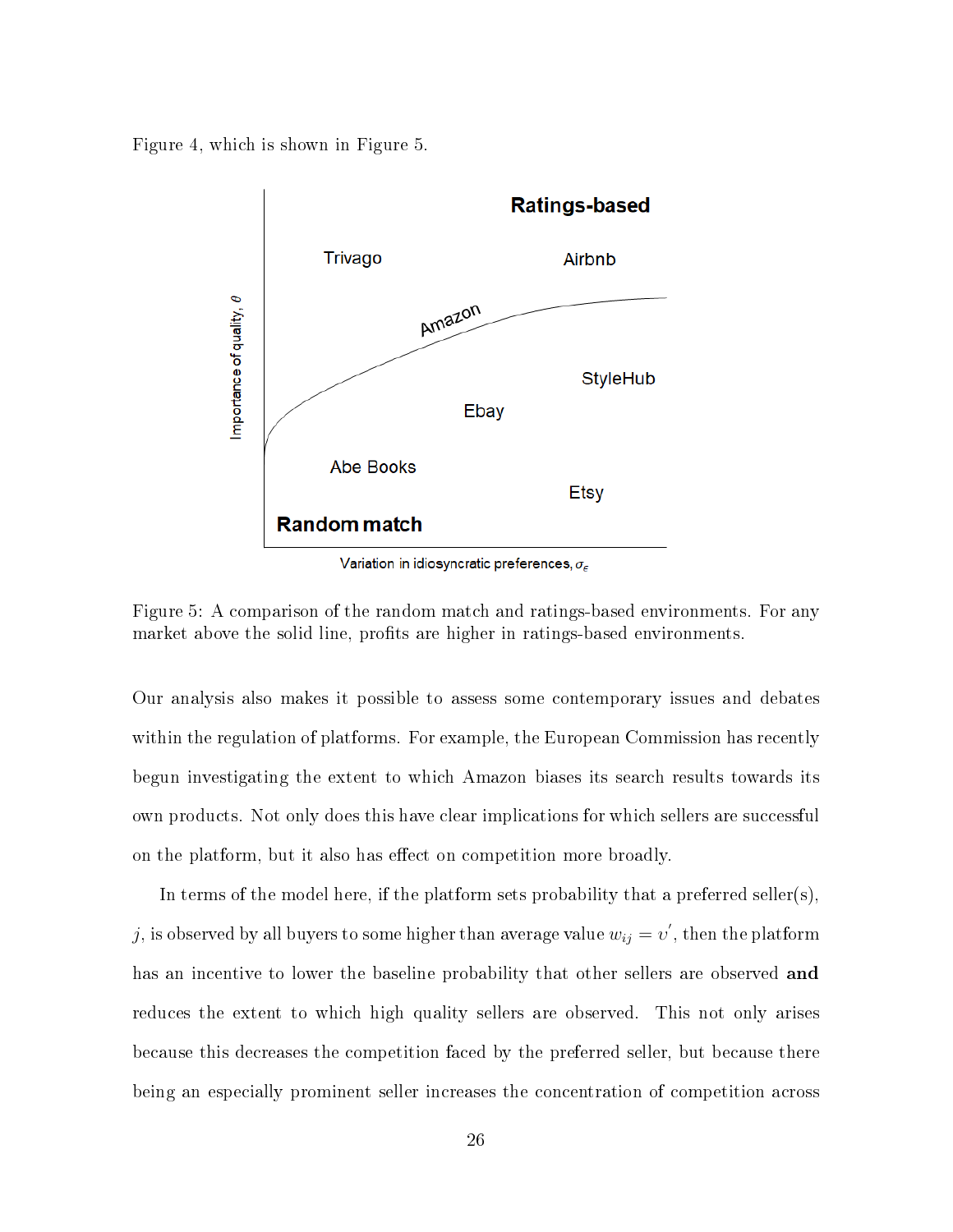the network, which can be offset by reducing the bias placed on ratings by internal search algorithms.

# 8 Conclusion

Using seller ratings to order search shapes the structure of competition on a platform hosting a marketplace. Empirical evidence makes clear that there the extent to which seller ratings are used to order search results differs considerably between platforms, and the aim of our analysis has been to understand what drives these differences.

There is a trade-off that the platform owner faces when using seller ratings to order search results. Increasing the extent to which sellers that are highly-rated are observed by buyers is potentially profit increasing because buyers are more likely to be matched with a high quality product, increasing willingness to pay.

At the same time, biasing search towards highly-rated sellers has the effect of concentrating competition among those sellers, which results in lower expected prices across the network. The platform owner resolves this trade-off in the case where they can freely choose the extent to which they bias their search results by limiting the use of ratings in the search process. As products become more substitutable, or consumers become less sensitive to product quality, the platform owner has an incentive to reduce the extent to which the search process is biased towards highly-rated products.

Our analysis generates a number of predictions that would be worthwhile exploring empirically, including:

1. Platforms selling products where perceived or actual quality is more important will use ratings as a larger component of their search process;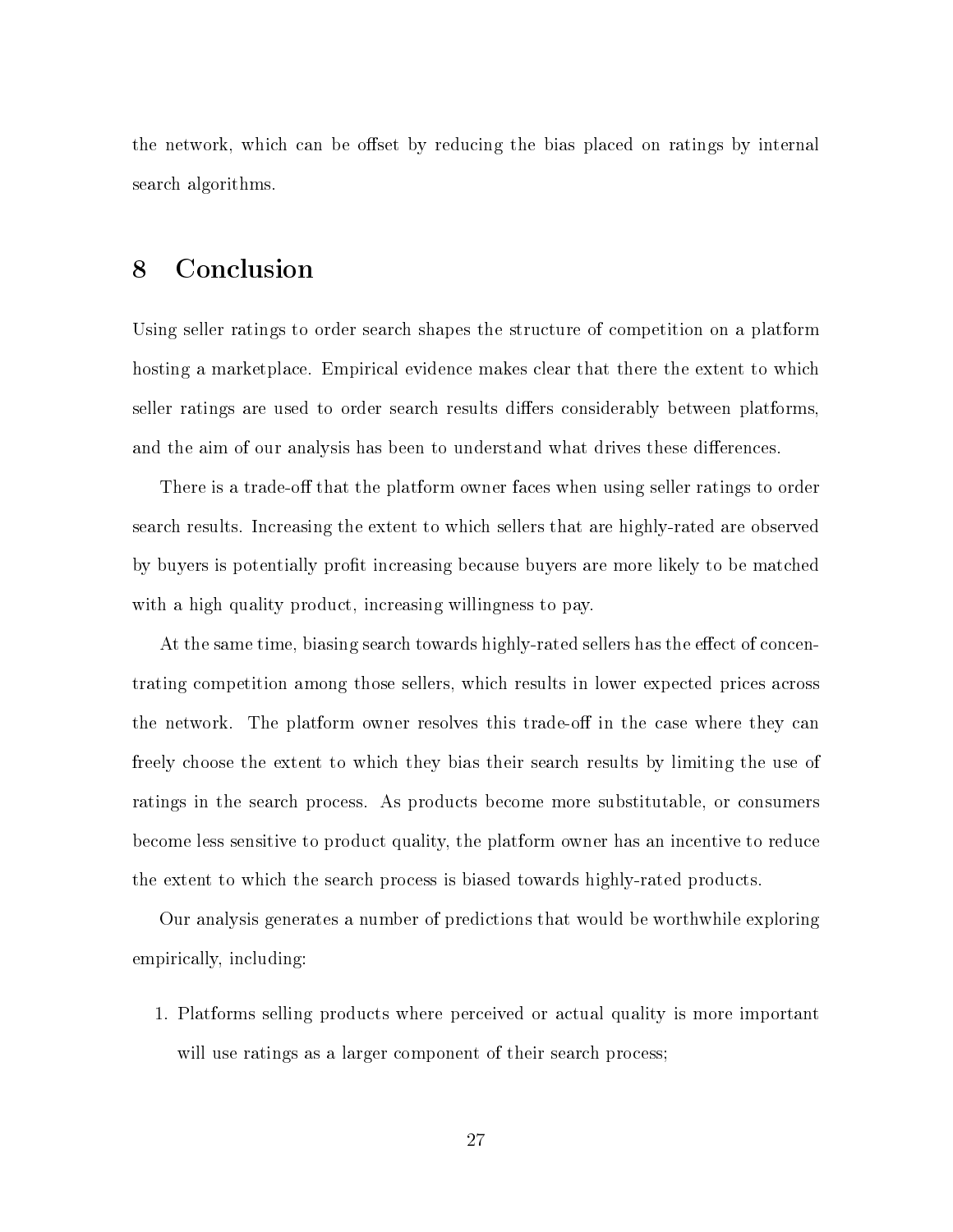- 2. Platforms selling products with high idiosyncratic variance will use ratings as a smaller component of their search process;
- 3. Revealing product rankings reduces prices within given platform or market;
- 4. Platforms selling relatively homogeneous products will use ratings as a smaller component of their search process.

Our results also indicate that competition authorities should pay close attention to what determines prominence within the search processes of online platforms. As platforms like Amazon become increasing dominant, the incentive and ability to influence competition by changing which buyers see which sellers increases. Greater transparency regarding the inputs of the algorithms that determine prominence would be needed for authorities to understand real-world platform incentives and reduce the potential for anti-competitive behaviour.

# Appendix

#### Proof of Proposition 1

It can be readily shown that the first-order condition (and therefore the resulting optimisation problem) for the payoff vector  $\tilde{\pi}$  is equivalent to the first-order condition of the payoff vector associated with the original payoff vector  $\pi$ . The first-order condition of the payoff vector is as follows:

$$
\tilde{\boldsymbol{\alpha}} = [\boldsymbol{I} - R_S] \boldsymbol{p}.
$$

The matrix  $\mathbf{I} - R_S$  is positive definite (by (A1)), non-singular and the above first-order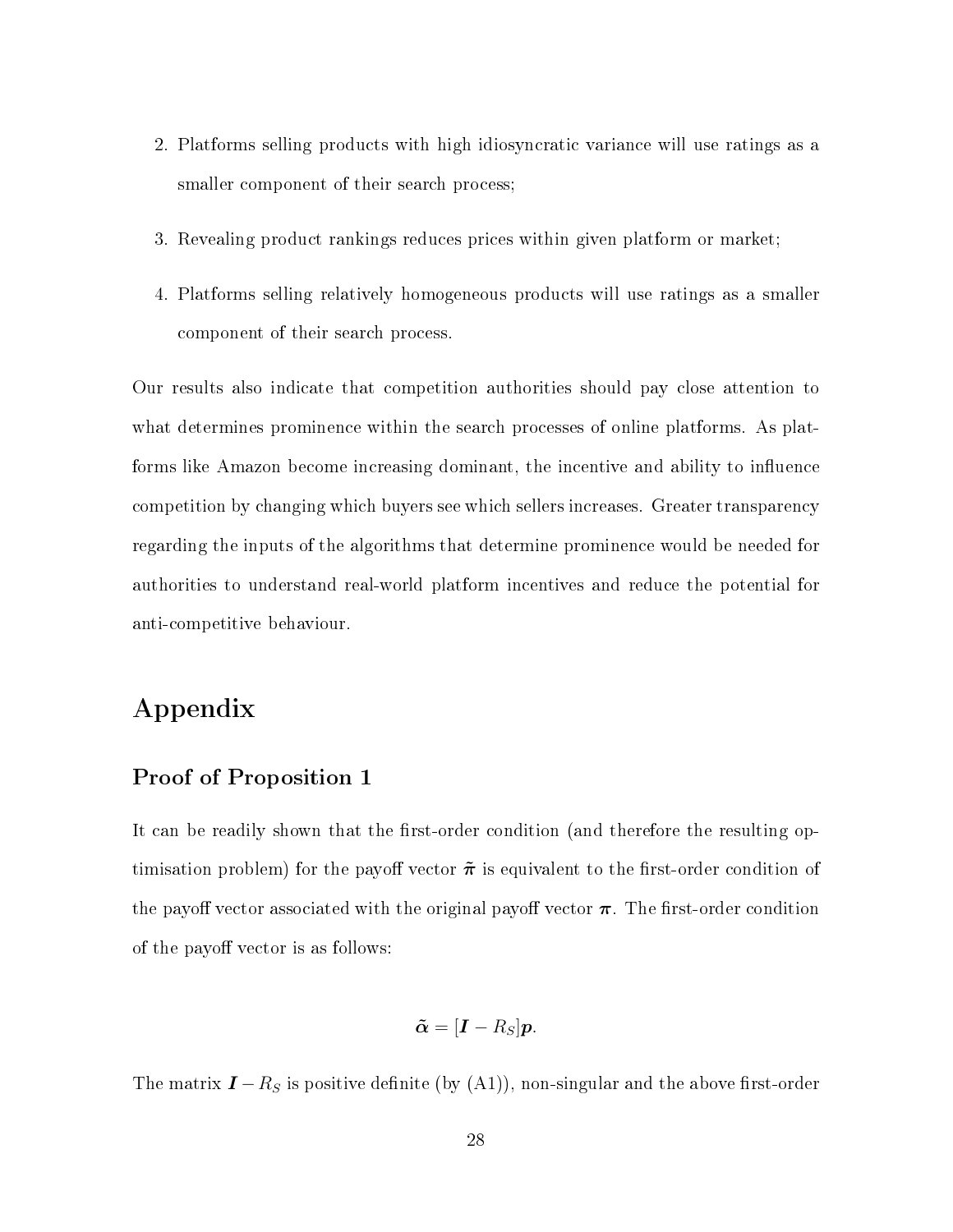condition has a solution, which is denoted  $p^*$ . Rearranging this first-order condition leads to the following:  $[\boldsymbol{I} - R_S]^{-1} \tilde{\boldsymbol{\alpha}} = \boldsymbol{p^*}.$ 

As  $I - R_S$  is positive definite, the stated first-order condition above yields a unique interior solution. Furthermore, no corner solutions can exist, due to the fact that (A1) guarantees that  $x_{ij} > 0$  for all i, j pairs. This implies that if  $p_j^* = 0$  in some price vector  $\bm{p,p}$  is not optimal price vector. This is because there exists a  $\varepsilon > 0$  such that  $p_j^{'} = \varepsilon$ generates a strictly positive expected demand  $\text{E}[x]$  $'_{j}(\boldsymbol{p}')]>0.$ 

Recall that  $\alpha_j = \sum_{i=1}^n [bw_{ij}\gamma_{ij}] - \sum_{k=1}^m \hat{c}_{jk}$ . Noting that  $E[\epsilon_{ij}] = 0$  that each  $\gamma_j$  and  $\epsilon_{ij}$  are independent, it follows that:

$$
E[\boldsymbol{C}\boldsymbol{\tilde{\alpha}}] = E[\frac{1}{2}\sum_{k=0}^{\infty}R_{S}^{k}(\theta\boldsymbol{\gamma}) - \sum_{k=1}^{\infty}R_{S}^{k}\theta\boldsymbol{\gamma}].
$$

Implying that:

$$
E[C\tilde{\alpha}] = E[\frac{1}{2}\theta\gamma - \frac{1}{2}\sum_{k=0}^{\infty} R_S^k \theta\gamma + \sum_{k=0}^{\infty} R_S^k \theta\gamma].
$$

#### Proof of Proposition 2

Note that the *ij*th entry in the centrality matrix  $C(R_S,1)$  is equal to  $\sum_l r_{ij}^{[l]}(R_S)$ , where  $r_{ij}^{[l]}(R_S)$  measures the weighted paths of length  $l$  that start at node  $i$  and end at node j. When  $w_{ij} = v$  for all i, j pairs, then  $C_j(R_S,1)$  can be written as follows:

$$
E[C_j(R_S, 1)] = \sum_{k=0}^{\infty} (\frac{c}{b}v(m-1))^k
$$

Each expected centrality is convex in  $v$ , as  $\frac{\partial^2 E[C_j(R_S,1)]}{\partial^2 v}$  $\frac{\partial^2 J(R_S,1)}{\partial^2 v} > 0$ . As the expected equilibrium price vector is decreasing in the expected centrality of each seller  $j$ , this implies that the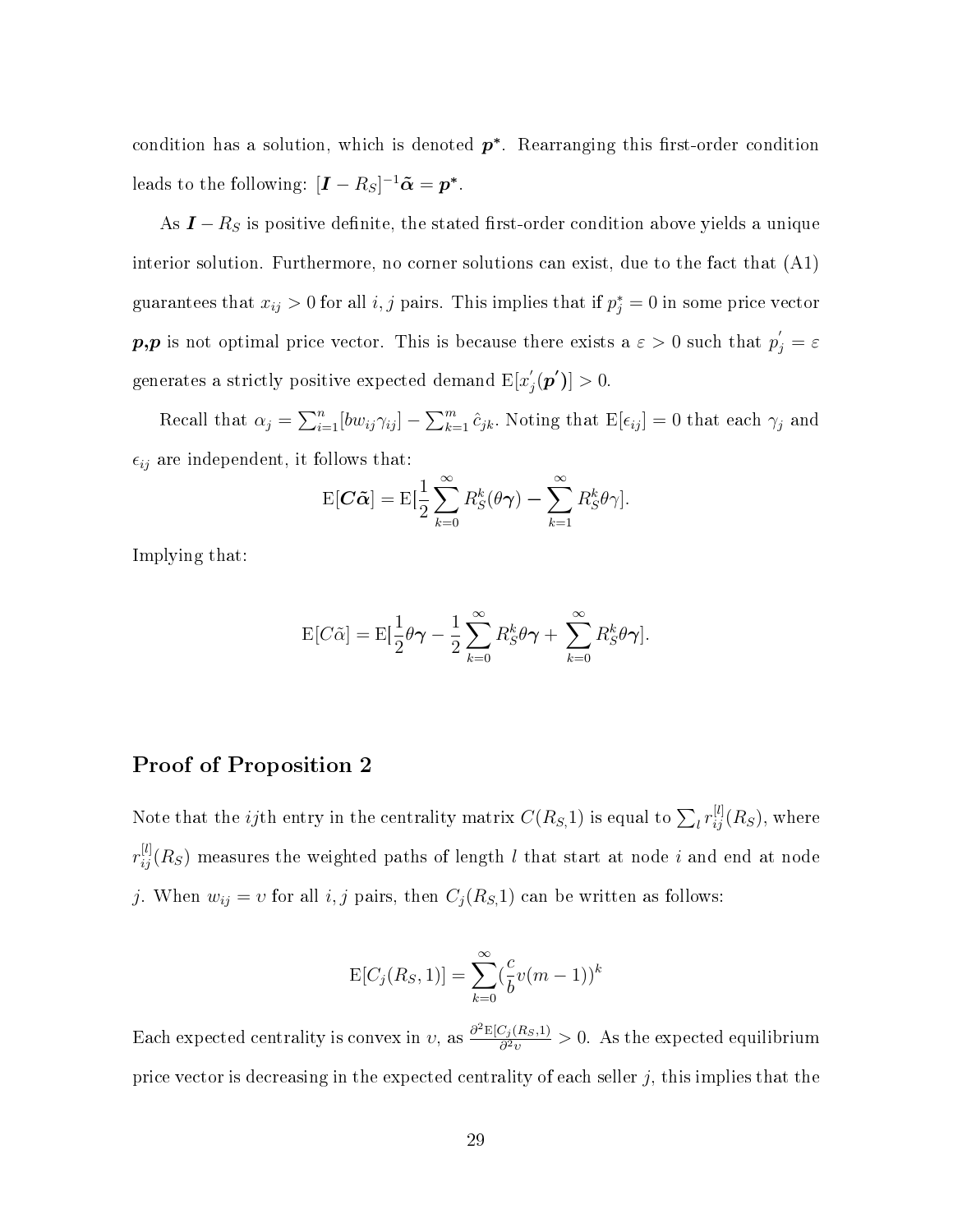expected price vector is strictly concave in  $v$ . This implies that the platform owner's optimisation problem is also concave in  $v$  as the following expression holds:

$$
\frac{d^2\pi_k^*}{d^2v} = \frac{\partial^2\pi_k^*}{\partial^2v} + \sum_i [(\frac{\partial^2\pi_k^*}{\partial^2(p_i^*)}\frac{\partial p_i^*}{\partial v})(\frac{\partial p_i^*}{\partial v}) + \frac{\partial\pi_k^*}{\partial p_i^*}\frac{\partial^2p_i^*}{\partial^2v}].
$$

Noting that  $\frac{\partial p^*_i}{\partial v} < 0$  and  $\frac{\partial \pi^*_k}{\partial p^*_i} < 0$  for all  $p_i$ , all three of the terms on the right-hand side of this expression are negative, which implies that  $\frac{d^2\pi^*_k}{dv^2} < 0$  for all k. Hence, if the solution of the first-order conditions of the platform owner's profit maximisation problem is interior, it represents a unique, global optimum, where  $0 < v^* < 1$ . Furthermore, if  $\frac{d^2\pi_P^*}{d^2v} > 0$  when  $v = 1$ , then  $v = 1$  is an optimal solution as  $v \in [0, 1]$ .

It is clear from the above that the absolute value of the derivative  $\frac{\partial p_j}{\partial v}$  is increasing in c. Furthermore, the expression  $E[\sum_k 2\nu n c p_j^*(p_k^* - \theta \gamma_k)]$  features in MC<sub>v</sub>. (A1) dictates that  $b\mathbb{E}[\gamma_j] > c\sum_k \mathbb{E}[\gamma_k]$ , but at  $v = 1$ , there exists a c such that  $2c\sum_k \mathbb{E}[\gamma_k] > b\mathbb{E}[\gamma_j] >$  $c\sum_{k} \mathbb{E}[\gamma_k]$ , holds. This is sufficient to guarantee that  $\text{MB}_v - \text{MC}_v < 0$ , when  $v = 1$ , and hence there exists a  $\bar{c}$  such that if  $c > \bar{c}$ ,  $v^* < 1$ .

### Proof of Theorem 1

For (i), we consider the effect of a marginal increase in the probability that j is observed, by a consumer i,  $w_{ij} = w_j$ , once ratings have been realised. Note that each seller j's profit function is twice differentiable and continuous, and  $\frac{\partial^2 \pi_j}{\partial n}$  $\frac{\partial^2 \pi_j}{\partial^2 p_j} < 0$ . As per Milgrom and Segal (2002), these are jointly sufficient conditions for the envelope theorem to apply, and thus  $\frac{d\pi_P(p^*)}{dw}$  $\frac{d^2P(p^*)}{d w_j} = \frac{\partial \pi_P(p^*)}{\partial \gamma_j}$  $\frac{P(p)}{\partial \gamma_j}$ .

$$
\frac{d \sum_i \pi_i(\mathbf{p})}{d w_j} = n b p_j^* (\gamma_j - p_j^*) + \sum_{i \neq j} w_i n c p_j^* (p_i^* - \theta \gamma_i) + \sum_i \sum_{k \neq i} (\hat{c}_{ik} \frac{\partial p_k^*}{\partial w_j}) p_i^*.
$$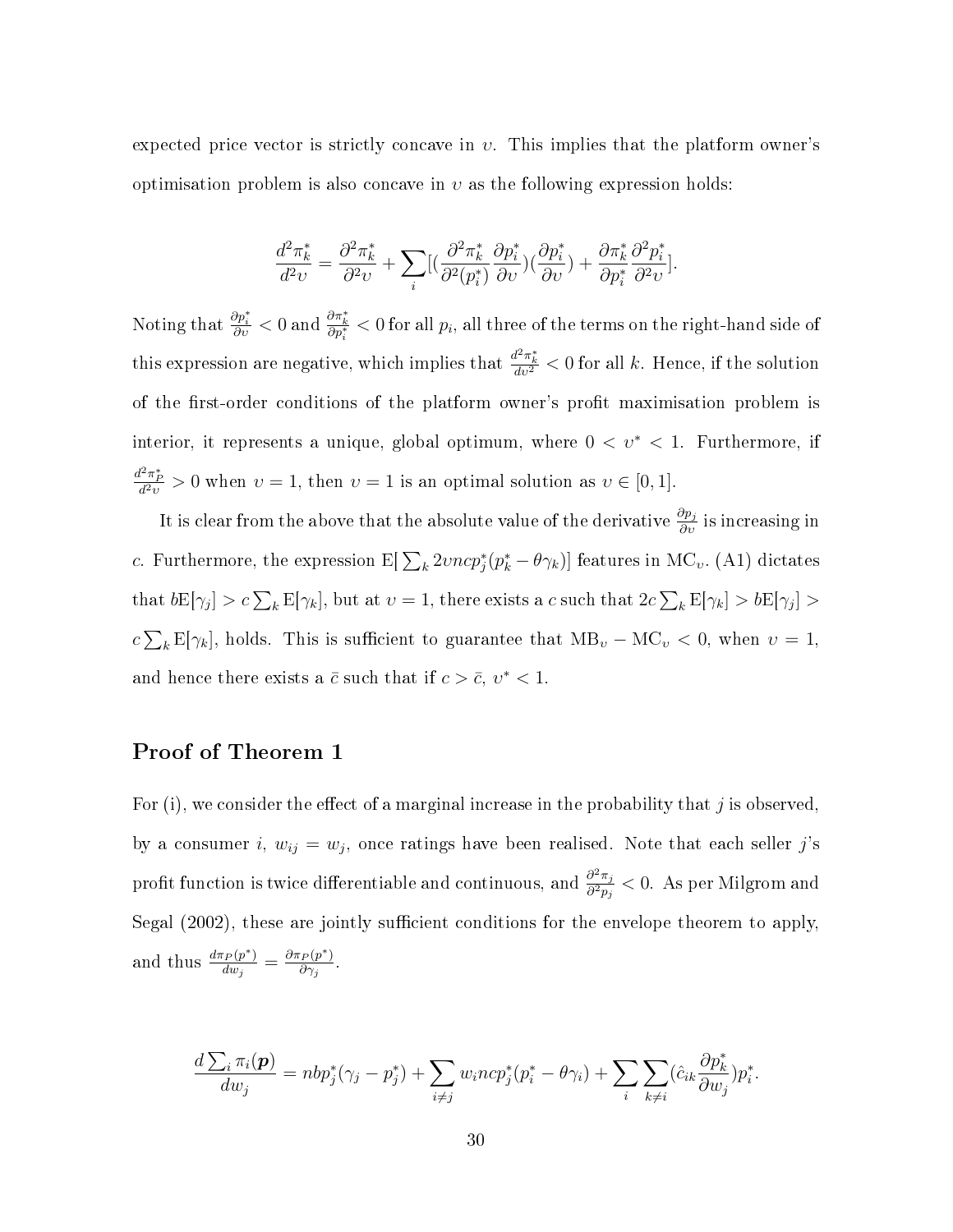By (A1) and the expression for  $p^*$ , it follows that  $\frac{\partial \sum_i \pi_i(p)}{\partial w_i \partial w_i}$  $\frac{\sum_i \pi_i(\mathbf{p})}{\partial w_j \partial \gamma_j} > 0$  for  $\gamma_j \in [\gamma_L, \gamma_H].$ 

Now consider a observation function,  $\tilde{\phi}$ (.) where  $\frac{\partial \tilde{\phi}_j(\hat{\gamma}_j,\hat{\tau}-j)}{\partial \hat{\phi}_j}$  $\frac{\partial \gamma_j}{\partial \hat{\gamma}_j}$  < 0 for at least some  $\hat{\gamma}'_j \in [\gamma_L, \gamma_H]$  and some vector  $\hat{\gamma}_{-j}$ . The optimal function having this property is a necessary and sufficient condition for it to be the case that there exists a pair of ratings  $\hat{\gamma}_j, \hat{\gamma}_k$  such that:  $w_{ij} < w_{ik}$  when  $\hat{\gamma}_j > \hat{\gamma}_k$ , violating the first statement in (i).

Recall that  $\frac{\partial \sum_i \pi_i(\mathbf{p})}{\partial w_i \partial \gamma_i}$  $\frac{\sum_i \pi_i(\boldsymbol{p})}{\partial w_j \partial \gamma_j} > 0$ . It follows that if  $\frac{\partial \tilde{\phi}_j(\hat{\gamma}_j', \hat{\tau}_{-j})}{\partial \hat{\gamma}_j}$  $\frac{\partial^2 f_j(t)-\partial f_j}{\partial \hat{\gamma}_j} < 0$ , then there always exists a  $\hat{\phi}_j(.,.)\in \Phi$  where  $\hat{\phi}_j(\hat{\gamma}_j,\hat{\boldsymbol{\gamma}}_{-j})<\tilde{\phi}_j(\hat{\gamma}_j,\hat{\boldsymbol{\gamma}}_{-j})$  for all  $\hat{\gamma}_j\leq \hat{\gamma}_j'$  $\hat{\phi}_j(\hat{\gamma}_j,\hat{\boldsymbol{\gamma}}_{-\boldsymbol{j}})\geq \tilde{\phi}_j(\hat{\gamma}_j,\hat{\boldsymbol{\gamma}}_{-\boldsymbol{j}}) \text{ for }$ all  $\hat{\gamma}_j > \hat{\gamma}_j'$  $\int_j$  and  $\mathbb{E}[\pi_P(p^*)|\tilde{\bm{\phi}}] < \mathbb{E}[\pi_P(p^*)|\hat{\bm{\phi}}].$  Hence the first statement in (i) is proved.

For the claim that for any optimal observation function it must be the case that for a given  $\hat{\gamma}_{-j}$ ,  $\frac{\partial \phi_j^*(\hat{\gamma}_j, \hat{\gamma}_{-j})}{\partial \hat{\gamma}_i}$  $\frac{\gamma_j,\gamma_{-j}}{\partial \hat{\gamma}_j} > 0$  for at least some  $\hat{\gamma}_j \in [\gamma_L,\gamma_H]$ , note first that  $v^* < \bar{v} < 1$ , as shown below. As we have ruled out the case where  $\frac{\partial \phi_j^*(\hat{\gamma}_j, \hat{\gamma}_{-j})}{\partial \hat{\gamma}_{-j}}$  $\frac{\partial \hat{\gamma}_j}{\partial \hat{\gamma}_j}$  < 0, to show this we can show that  $\frac{\partial \phi_j(\hat{\gamma}_j, \hat{\gamma}_{-j})}{\partial \hat{\gamma}_j} = 0$  for all  $\hat{\gamma}_j \in [\gamma_L, \gamma_H]$  is suboptimal.

If for a given  $\hat{\gamma}_{-j}$ ,  $\frac{\partial \tilde{\phi}_j(\hat{\gamma}_j, \hat{\gamma}_{-j})}{\partial \hat{\gamma}_i}$  $\frac{\gamma_j,\gamma_{-j}}{\partial \hat{\gamma}_j}=0$  for  $\hat{\gamma}_j \in [\gamma_L,\gamma_H],$  then  $w_{ij}=w$  for all i and j pairs. As  $v^* < \bar{v} < 1$ , it must be the case that for any candidate observation function,  $\tilde{\phi}_j(.)$ ,  $\tilde{\phi}_j(\hat{\gamma}_L, \hat{\pmb{\gamma}}_{-j}) < 1$  for any  $\hat{\pmb{\gamma}}_{-j}$ . Then, given  $\frac{\partial \sum_i \pi_i(\pmb{p})}{\partial w_i \partial \gamma_i}$  $\frac{\sum_i \pi_i(\mathbf{p})}{\partial w_j \partial \gamma_j} > 0$  for  $\gamma_j \in [\gamma_L, \gamma_H]$  when  $w_j < 1$ , it follows that there exists a observation function where  $\hat{\phi}_j(\hat{\gamma}_L, \hat{\gamma}_{-j}) < w < \hat{\phi}_j(\hat{\gamma}_H, \hat{\gamma}_{-j})$ and  $\mathrm{E}[\pi_P(p^*)|\tilde{\boldsymbol{\phi}}] < \mathrm{E}[\pi_P(p^*)|\hat{\boldsymbol{\phi}}].$ 

For (ii), recall that for any  $\phi \in \Phi$ , we can write observation probabilities as  $w_{ij} =_d$  $v + \epsilon_j$  for all i and j. Suppose that  $\epsilon_j$  is distributed in accordance to some optimal vector  $\phi^*$  and has a distribution f. If f is non-degenerate, then for any given value of  $\langle v, \frac{\partial \mathrm{E}_{v,f}[p_i^*]}{\partial v} \rangle > \frac{\partial \mathrm{E}_{v,f_D}[p_i^*]}{\partial v} \vert$  where  $f_D$  is the degenerate distribution in which  $\varepsilon_j = 0$  with probability 1.

Furthermore, as increasing v increases the probability that every seller is observed equally, the gross marginal benefit of increasing  $\nu$  is independent of the distribution of  $\varepsilon_j$ . Hence,  $\frac{\partial E_{v,f}[\pi_P]}{\partial v} < \frac{\partial E_{v,f_D}[\pi_P]}{\partial v}$  for all values of  $v \in [\underline{v},\bar{v}],$  where  $\underline{v}$  and  $\bar{v}$  are the lowest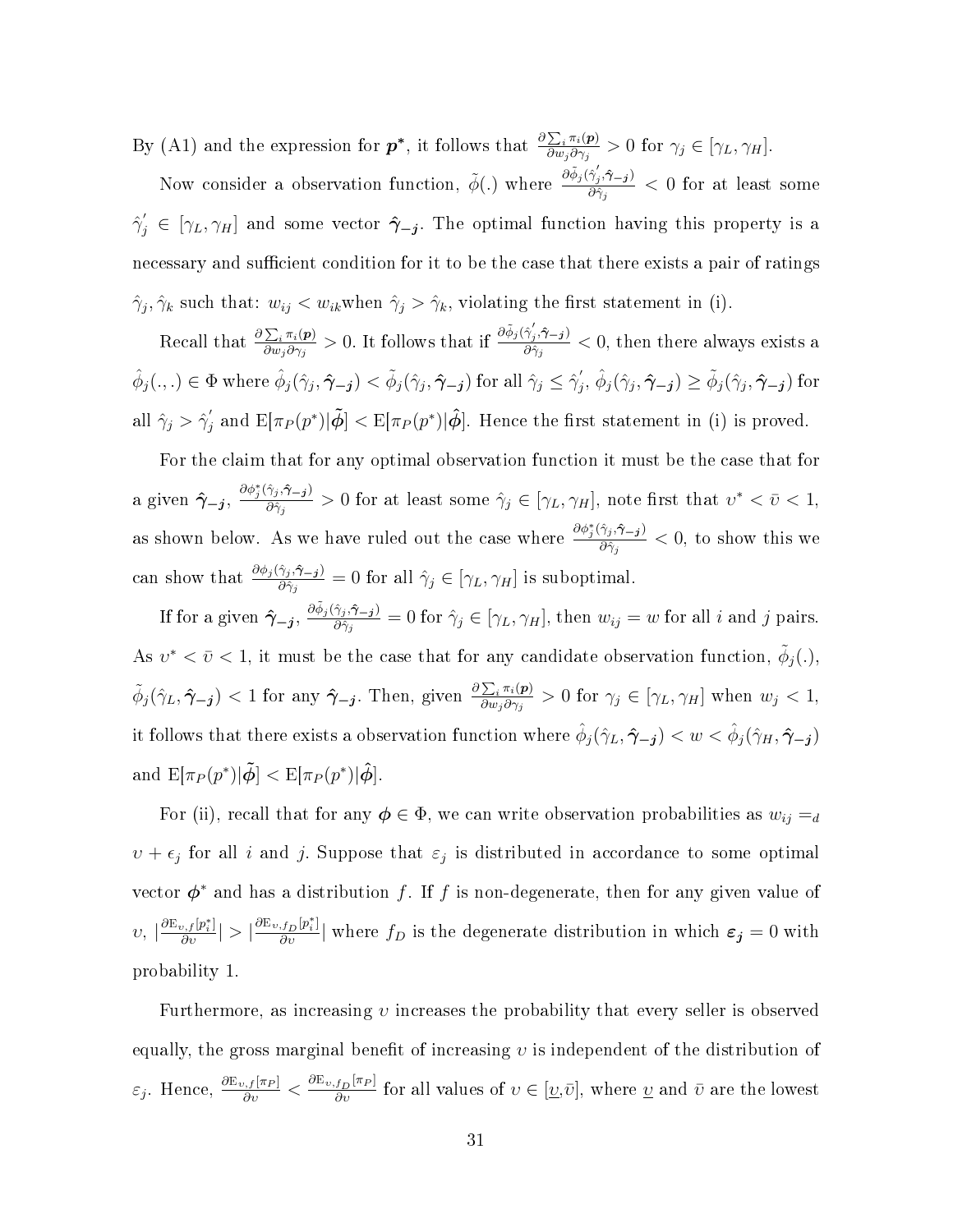and highest values of v consistent with  $\varepsilon_j \sim f$  and the conditions (C1)-(C3) being met. It follows that  $v \leq \bar{v}$ .

### Proof of Proposition 3

As stated in the main text, any vector of observation functions  $\phi$  that obey (C1)-(C3) results in each  $w_{ij} =_d v + \varepsilon_j$ . Let  $\vartheta^*$  denote the distribution of the vector of  $\varepsilon_j$ s,  $\varepsilon$  induced by an optimal observation function  $\phi^*(.)$  and  $\vartheta_0$  the distribution induced by the  $\bar{\phi}$ : i.e. where  $\varepsilon_j = 0$  for all j. Let  $\tilde{v}$  denote the v that solves the following expression:

$$
E_{\nu,\vartheta_0}[p_j] = E_{\tilde{\nu},\vartheta^*}[p_j].
$$

By the envelope theorem, the marginal effect of increasing v at  $v = v'$  on j's profit is as follows:

$$
\frac{d \mathrm{E}_{\upsilon',\vartheta}[\pi_j^*(\boldsymbol{p})]}{d \upsilon} = \frac{\partial \mathrm{E}_{\upsilon',\vartheta}[\pi_j(\boldsymbol{p})]}{\partial \upsilon} + \sum_{i \neq j} \frac{\partial \mathrm{E}_{\upsilon',\vartheta}[\pi_j(\boldsymbol{p})]}{\partial \mathrm{E}_{\upsilon',\vartheta}[p_i^*]} \frac{\partial \mathrm{E}_{\upsilon',\vartheta}[p_i^*]}{\partial \upsilon}
$$

First, note that  $\frac{\partial^2 E_{v',\vartheta}[\pi(\boldsymbol{p})]}{\partial^2 v}$  $\frac{d^2 y^{(1)}(P)}{\partial^2 v}$  < 0, as each seller j's profit function includes the expression  $nv^2\sum_{k\neq j}c(p_k-\gamma_{ik}),$  which is negative by definition. As the conditional expectation of the term  $\sum_{k\neq j} c(p_k - \gamma_{ik})$  is the same for both distribution and  $\tilde{v} < \bar{v}$  it follows that:

$$
|\frac{\partial \mathrm{E}_{\tilde{v},\vartheta^*}[\pi_j(\boldsymbol{p})]}{\partial \upsilon}| < |\frac{\mathrm{E}_{\bar{v},\vartheta_0}[\pi_j(\boldsymbol{p})]}{\partial \upsilon}|
$$

Now consider the second term in the expression for  $\frac{dE_{v',\vartheta}[\pi_j^*(p)]}{dv}$  above. To assess this expression, we must consider  $\frac{\partial \mathrm{E}_{v',\vartheta}[C_j]}{\partial v}$ . Paths of length 2 in the expression  $\mathrm{E}_{v',\vartheta}[C_j]$  are all functions of  $v^2$ ,  $E[v\varepsilon_i]$  for all i and  $(\frac{c}{b})$  $\frac{\varepsilon}{b}$ )<sup>2</sup>. As  $E[\nu \varepsilon_i] = 0$ , it follows that the derivative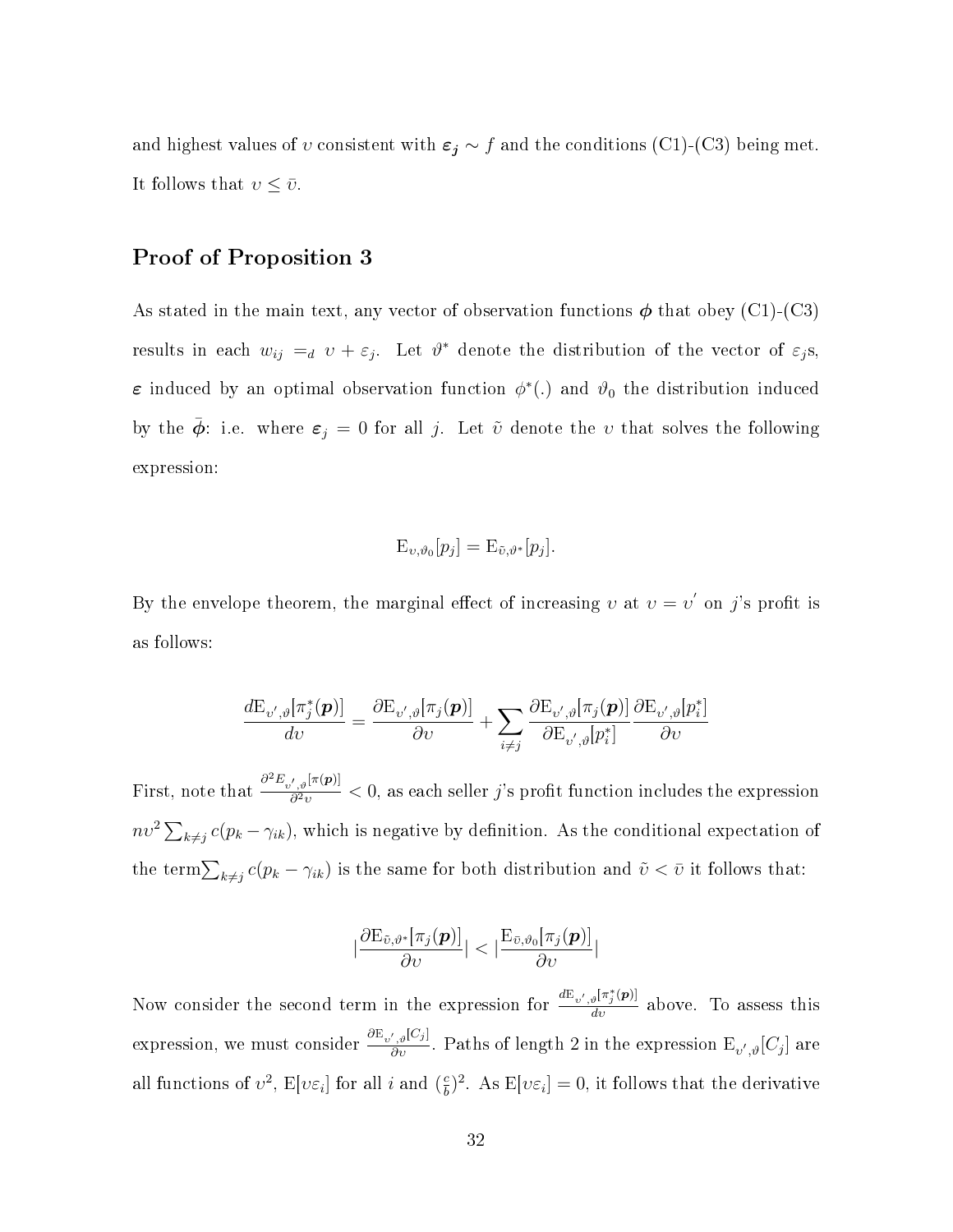of the value of all paths of length  $l \leq 2$  with respect to v is strictly increasing in v for all distributions of  $\varepsilon$ .

Furthermore, note that  $\frac{c}{b} < 1$ . So while paths of length  $l > 2$  are a function of  $\mathbb{E}[\varepsilon_i^k]$ with  $k > 2$ , any such path is a function of  $\left(\frac{c}{b}\right)$  $\frac{\varepsilon}{b}$ . Hence, there exists a  $\tilde{c}$  such that if  $c < \tilde{c}$ , the following inequality must hold:

$$
\left|\frac{\partial \mathrm{E}_{\tilde{v},\vartheta^*}[C_j]}{\partial v}\right| < \left|\frac{\partial \mathrm{E}_{\bar{v},\vartheta_0}[C_j]}{\partial v}\right| \ \forall j.
$$

which then implies that:  $\left|\frac{E_{\tilde{v},\vartheta^*}[p_j^*]}{\partial v}\right| < \left|\frac{\partial E_{\tilde{v},\vartheta_0}[p_j]}{\partial v}\right| \ \forall j$ . Hence:

$$
\frac{d \mathrm{E}_{\tilde{v},\vartheta^*}[\pi_P^*(\bm{p})]}{d v} > \frac{d \mathrm{E}_{\tilde{v},\vartheta_0}[\pi_P^*(\bm{p})]}{d v} = 0.
$$

The last equality holds by definition as  $\bar{v}$  maximises  $E_{\bar{v},\vartheta_0}[\pi_P^*(p)]$ . It follows that the platform owner has an incentive to increase v at  $(\tilde{v}, \vartheta^*)$  which, as  $\frac{dE_{v,\vartheta}[p^*]}{dv} < 0$ , implies that:

$$
\mathcal{E}_{\tilde{\upsilon},\vartheta^*}[p_j^*] < \mathcal{E}_{\bar{\upsilon},\vartheta_0}[p_j^*] \ \forall j.
$$

#### Proof of Proposition 4

Consider the first-order conditions of the platform owner's problem  $\max_{\kappa,v} \pi_P^*(v,\kappa)$ , which we express as follows:  $\pi_{\kappa} := \frac{\partial \pi_P(v,\kappa;\theta,c)}{\partial \kappa} = 0$  and  $\pi_v := \frac{\partial \pi_P(v,\kappa;\theta,c)}{\partial v} = 0$ . These two first-order conditions provide a mapping from  $\mathbb{R}^4 \to \mathbb{R}^2$ . Denote the Hessian of the platform owner's maximisation problem as follows:

$$
H = \left[ \begin{array}{cc} \pi_{\kappa\kappa} & \pi_{\kappa\upsilon} \\ \pi_{\upsilon\kappa} & \pi_{\upsilon\upsilon} \end{array} \right].
$$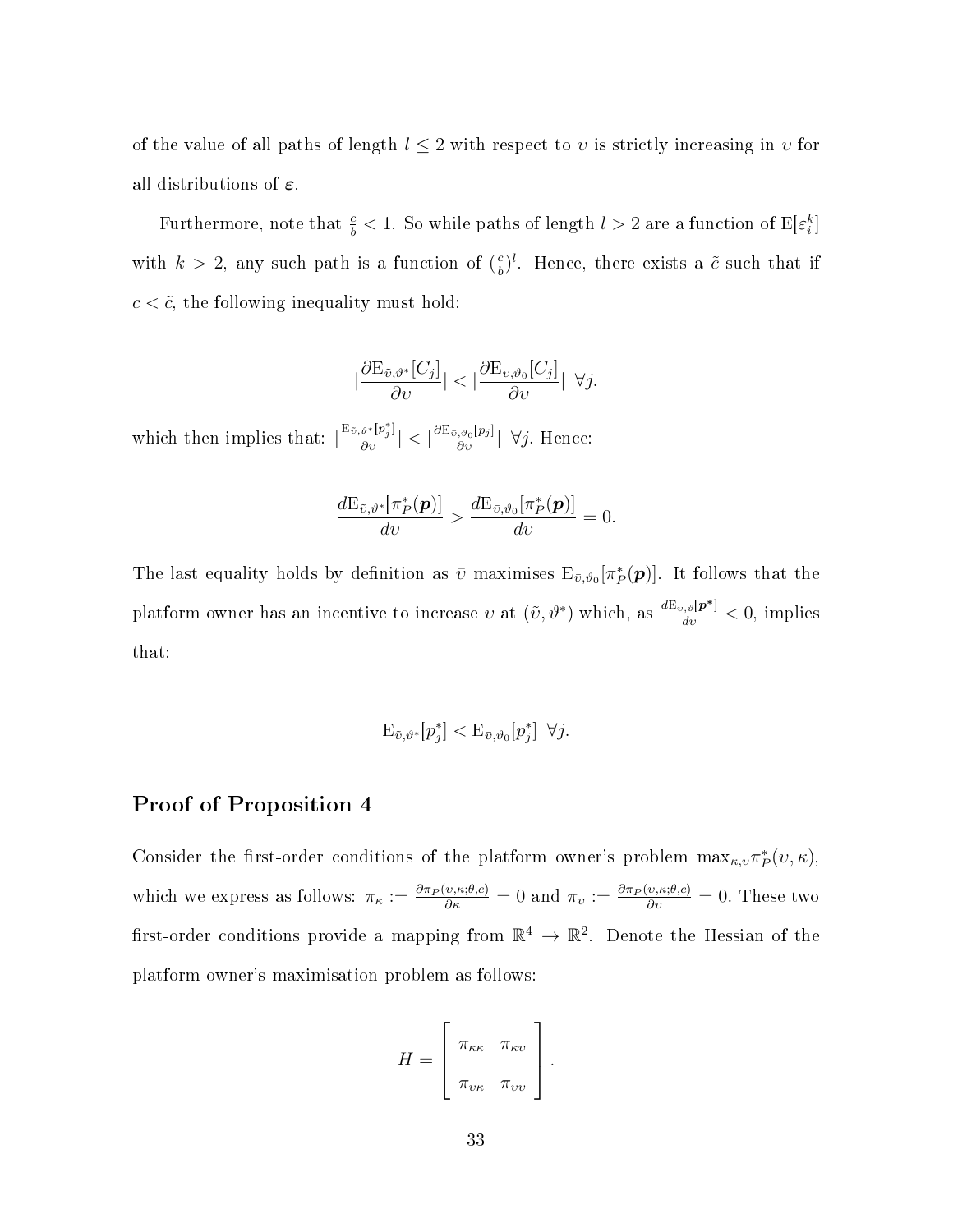It is clear that  $\frac{\partial \pi_{\kappa}}{\partial \theta} > 0$  and  $\frac{\partial \pi_{\nu}}{\partial \theta} > 0$ . By the implicit function theorem:

$$
-\frac{1}{|H|}\left[\begin{array}{cc} \pi_{\nu\nu} & -\pi_{\nu\kappa} \\ -\pi_{\kappa\nu} & \pi_{\kappa\kappa} \end{array}\right]\left[\begin{array}{c} \frac{\partial\pi_{\kappa}}{\partial\theta} \\ \frac{\partial\pi_{\nu}}{\partial\theta} \end{array}\right]=\left[\begin{array}{c} \frac{\partial\kappa^{*}}{\partial\theta} \\ \frac{\partial\upsilon^{*}}{\partial\theta} \end{array}\right].
$$

As  $\pi_P(\kappa, v)$  is concave in  $(\kappa, v), |H| > 0$  and  $\frac{\partial \kappa^*}{\partial \theta} > 0$ .

A similar argument applies for c, with the difference being that  $\frac{\partial \pi_v}{\partial c} < 0$  and  $\frac{\partial \pi_\kappa}{\partial c} < 0$ . It follows that  $\frac{\partial \kappa^*}{\partial c} < 0$ .

### Proof of Theorem 2

For the purposes of our analysis, we rewrite the optimal price vector as a function of the relevant parameters of the model,  $p^* = p^*(v, \kappa, \epsilon)$ . Recall that  $\gamma_{ij} = \theta \gamma_j + \epsilon_{ij}$ . As  $\epsilon_{ij}$ and  $\gamma_j$  are independent,  $\epsilon_{ij}$  does not affect the centrality vector of the graph generated by  $v, \kappa$  for all i and j. Hence:

$$
\frac{\partial \boldsymbol{p}^*(v,\kappa,\boldsymbol{\epsilon})}{\partial \epsilon_{ij}} = \frac{\partial \sum_k \tilde{\alpha}_k}{\partial \epsilon_{ij}}.
$$

Given the definition of  $\sum_k \tilde{\alpha}_k$ , it is clear that this expression is postie and does not include  $\epsilon_{ij}$ , and hence  $\boldsymbol{p}^*(v,\kappa,\boldsymbol{\epsilon})$  is linear and positive in each  $\epsilon_{ij}$ . Consider the ex-post profits of a seller  $j$ :

$$
\pi_j(\boldsymbol{p}^*, \boldsymbol{\epsilon}) = p_j(v, \kappa, \boldsymbol{\epsilon}) (\alpha_j(v, \boldsymbol{\epsilon}) - \beta_j p_j(v, \kappa; \boldsymbol{\epsilon}) + \sum_{j \neq k} \hat{c}_{jk} p_k(v, \kappa; \boldsymbol{\epsilon}).
$$

As  $p_j$  and  $\alpha_j(v, \epsilon)$  are both increasing linear functions of  $\epsilon_{ij}$ ,  $\pi_j(\mathbf{p}^*, \epsilon)$  is increasing in  $\epsilon_{ij}^2$ . By implicitly limiting the size of the effect on j's profit of each  $\epsilon_{ik}^2$  k  $\neq j$ , (A1) then guarantees that platform owner's expected profit is increasing in  $\sigma_{\epsilon}^2 = \mathrm{E}[\epsilon_{ij}^2]$ .

Consider the expected effect of changing v on j's profit at  $\sigma_{\epsilon}$  and  $\sigma'_{\epsilon}$  $\epsilon$ . The only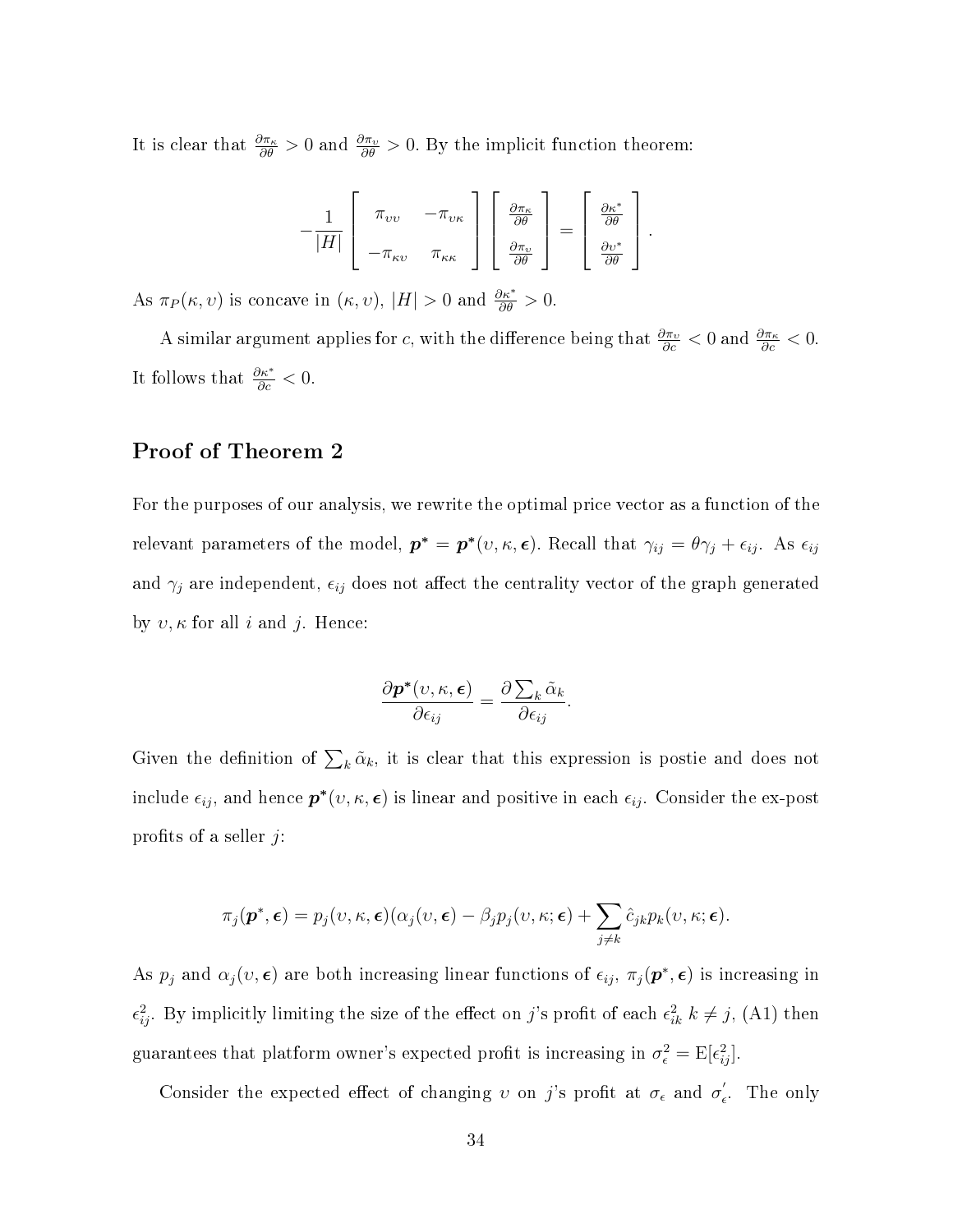element of seller profit functions that change as the result of a change in  $\sigma_{\epsilon}$  is  $s(v, \kappa) :=$  $\mathbb{E}_{v,\kappa}[\sum_j p_j(v,\kappa,\boldsymbol{\epsilon})\alpha_j(v,\boldsymbol{\epsilon})].$  This holds because neither  $\beta_j$  nor  $\hat{c}_{jk}$  are functions of  $\boldsymbol{\epsilon}$  and  $\boldsymbol{p}^{*}(v,\kappa,\boldsymbol{\epsilon})$  is linear in  $\boldsymbol{\epsilon}.$ 

The previous discussion surrounding  $\hat{\jmath}$  profit function combined with the fact that  $\alpha_j(v,\kappa,\epsilon)$  is an increasing function of v, implies that if  $v < v'$ ,  $s(v',\kappa) - s(v,\kappa)$  is linearly increasing in  $\sigma_{\epsilon}^2$ .

Recall that  $\gamma_j$  and  $\epsilon_{ij}$  are independent and that, as  $(C2^{'})$  holds,  $\kappa$  does not affect  $E[\alpha_j(\nu, \epsilon)]$ . Hence,  $s(\nu, \kappa') - s(\nu, \kappa)$  is independent of  $\sigma_{\epsilon}^2$  for all  $\kappa'$  and  $\kappa$ .

The above then directly implies that when  $\bar{v}$ ,  $v^*(\sigma_{\epsilon}) > v^*(\sigma_{\epsilon})$  $\frac{\partial E_{\nu,\kappa}[\pi_P(\boldsymbol{p}^*)]}{\partial \kappa}$  is strictly decreasing in  $v$  for all  $\kappa \geq 0$ , it follows that the largest  $\kappa$  that solves the first order condition  $\frac{\partial E_{v^*(\sigma'_\epsilon), \kappa^*(\sigma'_\epsilon)}[\pi_P(p^*)]}{\partial \kappa} = 0$  must be less than or equal to the largest  $\kappa$  that solves the first order condition  $\frac{\partial E_{\nu^*(\sigma_{\epsilon}),\kappa^*(\sigma_{\epsilon})}[\pi_P(\mathbf{p}^*)]}{\partial \kappa} = 0$ . Hence,  $\kappa^*(\sigma_{\epsilon}) \geq \kappa^*(\sigma_{\epsilon}')$  $_{\epsilon}^{\prime}).$ 

#### Proof of Proposition 5

As shown in the proof of Proposition 2, for a given observation function  $\phi(.)$ ,  $\frac{\partial E_{\phi}[p_j]}{\partial v} < 0$ for all j. Furthermore,  $\frac{\partial \mathcal{E}_{\phi}[x_{ij}]}{\partial v} > 0$ . Defining the second part of the expression for  $\text{CS}_i$ in the main text,  $y_{ij}(\mathbf{R}) := \tilde{\gamma}_{ij} + \sum_{k=1}^{m}$  $\frac{c}{b} w_{ik} (p_k^*(\bm{R}) - \theta \tilde{\gamma}_{ik}) - p_j^*(\bm{R}),$  it is also clear that  $\frac{\partial \mathrm{E}_{\phi}[y_{ij}]}{\partial v} > 0.$ 

Given (A1) holds and noting that  $E[p_j^*] = E[p^*] = E[p^*]$ , both  $x_{ij}$  and  $y_{ij}(\mathbf{R})$  are decreasing in E[ $p^*$ ]. It must be the case that E[ $CS_i(\boldsymbol{x}_i^*)$ ]  $\boldsymbol{v}_i^*$ ;  $\boldsymbol{p}^*$ )] is maximised when  $v=1$ for all  $i$ , which proves the result.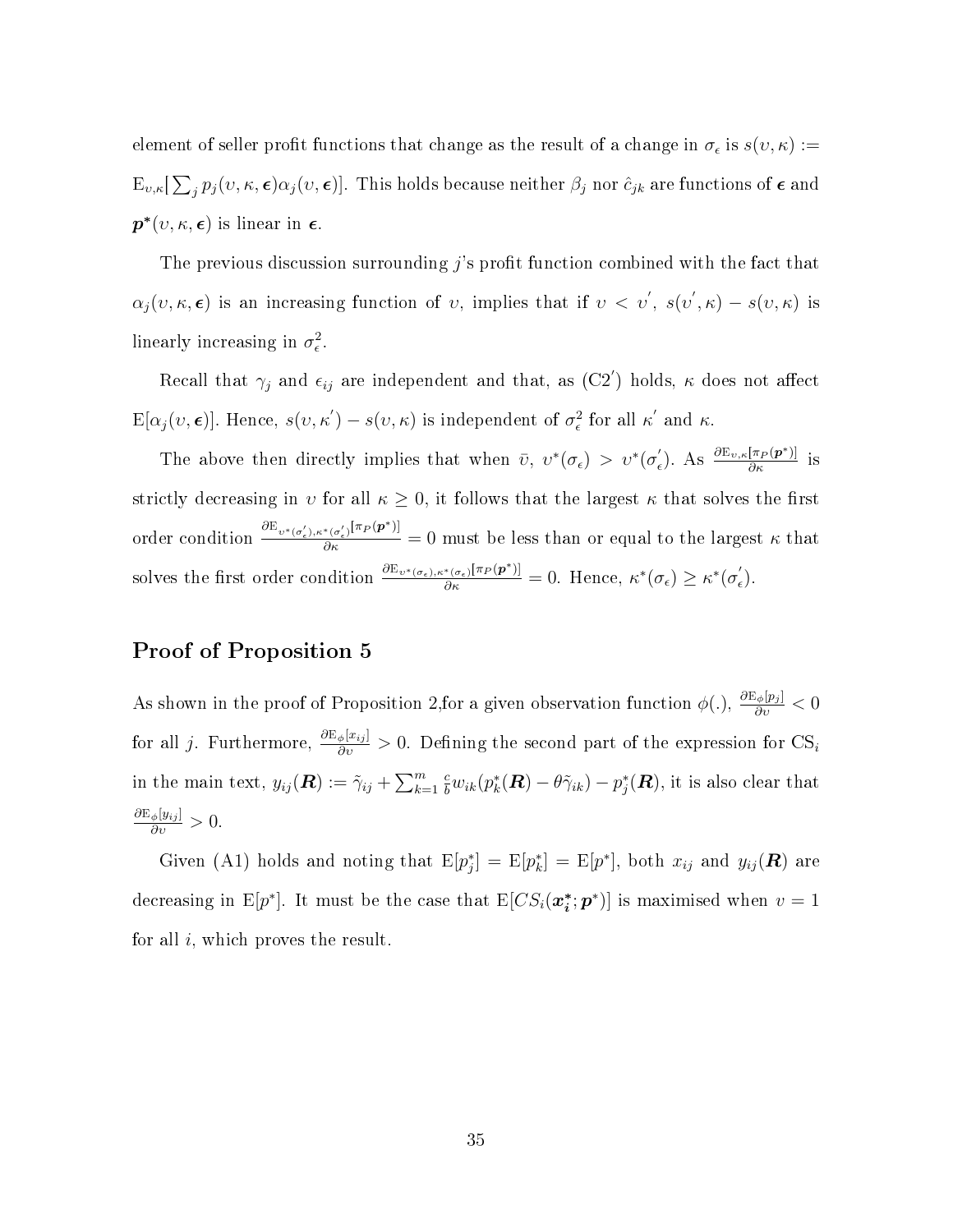#### Proof of Theorem 3

Consider two distributions of  $\epsilon_j$ , denoted  $\vartheta$  and  $\vartheta'$ , where  $\vartheta$  is a mean-preserving spread of  $\vartheta'$  and both distributions are symmetric with mean 0. Suppose  $\tilde w_{ij}\sim \vartheta$  and  $\tilde w_{ij}'\sim \vartheta'$ for all *i*, *j*, implying it is possible to write  $\tilde{w}_{ij} =_d \tilde{w}'_{ij} + \zeta_{ij}$ , where  $\zeta_{ij}$  is symmetrically distributed random variable with mean 0. Recall that:

$$
C(\boldsymbol{R}_{S})\mathbf{1}=\sum_{k=0}^{\infty}R_{S}^{k}\mathbf{1}.
$$

It follows then that  $E_{\vartheta}[C_j(R_S)]$  is a weakly increasing function of  $E[\tilde{w}'_{ij}]$  and  $E[\zeta_{ij}^k]$  for each  $k \geq 1$  for some i, j pair. Noting that  $\epsilon_{ij}$  is symmetric by definition, it must be the case that  $E[\zeta_{ij}^k] = 0$  when k is odd. Furthermore,  $E[\zeta_{ij}^k] > 0$  when k is even. It follows that  $\mathbb{E}_{\vartheta'}[C_j(\mathbf{R}_S)] > \mathbb{E}_{\vartheta}[C_j(\mathbf{R}_S)] \quad \forall j.$ 

$$
\mathrm{E}_{\boldsymbol{\phi}}[\boldsymbol{p}^*] = \theta(\mathrm{E}[\boldsymbol{\gamma}] - \frac{1}{2}\mathrm{E}_{\boldsymbol{\phi}}[\boldsymbol{C}\boldsymbol{\gamma}]).
$$

Consider two observation functions,  $\phi($ ,  $)$ ,  $\phi'($ ,  $) \in \Phi$ , where the random observation probabilities generated by  $\phi(.)$ ,  $\tilde{w}_{ij} \sim \vartheta$  and the observation probabilities generated by  $\phi'$ (,)  $\tilde{w}'_{ij} \sim \vartheta'$ . Note that  $\text{cov}(\tilde{w}'_{ij}, \gamma_j) = \text{cov}(\tilde{w}_{ij}, \gamma_j) + \text{cov}(\zeta_{ij}, \gamma_j)$ . As  $\phi'$ (,) is such that  $\hat{\gamma}_j > \hat{\gamma}_k$  then  $w_{ij} \ge w_{ik}$  for all  $i, j, k$  then  $cov(\zeta_{ij}, \gamma_j) > 0$ , and hence,  $cov(\tilde{w}'_{ij}, \gamma_j) >$  $\text{cov}(\tilde{w}_{ij}, \gamma_j)$ . Thus,  $\text{E}_{\phi'}[\boldsymbol{C} \boldsymbol{\gamma}] > \text{E}_{\phi}[\boldsymbol{C} \boldsymbol{\gamma}].$ 

Given the result in Proposition 1, the above implies that  $E_{\phi}[\mathbf{p}^*] < E_{\phi}[\mathbf{p}^*]$ . Now, consider  $\mathrm{E}_{\phi} [x_{ij}^* (\bm{p})].$  Define the function:

$$
x_{ij}(\boldsymbol{R})=(b(\tilde{\gamma}_{ij}-p_j^*(\boldsymbol{R})+\sum_{k\neq j}\hat{c}_{jk}(p_k^*(\boldsymbol{R})-\theta\tilde{\gamma}_{ik})).
$$

Where **R** is the adjacency matrix of the graph G when the observation function is  $\phi$ ,). We can then write  $E_{\phi}[x_{ij}^*(p)] = E[\tilde{w}_{ij}x_{ij}(\mathbf{R})]$  and  $E_{\phi'}[x_{ij}(\mathbf{R}')] = E[\tilde{w}_{ij}'x_{ij}(\mathbf{R}')]$ . Note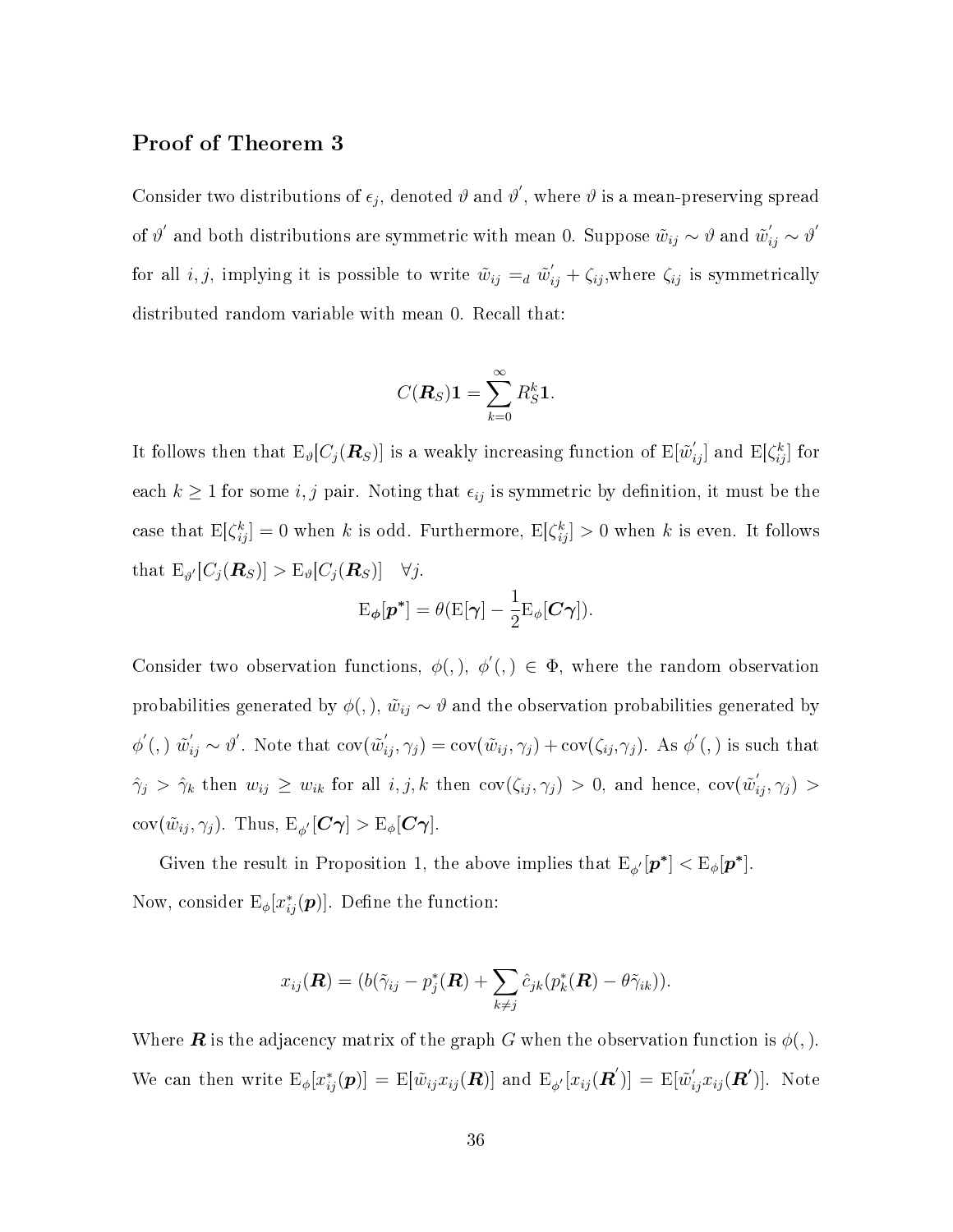that  $E[\tilde{w}_{ij}] = E[\tilde{w}_{ij}]$  by definition. Due to  $E_{\phi'}[p_j] = E_{\phi'}[p_k]$  and the fact that (A1) holds,  $x_{ij}(\bm{R})$  is decreasing in the expected price vector  $\bm{p}.$  Thus,  $\mathrm{E}[\tilde{x}_{ij}(\bm{R})] < E[\tilde{x}_{ij}(\bm{R}')]$ .

 $\text{Furthermore, cov}[\tilde{w}_{ij}^{\prime}x_{ij}(\bm{R}^{\prime})] > \text{cov}[\tilde{w}_{ij}x_{ij}(\bm{R})] \text{ as } \text{cov}(\zeta_{ij},\gamma_{j}) > 0. \text{ Hence } \text{E}[\tilde{w}_{ij}x_{ij}(\bm{R})] <$  $\mathrm{E}[\tilde w_{ij}' x_{ij}(\bm{R}')]$ . As  $x_{ij}(\bm{R}')$  is independent of  $x_{lk}(\bm{R}')$  for all  $i,j,l,k,$  Hence:  $\mathrm{E}[\sum_j \tilde w_{ij} x_{ij}(\bm{R})] <$  $\mathrm{E}[\sum_j \tilde{w}^{\prime}_{ij}x_{ij}(\boldsymbol{R}^{\prime})].$ 

We can similarly analyse the second term in the expression for  $CS_i$ :

$$
y_{ij}(\boldsymbol{R}) := \tilde{\gamma}_{ij} + \sum_{k=1}^m \frac{c}{b} w_{ik} (p_k^*(\boldsymbol{R}) - \theta \tilde{\gamma}_{ik}) - p_j^*(\boldsymbol{R}),
$$

and conclude that  $\mathbb{E}[\sum_j \tilde{w}_{ij}y_{ij}(\boldsymbol{R})] < \mathbb{E}[\sum_j \tilde{w}_{ij}y_{ij}(\boldsymbol{R}')]$ . Again, as  $\text{cov}(\zeta_{ij}, \gamma_j) > 0$ , the following result also holds:

$$
cov(\sum_{j}\tilde{w}_{ij}'y_{ij}(\boldsymbol{R}'),\sum_{j}\tilde{w}_{ij}'x_{ij}(\boldsymbol{R}')) > cov(\sum_{j}\tilde{w}_{ij}y_{ij}(\boldsymbol{R}),\sum_{j}\tilde{w}_{ij}x_{ij}(\boldsymbol{R})).
$$

Along with the results surrounding  $\mathrm{E}[\sum_i \tilde{w}_{ij} x_{ij}(\bm{R}^\prime)]$  and  $\mathrm{E}[\sum_i \tilde{w}_{ij} y_{ij}(\bm{R})]$ , this implies that:

$$
\mathrm{E}[\sum_{j}\tilde{w}_{ij}'y_{ij}(\mathbf{R}')(\sum_{j}\tilde{w}_{ij}'x_{ij}(\mathbf{R}'))] > \mathrm{E}[\sum_{j}\tilde{w}_{ij}'y_{ij}(\mathbf{R}')(\sum_{j}\tilde{w}_{ij}'x_{ij}(\mathbf{R}'))],
$$

And so  $\mathcal{E}_{\phi'}[\text{CS}_i] > \mathcal{E}_{\phi}[\text{CS}_i]$ . The above analysis holds for all *i*, so  $\mathcal{E}_{\phi'}[\text{CS}] > \mathcal{E}_{\phi}[\text{CS}]$ .

# Acknowledgements

I would like to thank Alex Teytelboym and Mark Armstrong for their invaluable contributions to this paper. Thank you also to Sanjeev Goyal, Matt Elliott, Meg Meyer and the participants at the Winter Meeting of the Econometric Society. This research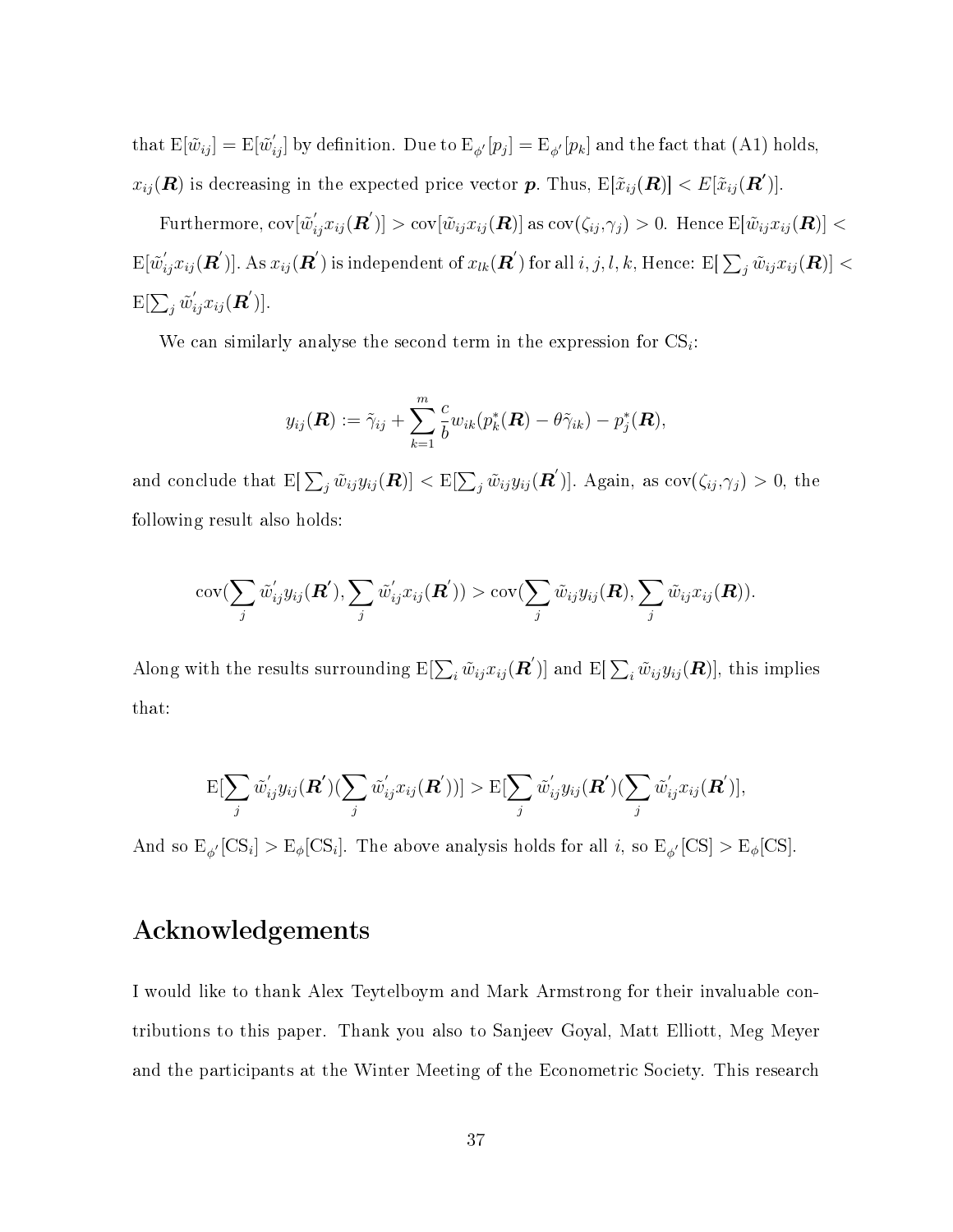did not receive any specific grant from funding agencies in the public, commercial, or  $\operatorname*{not}\textrm{-}\operatorname*{for}\textrm{-}\operatorname*{ports}\operatorname*{sectors}.$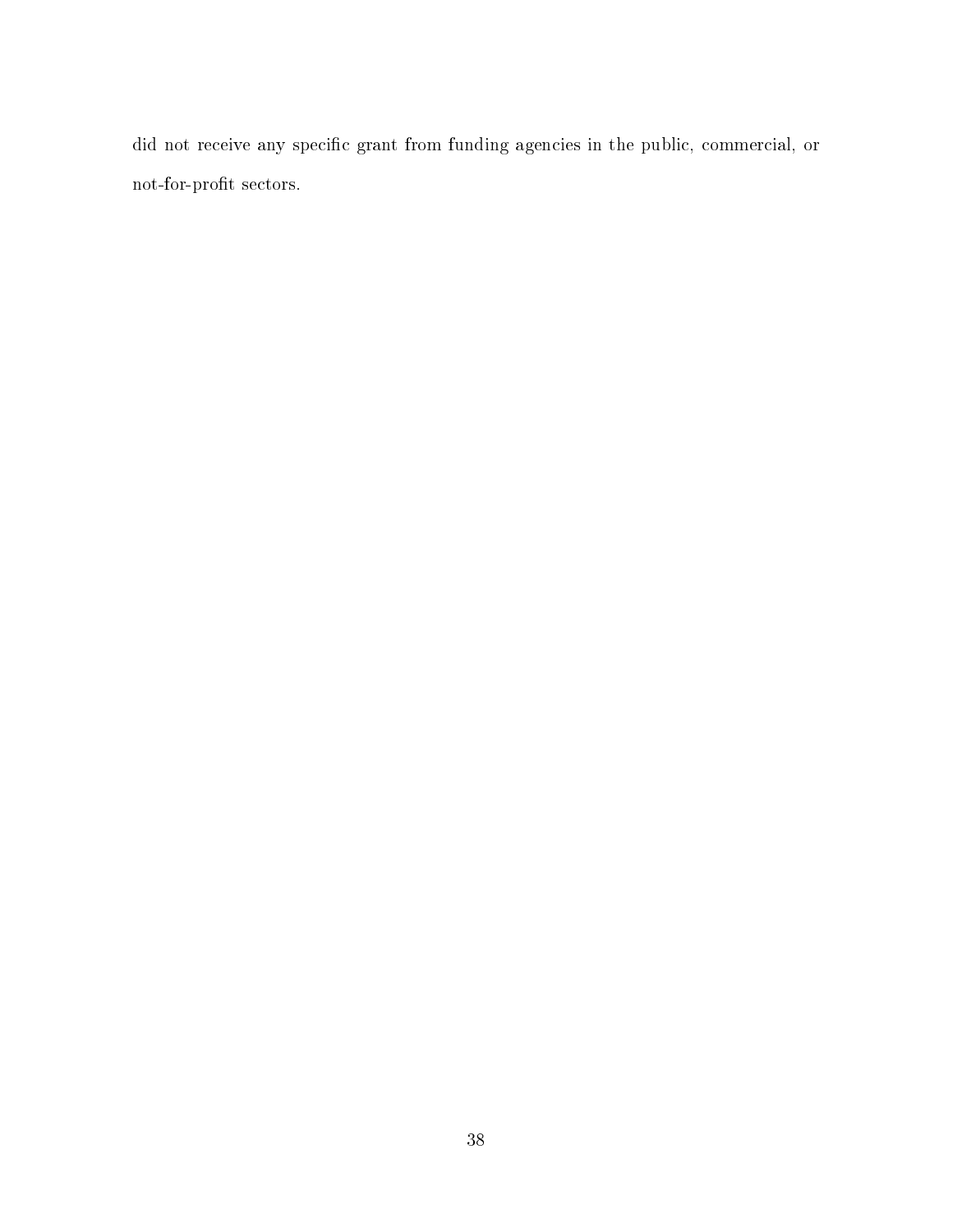# References

- [1] Akbarpour, M., Malladi, S., and Saberi, A. Just a few seeds more: Value of network information for diffusion. Tech. rep., Graduate School of Business, Stanford University, 2020.
- [2] Armstrong, M. Competition in two-sided markets. The RAND Journal of  $Economics 37, 3 (2006), 668-691.$
- [3] Armstrong, M., Vickers, J., and Zhou, J. Prominence and consumer search. The RAND Journal of Economics  $40, 2$  (2009), 209–233.
- [4] Armstrong, M., and Zhou, J. Paying for prominence. The Economic Journal 121, 556 (2011), F368-F395.
- [5] Armstrong, M., and Zhou, J. Consumer Information and the Limits to Competition. Economics Series Working Papers 888, University of Oxford, Department of Economics, Nov. 2019.
- [6] Ballester, C., Calvò-Armengol, A., and Zenou, Y. Who's who in networks. wanted: The key player. *Econometrica*  $74$ , 5 (2006), 1403-1417.
- [7] Banerjee, A., Chandrasekhar, A. G., Duflo, E., and Jackson, M. O. The diffusion of microfinance. Science  $341, 6144$  (2013).
- [8] Belhaj, M., Derian, F., and Saf, S. Targeting in networks under costly agreements. Tech. rep., Aix-Marseille University, 2020.
- [9] Bergemann, D., Brooks, B., and Morris, S. The limits of price discrimination. American Economic Review 105, 3 (March 2015), 921–57.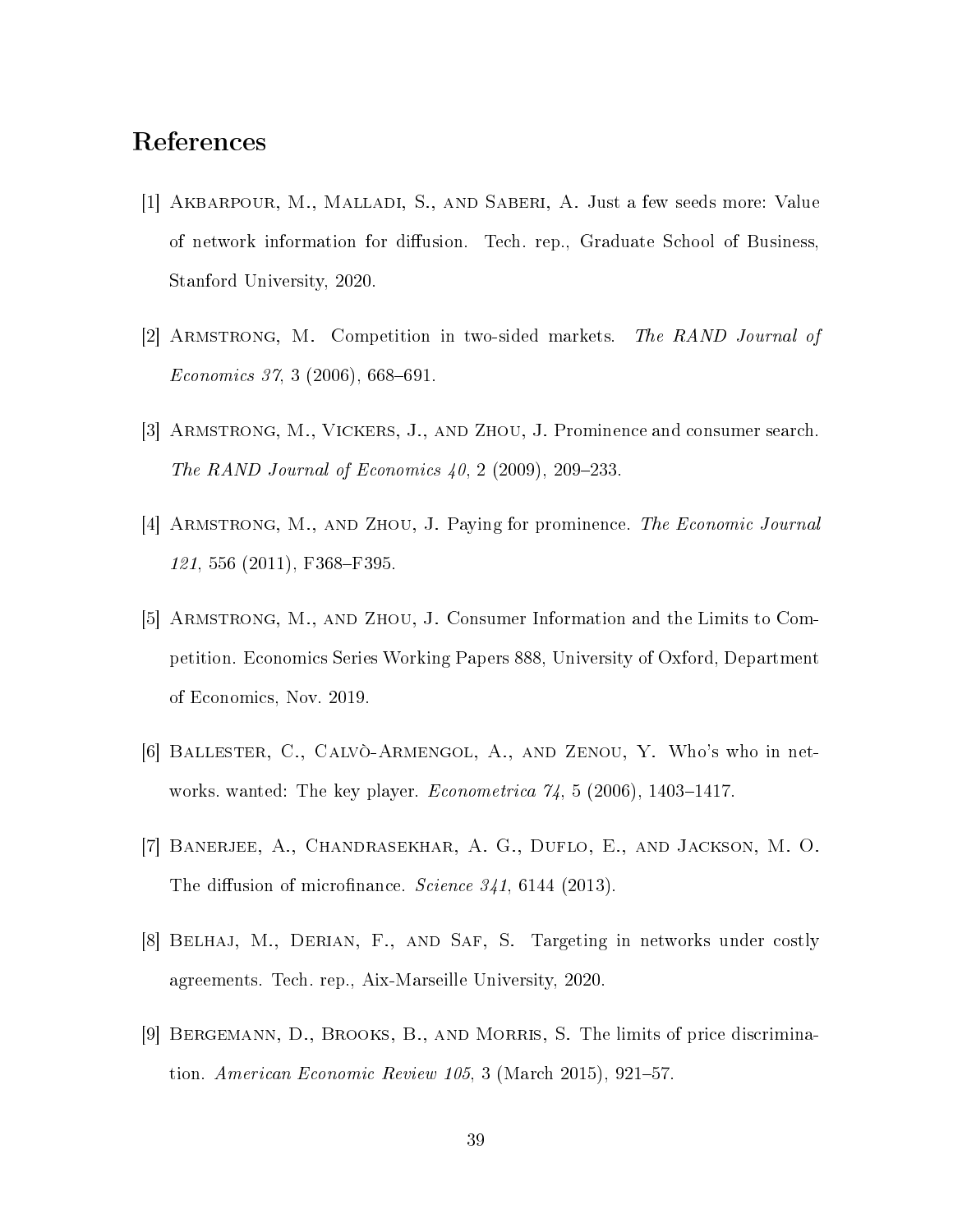- [10] Bimpikis, K., Ehsani, S., and Ilkiliç, R. Cournot competition in networked markets. Management Science (2018).
- [11] Bloch, F., and Querou, N. Pricing in social networks. Games and Economic Behavior 80 (2013), 243 – 261.
- [12] Bramoullé, Y., Kranton, R., and D'Amours, M. Strategic interaction and networks. American Economic Review  $104, 3$  (March 2014), 898–930.
- [13] CHARLSON, G. Rating the competition: Seller ratings and intra-platform competition. Tech. rep., Cambridge University, 2020.
- [14] Chen, Y., and Zhang, J. Signalling by bayesian persuasion and pricing strategy. The Economic Journal  $130$  (05 2020), 976-1007.
- [15] CHEVALIER, J. A., AND MAYZLIN, D. The effect of word of mouth on sales: Online book reviews. Journal of Marketing Research  $43, 3$  (2006), 345–354.
- [16] Choi, M., Dai, A. Y., and Kim, K. Consumer search and price competition.  $Econometrica 86, 4 (2018), 1257-1281.$
- [17] De Francesco, M., and Salvadori, N. Bertrand-edgeworth competition in an almost symmetric oligopoly. Studies in Microeconomics 1, 2 (2013), 213-219.
- [18] Dinerstein, M., Einav, L., Levin, J., and Sundaresan, N. Consumer price search and platform design in internet commerce. American Economic Review 108,  $7$  (July 2018), 1820–59.
- [19] EC. Antitrust: Commission sends statement of objections to amazon for the use of non-public independent seller data and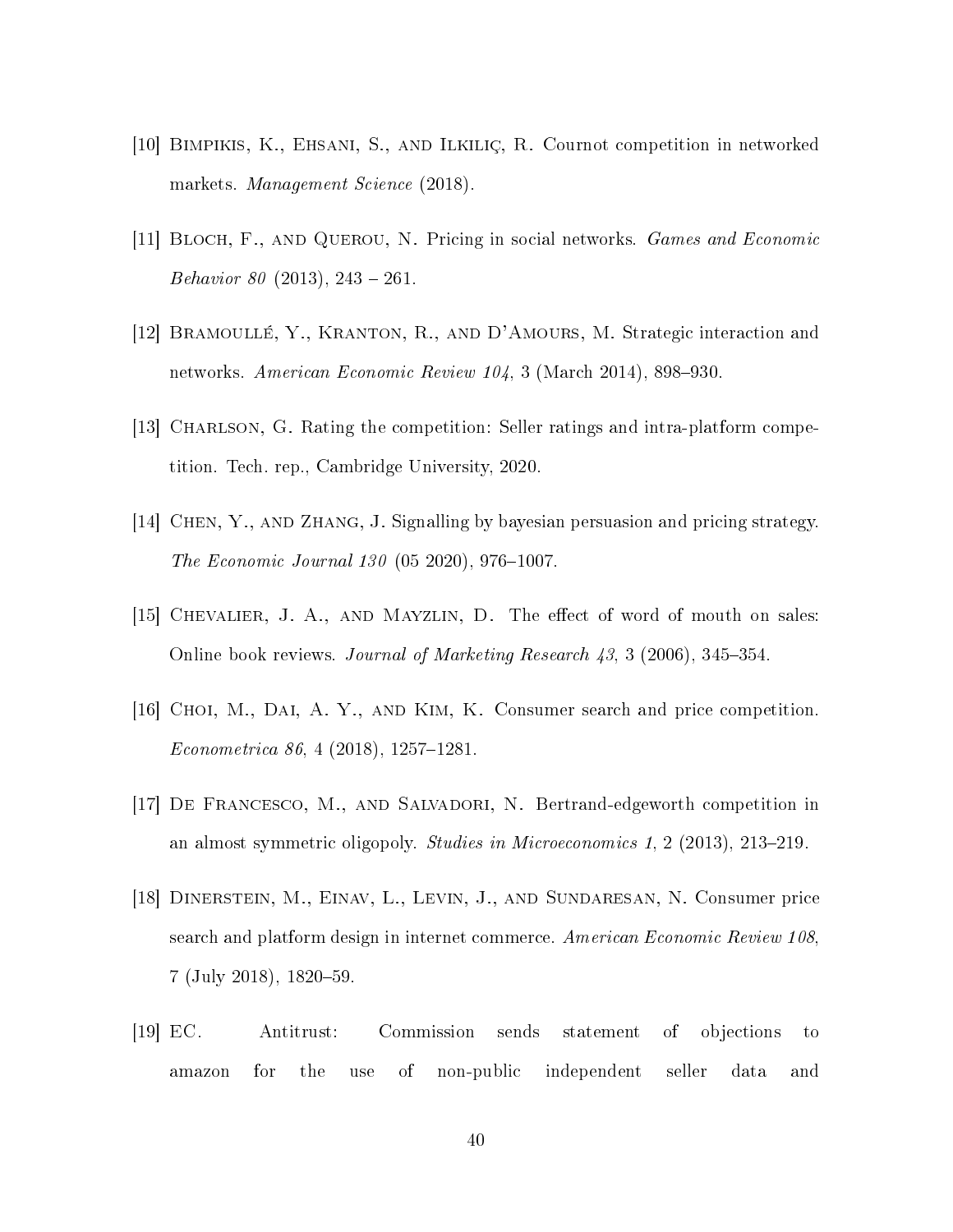opens second investigation into its e-commerce business practices. https://ec.europa.eu/commission/presscorner/detail/en/ip<sub>2</sub>0<sub>2</sub>077, 2020.Accessed :  $2021 - 08 - 01.$ 

- [20] ELLIOTT, M., AND GALEOTTI, A. The role of networks in antitrust investigations. Oxford Review of Economic Policy  $35, 4$  (12 2019), 614–637.
- [21] Fradkin, A., Grewal, E., and Holtz, D. The determinants of online review informativeness: Evidence from field experiments on airbnb. Tech. rep., MIT Sloan School of Management, 2018.
- [22] GALEOTTI, A., AND GOYAL, S. Influencing the influencers: A theory of strategic diffusion. The RAND Journal of Economics  $(2009)$ .
- [23] Galeotti, Andrea, G. B., and Goyal, S. Targeting interventions in networks. Econometrica (2020).
- [24] Johnson, J. P., and Myatt, D. P. On the simple economics of advertising, marketing, and product design. American Economic Review 96, 3 (June 2006), 756-784.
- [25] Kamenica, E., and Gentzkow, M. Bayesian persuasion. American Economic  $Review 101, 6 (October 2011), 2590-2615.$
- [26] Kim, J. B., Albuquerque, P., and Bronnenberg, B. J. Online demand under limited consumer search. *Marketing Science 29*, 6 (2010), 1001-1023.
- [27] Leduc, M. V., Jackson, M. O., and Johari, R. Pricing and referrals in diffusion on networks. Games and Economic Behavior 104 (2017), 568 – 594.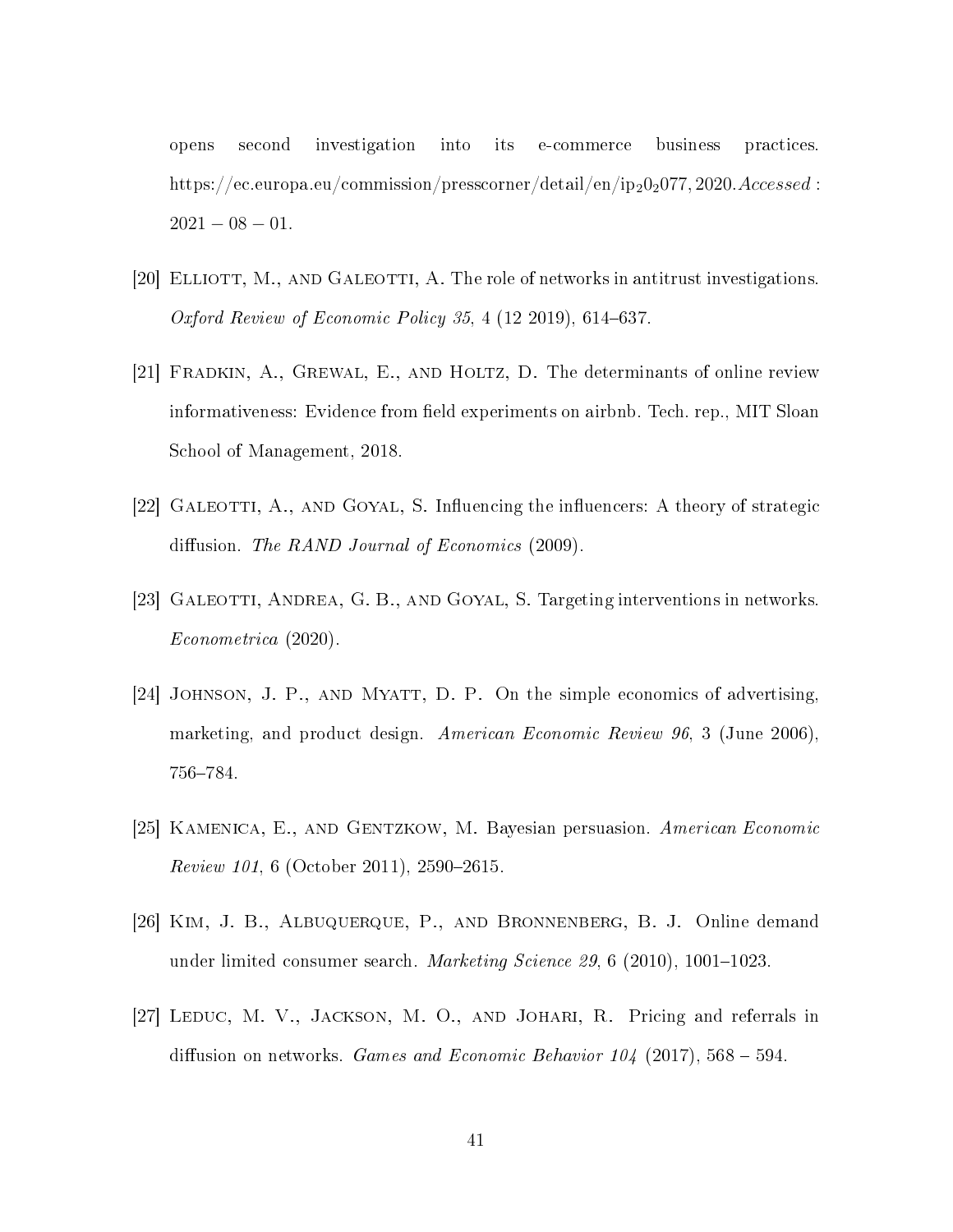- [28] LEWIS, T., AND SAPPINGTON, D. Supplying information to facilitate price discrimination. *International Economic Review 35*, 2 (1994), 309–27.
- [29] Li, X. Designing weighted and directed networks under complementarities. Tech. rep., Economics Experimental Lab, Nanjing Audit University, 2019.
- [30] Luca, M. Reviews, reputation, and revenue: The case of yelp.com. Harvard Business School Working Papers 12-016, Harvard Business School, 2016.
- [31] MILGROM, P., AND SEGAL, I. Envelope theorems for arbitrary choice sets. *Econo*metrica  $70, 2$  (2002), 583-601.
- [32] Nambisan, S., and Baron, R. A. On the costs of digital entrepreneurship: Role conflict, stress, and venture performance in digital platform-based ecosystems. Journal of Business Research (2019).
- [33] OGUT, H., AND TAS, B. K. O. The influence of internet customer reviews on the online sales and prices in hotel industry. The Service Industries Journal 32, 2  $(2012), 197-214.$
- [34] Ringel, D. M., and Skiera, B. Visualizing asymmetric competition among more than 1,000 products using big search data. *Marketing Science 35*, 3 (2016), 511-534.
- [35] Rochet, J.-C., and Tirole, J. Platform Competition in Two-Sided Markets. Journal of the European Economic Association 1, 4  $(06 2003)$ , 990-1029.
- [36] TAN, G., AND ZHOU, J. The effects of competition and entry in multi-sided markets. Tech. rep., National University of Singapore, 2020.